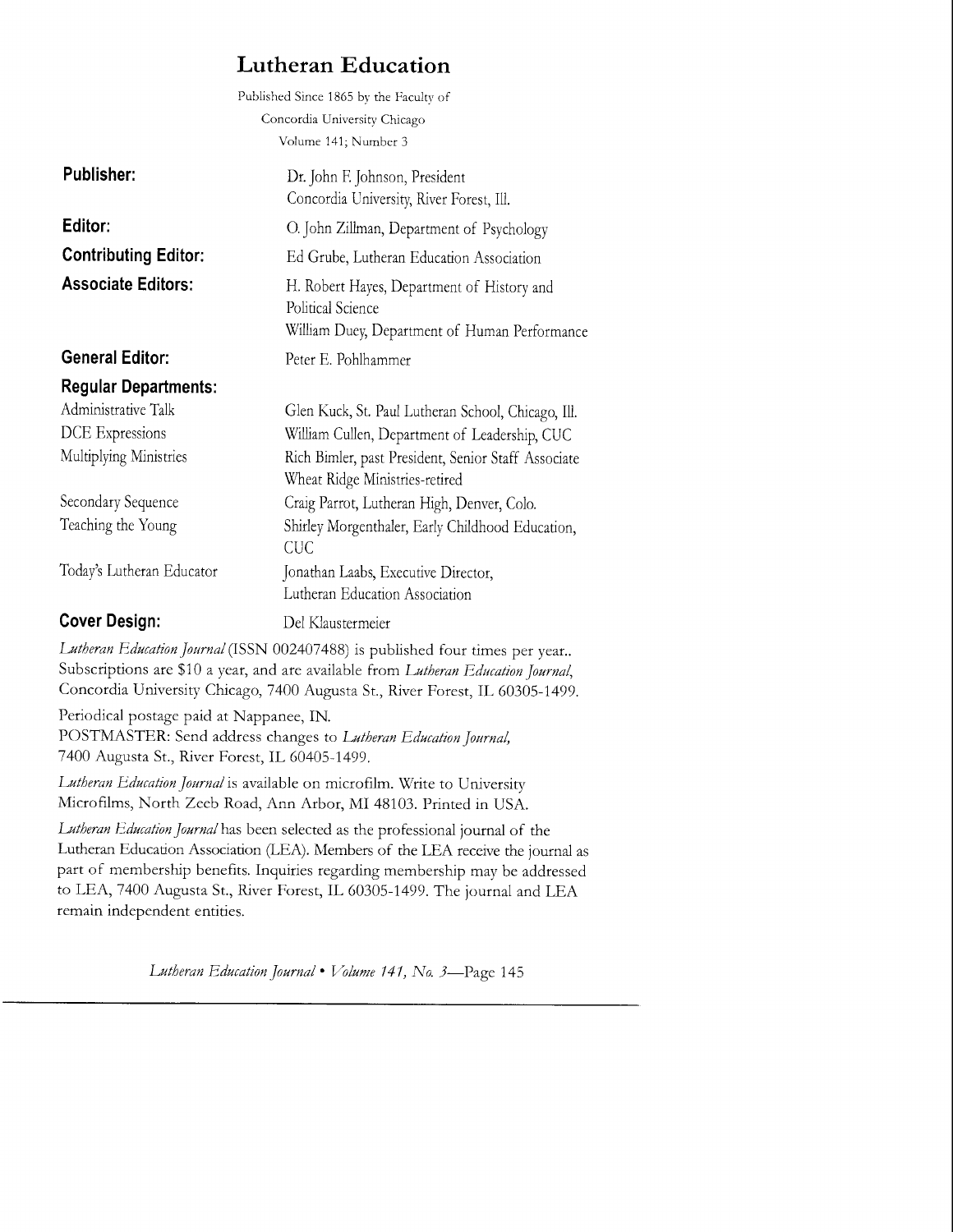**In This Issue:** 

#### **155 A Teacher of the Church**

This issue leads off with a chapter excerpted from a recently published book by the same title. Moulds (2007) book, an edited volume of essays by seven authoritative writers, is an expansion on an article originally published in LEJ as "The Call and the Will of God" in Vol 140, issue #1. Chapter One, reprinted with permission here, discusses the biblical origins of the term *didache*, the act of teaching Christians, the forerunner of what we now consider to be the Office of the Lutheran Teacher. He and his co-authors present their views of scriptural and doctrinal origins as an invitation for discussion among Lutheran.

#### **by Russell Moulds**

#### **165 Book Review: A Teacher of the Church**

As Contributing Editor of LEJ, Ed Grube reviews Russ Moulds' book from the perspective of a former Lutheran teacher and principal and as one closely involved in enlarging and supporting the work of Lutheran Educators at all levels. His review walks the reader through a summary look at subsequent chapters with reflections on the kinds of discussions and questions for which the book is intended as catalyst.

#### by Ed Grube

**by Bernard Tonjes** 

#### **169 Middle Level Career Education: Without a Counselor**

Middle School is the time for students to become more specific in understanding their gifts and talents, how these relate to the world of work and in understanding how the pathways toward specific careers are related to the choices they will make within a few short years. Tonjes addresses the process for career education at this crucial level.

### **179 "I Love Reading!" - Fifth and Sixth Graders React to Literature Circles**

Getting students to talk with each other in substantive ways about the literature they read is the challenge addressed by the author in his own classroom. The effectiveness of Literature Circles as an approach to reading instruction is described and documented. **by Steven Witt**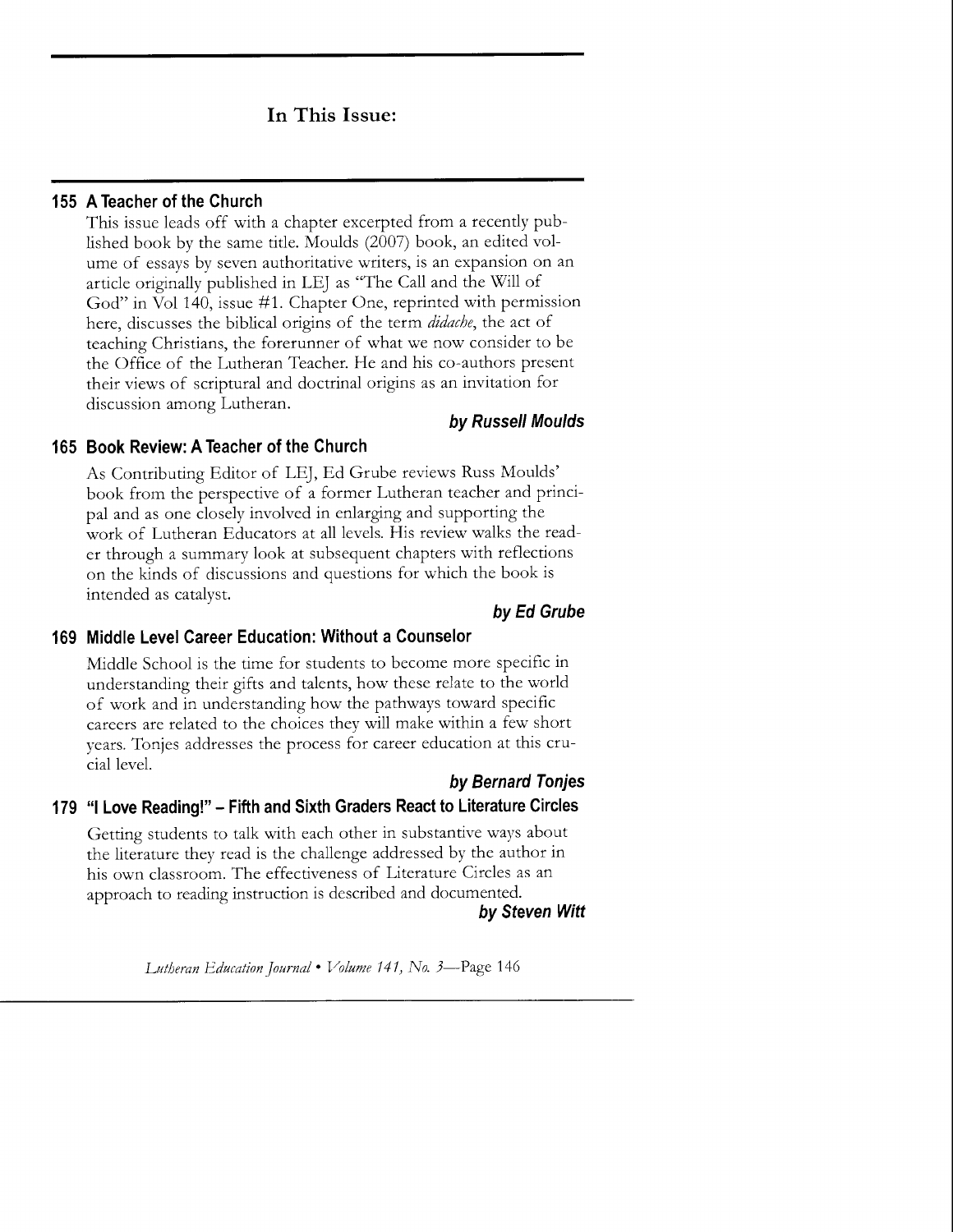#### **Departments**

#### 149 Here I Sit...Back in Zillman's Class

o. John Zillman

#### 191 Go... and Teach! The Teacher as a Lifelong Scholar Dr. Jane Buerger, Dean of the College of Education, Concordia University, Chicago, inaugurates her regular column in this issue. Jane Buerger

#### **197 Administrative Talk ... The Dreaded Faculty Meeting**

Glen Kuck

#### **201 Today's Lutheran Educator ... Equipped for Ministry**

Jonathan C. Laabs

**205 Multiplying Ministries ..**. Keepers **of the Meaning - Those Older Folks Around Us** *Rich Bimler*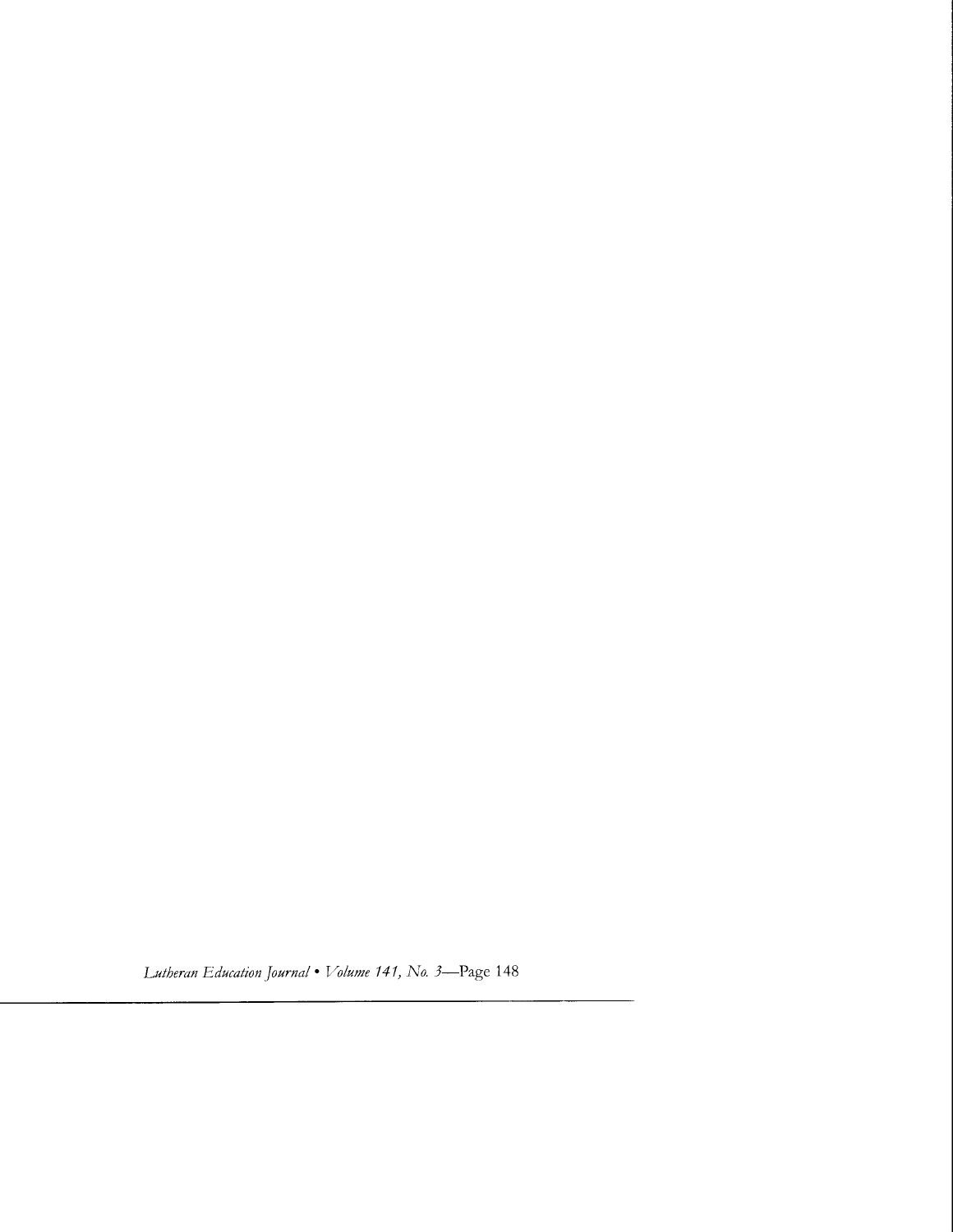W hen my wife and I go on vacation together<br>every summer, we usually get to know some<br>of the people along the way whether throu every summer, we usually get to know some of the people along the way, whether through social chit-chat around the pool, restaurants, airport terminals, etc. It's a way to pass some of the lag in travel time but also just because people are interesting and I, for one, like to find out why.

Conversations like this invariably get around to what one does for a living. My wife  $-$  being a teacher  $-$  can safely say what she does, at least at the conversational surface in such exchanges. As soon as the word "psychology" comes out of MY mouth, however, one can almost see people physically  $recoil - and I$  know what they're doing: they're mentally replaying the entire conversation that we've just had to see if, somehow, they'd revealed that they're crazy, neurotic, depressed or that the voices that we all just heard weren't really their own. I know this because they tell me. I have to explain that I teach *educational* psychology, that I teach teachers and am interested in schools and other places where children learn. They usually calm down after that, but they usually change the subject, too. It's weird.

But educators aren't afraid of psychology and use it on a daily basis. In fact, I'm sure that the reader can still rattle off things like Jean Piaget's stages of cognitive development (uh...there were four) define object permanence (you know, when the toddler knows the toy still exists even though she can't see it anymore), describe "the great divide" of logical mathematical thought developing between and dividing the second and third stages as the "idea world" overcomes the limitations of ... the ... essentially ... uh ... "physical world" ... (It's really okay with me if you want to skip ahead because you remember this and *you* weren't one of the students who sold their Ed Psych textbook back to the bookstore the day after the final exam. You didn't, did you?)

Okay, go ahead a sneak a look at the classroom clock - we have one last item to review.

One of the classic things that one had to memorize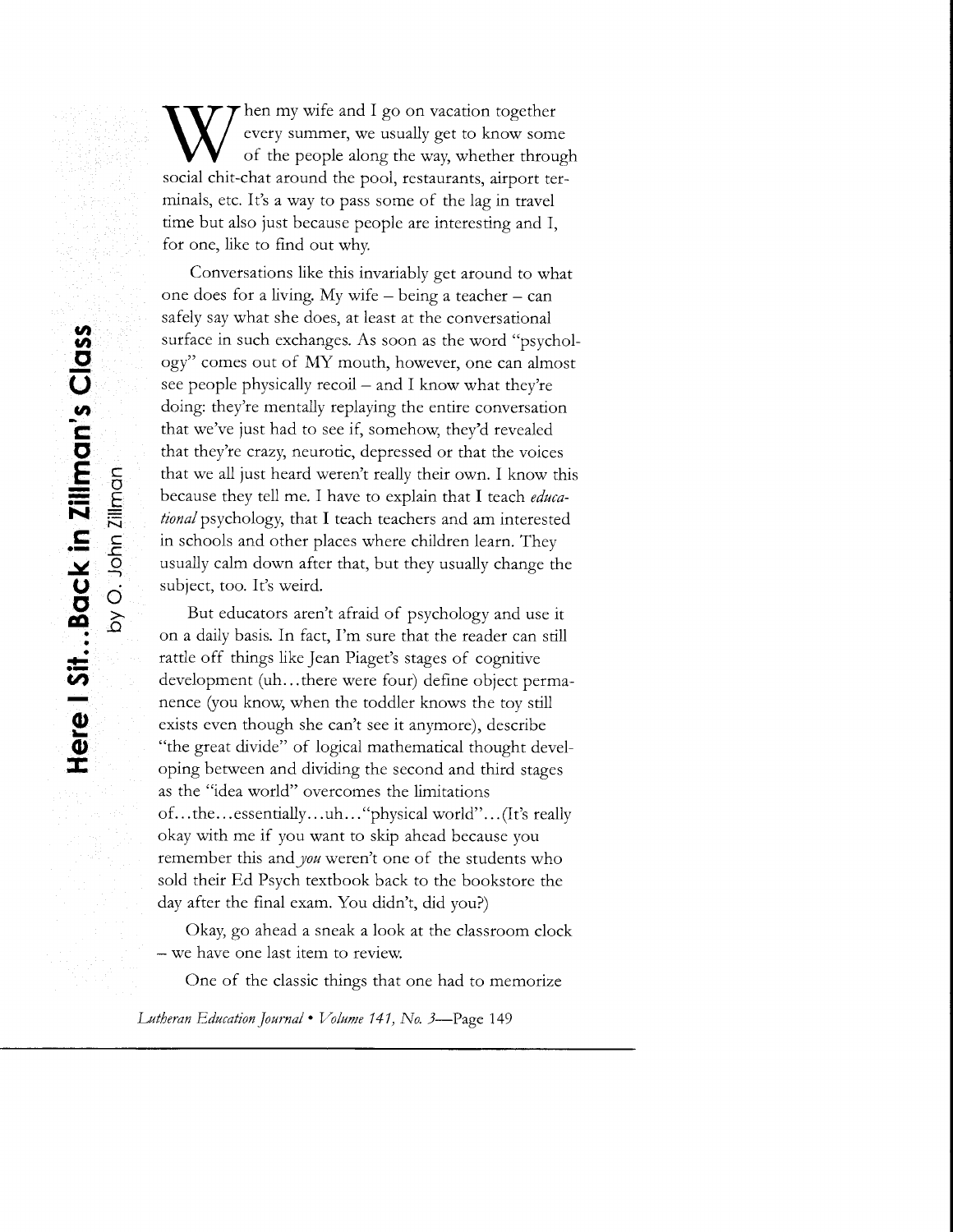for at least one of my Ed Psych exams was Erik Erikson's "Eight Ages of Man." You know, the part about Trust vs. Mistrust all the way up to Integrity vs. Despair? We usually got to that about the fourth week of the course, even as everyone was still abuzz about Piaget.

Erik Erikson is one of my favorite psychologists. I didn't discover that until about a year ago when, in one of my classes, I was doing the pedagogically unthinkable: actually walking a group of graduate students through a chapter from his "Childhood and Society" (1950) - my freebie copy picked up on one of those "clear out the shelves" things that our library does once in a while and which serendipitously bears the name of Wayne Lucht, stamped in red on the flyleaf. Although he retired in 1990 or so, his gentle mentoring goes on, not too much different than what many readers will recall of him from their Concordia Teachers College days.

At any rate, we worked through Chapter 7, page by page, paragraph by paragraph with explanations of the Freudian references along the way,

## ...there are things about teaching that cannot be taught - they need to be felt, lived, and believed.

especially important here as Erikson studied with Anna Freud. I was fearful that I was treading around on the edges of the bore dom that suppresses all

understanding in my students when I looked up at them and they were *smiling.* They liked it! Hands were up! They asked questions! They didn't just hold out until I answered my *own* questions! They really, really liked it because it had been demystified for them and we had discovered together that a close reading of Erikson's work revealed and resonated dynamics that still occur with children and families today, almost sixty years after it was first written. I've tried since to achieve the same effect with other classes and it's worked there too, I think, because something written in fairly dense prose was put into a conversational, plain English way of understanding. That's a huge hurdle for students of any age - to learn the language, step by step, moving on to more complexity until yesterday's occluded front becomes today's unlimited visibility.

Erikson intrigues me, though, especially in one section of that chapter in which he describes the basis of trust between parent and child. Bear with me for a minute while I quote:

... Let it be said here that the amount of trust derived from earliest infantile experience does not seem to depend on absolute quantities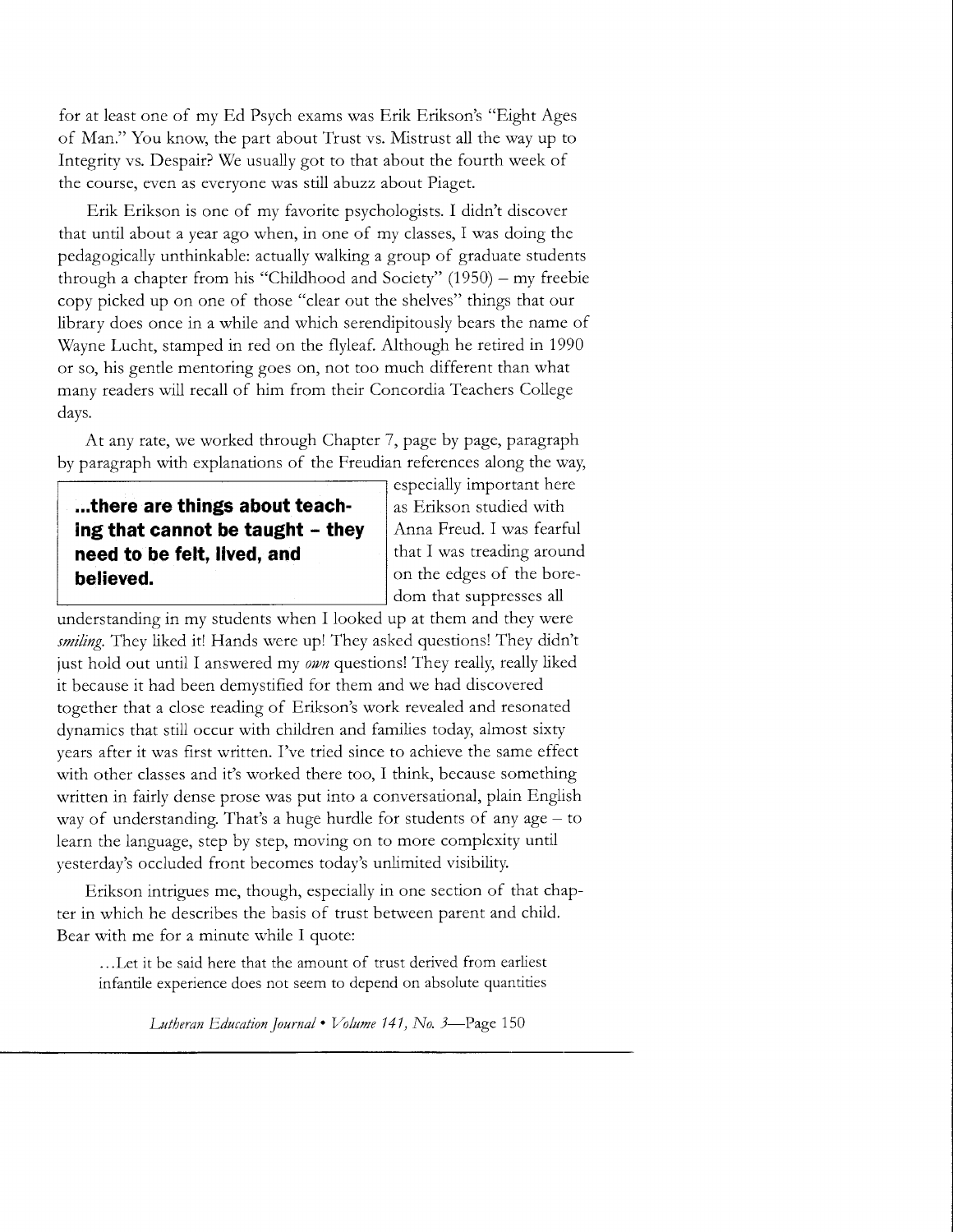of food or demonstrations of love, but rather on the quality of the maternal relationship. Mothers create a sense of trust in their children by that kind of administration which in its quality combines sensitive care of the baby's individual needs and a firm sense of personal trustworthiness within the trusted framework of their culture's life style. This forms the basis in the child for a sense of identity which will later combine a sense of being "all right," of being oneself, and of becoming what other people trust one will become ... there are, therefore, few frustrations in either this or the following stages which the growing child cannot endure if the frustration leads to the ever-renewed experience of greater sameness and stronger continuity of development, toward a final integration of the individual life cycle with some meaningful wider belongingness. Parents must not only have certain ways of guiding by prohibition and permission; they must also be able to represent to the child a deep, an almost somatic conviction *that there is a meaning to what they are doing* (Erikson, p. 249, emphasis added).

While the tools of psychology are secular, subject to empirical proof and therefore fallible, I have read few better descriptions in the literature in this field of what it means to be a parent - and, I trust that Erikson would include fathers in this as well as mothers. In a single paragraph, Erikson puts together the meaning of trust between that parent and one's child, two people who are (most often) of the same blood and genetic material. When two parents "become one flesh," this is the result - a brand new third-party version of Creation, a joyfully awesome responsibility and relentlessly unfolding wonderment.

The ability to have trust in each other  $-$  at this, its most central, core relationship – is not learned easily nor should it be taken for granted and Erikson goes into a description of some of the tribulation occurring when it does not - but I'll spare you the section on that for now. It occurs to me that, implicit in Erikson's thinking, this trust is not something one can teach in a "parenting" class. It has to come from within, be constantly nurtured and held carefully like the first match in the kindling of the campfire. I think we got ourselves in a lot of trouble the day that "parent" was first used as a verb instead of as the descriptor of a relationship.

Similarly, there are things about teaching that cannot be taught  $$ they need to be felt, lived, and believed. There are parts of what we do that cannot be legislated, mandated or accredited either. That's not to say that it's not important to have teachers who are very well educated (see Jane Buerger's inaugural column in this issue), properly credentialed and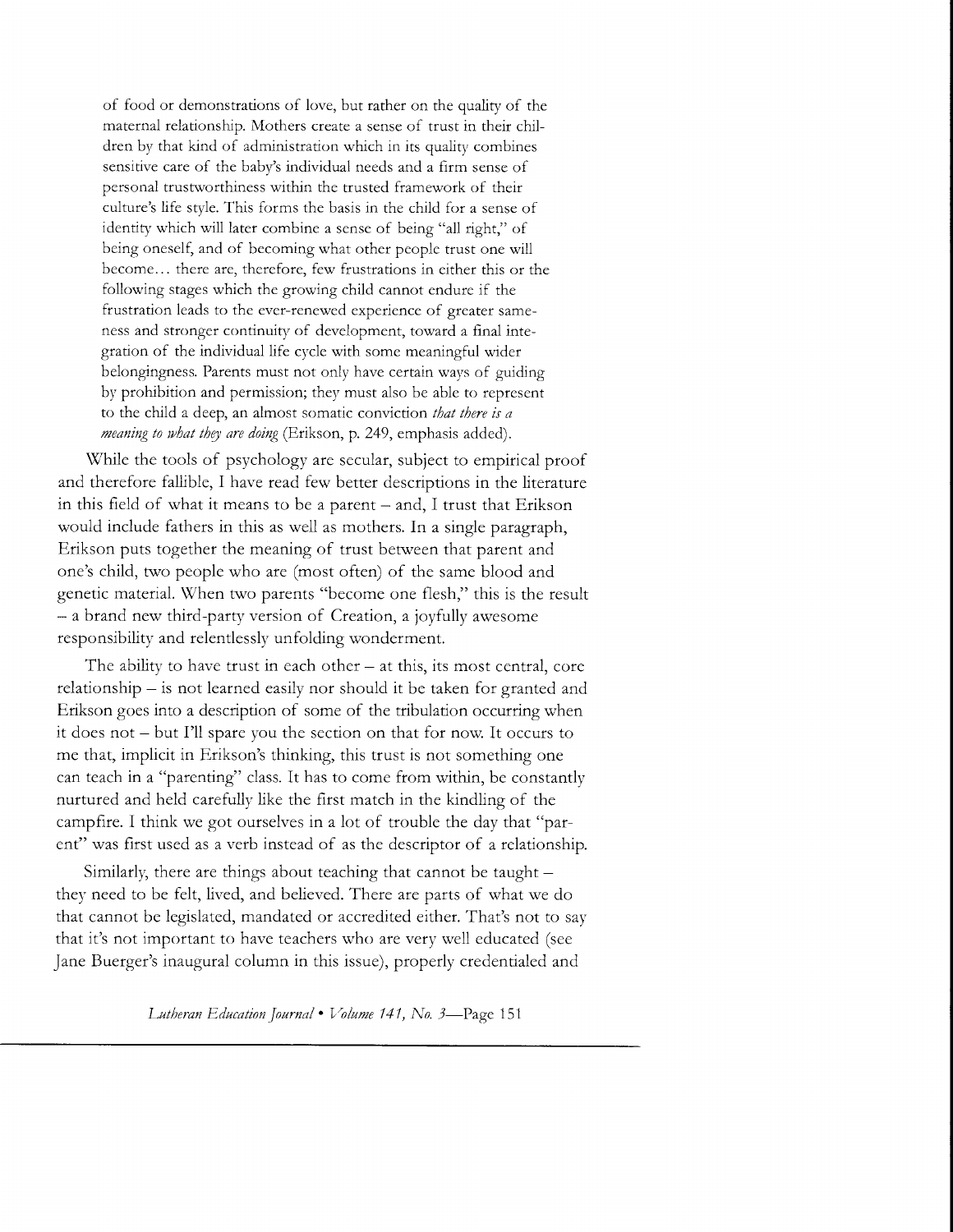who fully understand the ethical boundaries of the profession in schools that meet the highest standards of excellence. The best that even the most well intentioned mandate can do, though, is to declare that no child will be left behind which is no guarantee of their eventual destination. But to trust in each other, that there is meaning to what we are doing, implies that we are in this together, both teacher and student. Lutheran Teachers begin by caring for and about children in their physical and emotional needs, by understanding their intellectual development and doing the best things possible to help it grow and, most of all, conveying every in hour of every school day - and not a few evenings and weekends besides - that this is meaningful work because God has put us into this joyfully awesome relationship as Russ Moulds puts it, to be a Teacher of the Church (Moulds' new book, bearing that tide, is excerpted and reviewed in this issue).

Back to Erikson for a minute. While he does a very nice job of describing how trust works between a mother and child, he doesn't go into attempting to define what the perfect mother-response (or fatherresponse) will be in all circumstances. People who are into "parenting" as a set of learned skills are looking for that as if there could be a web site or handbook to turn to in every situation where a difficult decision has to be made. It just doesn't exist – never did. But the benchmark of trust and the importance of the relationship, conveyed by the parent at a level that matches the importance of the relationship is a ready standard of reference.

"No, that's hot! Don't touch it!"

"Yes, we can read another story tonight, but pick just one."

''Yes, you may stay over at So-and-So's house tonight, but give me a minute to call over there and chat with Mrs. So-and-So."

''Yes, you may drive our car, but the deductible is \$500."

The potential closure to each of the above, literally or figuratively, is that parents can look children squarely in their eyes - when they're all done rolling them - and each knows what the other just meant and that there is a Very Good Reason for it to be so.

A Lutheran educator's response to every classroom problem won't be found in any similar kind of resource either. But the standard of trust, applied to the teacher/ student relationship, offers a similarly useful benchmark.

"You may *not* talk in the hallway on the way to P.E. but you *may* talk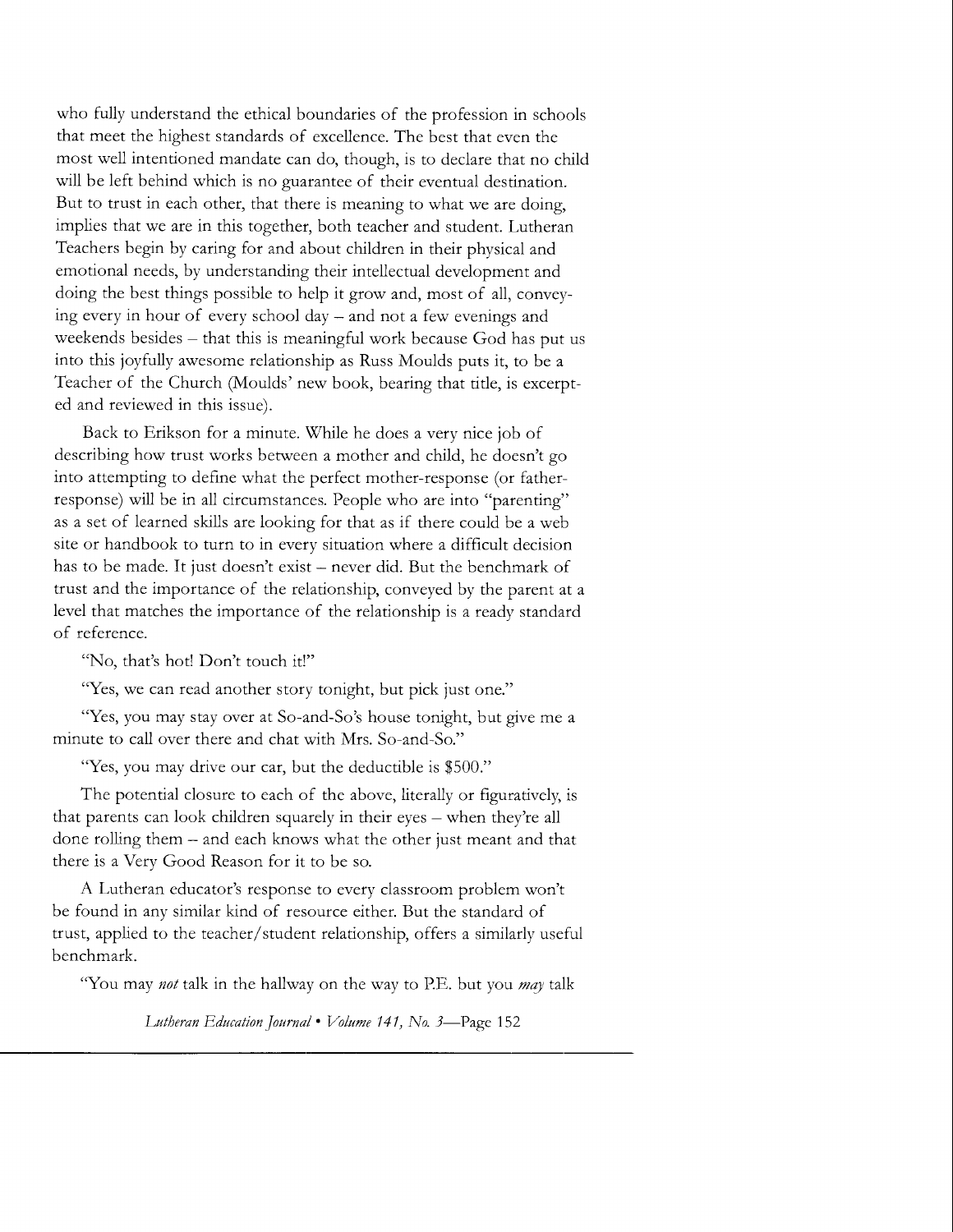in the hallway right outside the locker room *qfter* you're dressed and lined up for class."

"Fighting or inappropriate language *will* earn you a trip to the principal's office but everything else will be handled between me and you  $$ and a parent, if we need some help."

"Your locker is your locker but I may have reason to believe that I need to look in it."

"Sometimes the Internet is a tool for learning; sometimes it's a means of entertainment - but school is a place for learning."

It's hard to look twenty-six pairs of eyes in the eye at the same time, but we know how that's done, don't we? Everyone knows what the other just meant and that the Very Good Reasons apply here too, like it or not, but those reasons are based on mutual trust that the other - student or teacher - is interested and invested in the welfare of the other.

Just as a wise parent clearly lays *out* an opportunity for a child to maintain the trusting relationship, a teacher does the same. The results can fall on either side of that line: if the child or student follows through, trust moves up a notch; if they don't, they can never say  $$ although they'll try  $-$  that the inevitable consequences were because they weren't given the opportunity to make good on the original deal.

And, of course, we all know that this entire thing works the other way around as well.

So am I using a psychological theory  $-$  even a well-founded one that the reader may or may not recall – to describe the importance of trust between parent and child at home, between teacher and student in a Christian school? Well, yes, but here's the clincher to the whole thing: There seems to be some precedent for this going all the way back to Genesis:

''And the Lord God commanded the man, 'You are free to eat from any tree in the garden, but..."

There is a meaning to what we are doing. We can trust God and each other on that one. *LEJ* 

#### **Reference:**

Erikson, E. (1963). Childhood and society. (2nd Ed.) New York: WW Norton.

John Zillman, Editor may be contacted at john.zillman@CUChicago.edu.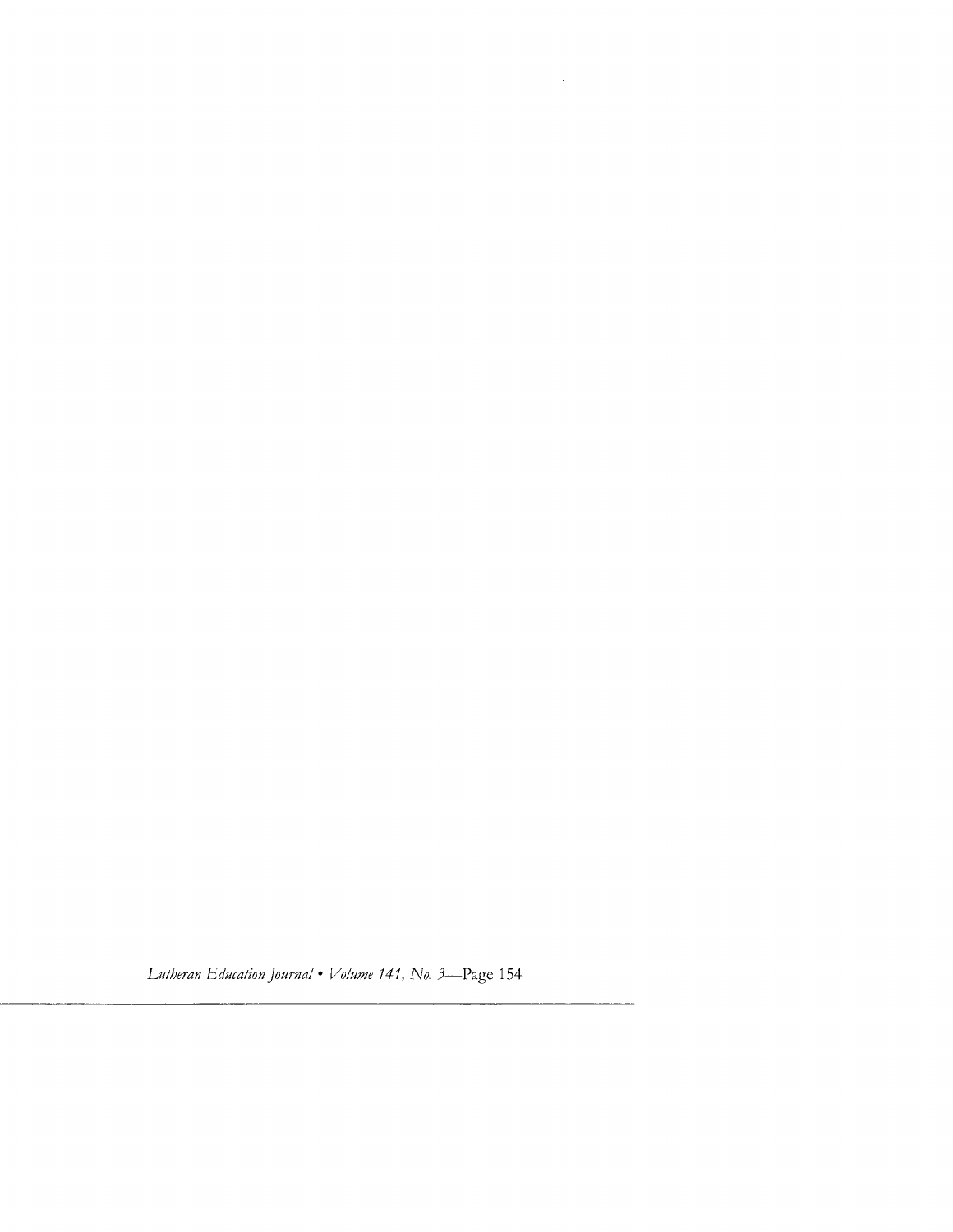# A Teacher of the Church

by Russell Moulds

This chapter considers the question, "Who is a teacher of the

church?"<br>
Whatever your image of "a teacher of the church" may be at this moment, expand that perception. In the chapters that follow, we will likely consider content related to your image, but to enlarge that view, consider first the history of the church and several examples of those who have served the teaching ministry, sometimes surprisingly so.

#### **A Teacher Roster**

**In** Acts 18, Priscilla and Aquila while at Ephesus encountered Apollos preaching about Jesus and detected he "knew only the baptism of John," so this wife-and-husband teaching team "took him and expounded to him the way of God more accurately." **In** third century AD Egypt, Antony, one of the church's first ascetic hermits or "desert fathers," attracted countless visitors and followers who frustrated his solitude by seeking to learn his simple Christian life. To the north in Syria, Symeon the Stylite concluded the church had become too worldly and needed an extreme lesson in discipleship, so he lived atop a pillar sixty feet closer to heaven.

In the tenth century, Peter Abelard-when he wasn't busy with his torrid, secret, and ultimately tragic love affair with his patron's daughter, Heloise-taught the church to re-read the earlier teachers of the church and reconsider its traditions, thus setting the stage for Luther and other reformers. When that time arrived, Philip Melanchthon, author of the Augsburg Confession (and not a clergyman), extended his duties as a professor and activities as a reformer by opening a remedial school in his

<sup>1.</sup> Editor's Note: The following chapter is excerpted with permission from  $A$ *Teacher* of *the Church: Theology} Formation} and Practice for the Ministry* of *Teaching,* Copyright 2007, Wipf & Stock, Eugene, Oregon. The Journal expresses its thanks to both author and publisher.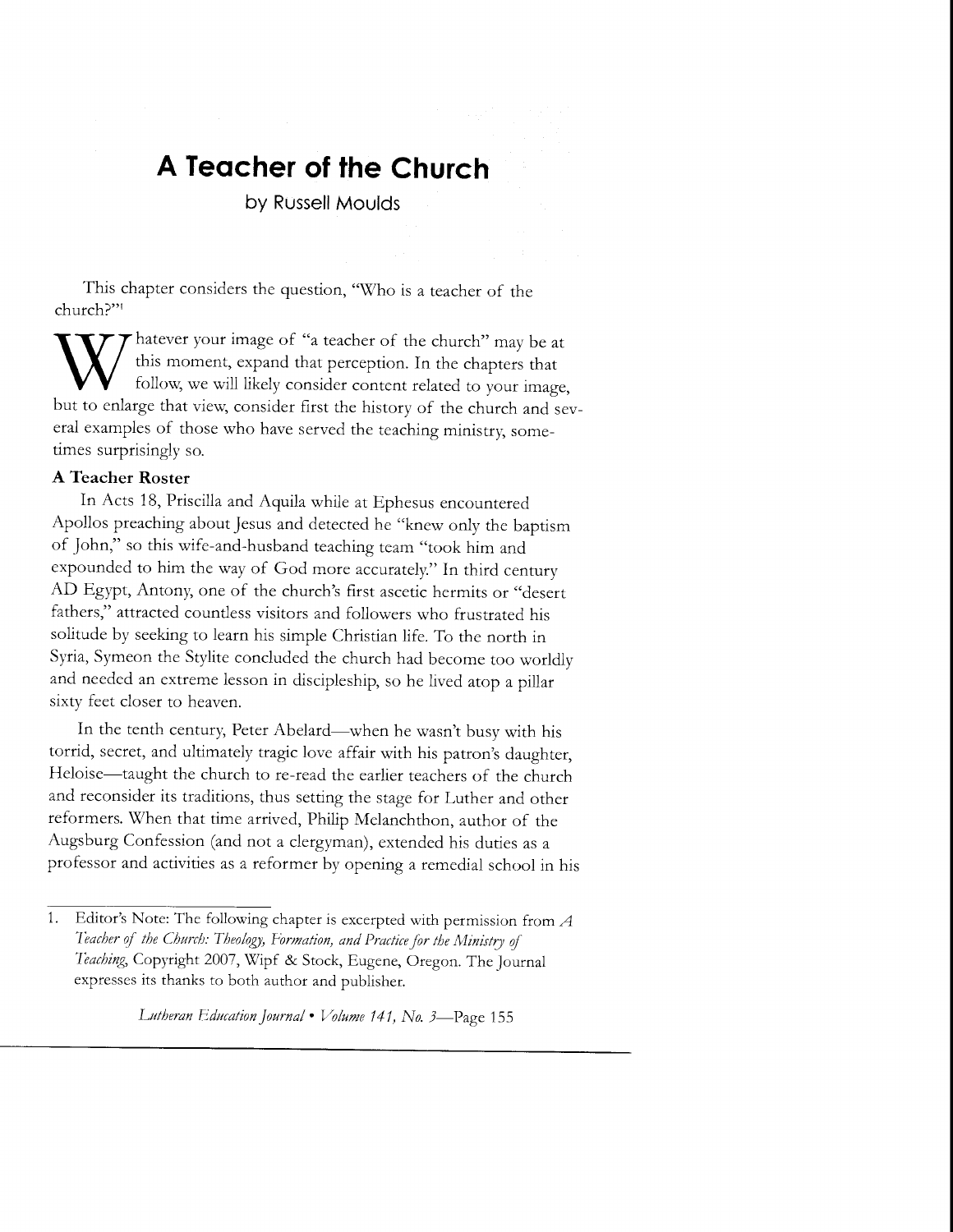home for younger students who would not otherwise pass the university entrance exams.

In the twentieth century, Walter Becker (my first principal, whom you will not find in church history books) was called to move his teaching ministry to a new congregation where he and his wife and family resided on the stage in the school gymnasium for their first year until other housing could be arranged.

Not all these teachers are exemplars of ministry nor are any of their excesses a license for us. Yet their variety prompts us to ask: Who is a teacher of the church?

#### **Who Is a Teacher of the Church?**

In the context of these and other examples of the church's teachers, this book is aimed chiefly though not exclusively at those who are or soon will be teaching ministers in their congregations, schools, and colleges. The authors are all Lutherans with decades of service in the pastoral and teaching ministries. As a thinking reader, you will not agree with all the views presented here even as the authors do not all agree with each other. Nevertheless, this book will deepen your regard for the church's task of *didache,* the act of teaching Christians. The book explores what the writers believe are several key biblical texts and themes for teaching, selected doctrines of the church that inform teaching as a ministry, and features of teaching in the Lutheran tradition and its current practice. We authors address these matters with deep commitment to our shared Lutheran tradition, yet with profound respect for what the Holy Spirit has done across the centuries in other orthodox traditions of the Great Church.

If you don't happen to be of the Lutheran persuasion, we believe that examining this deep tradition with its strong emphasis on teaching the faith will enrich your understanding of your own tradition and your appreciation for our shared convictions within historical Christianity, that history acknowledged in this chapter's opening paragraphs. Welcome to our conversation, a conversation the church has shared-though not without dispute-for centuries.

A question not always explicitly asked in this conversation is, ''Who is a teacher of the church?" That question may go unasked because its answer might be taken for granted. Some maintain that the theologians are the church's teachers. They must be included, yet most Christians do not hear or read the theologians and are influenced by them only indirectly as their ideas are filtered through local instruction, popular and simplified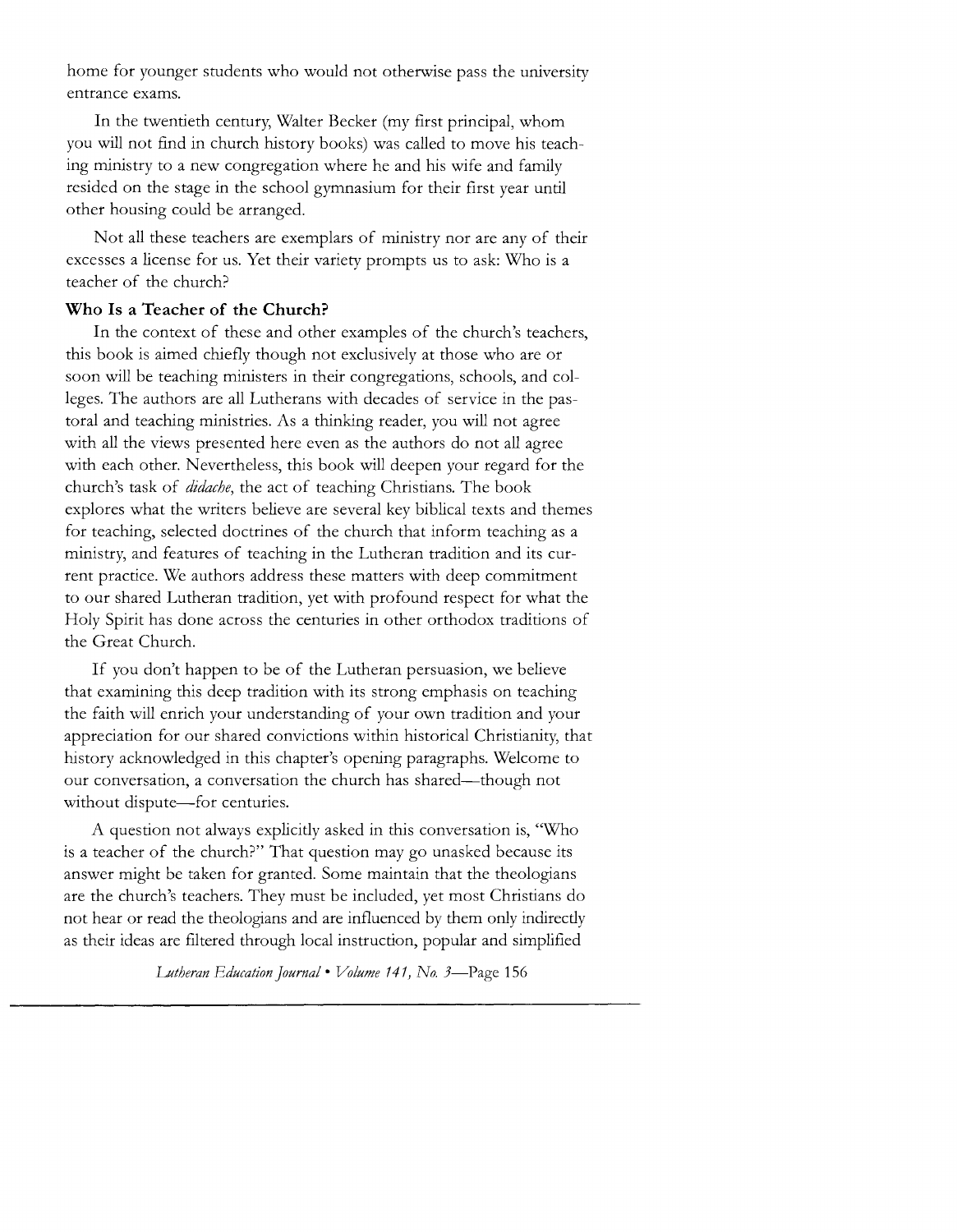books, and sermons. Some say the pastors who preach those sermons are the church's teachers. Surely all pastoral acts serve to teach, but pastors are often the first to acknowledge that sermons (even in expository preaching) are not the best vehicle for instruction, that pastors are often not good instructors, and that their time is devoted to care for souls and church administration rather than teaching. The church has created such offices as director of Christian education or, in some congregations, minister of Christian nurture. Those in such offices sometimes teach, yet their responsibilities may revolve more around managing programs and facilitating activities which, though related to the church's *didache,* serve mosdy as delivery systems for prepared materials and events.

Perhaps the teachers of the church today are the religious media figures, popular authors, and conference presenters. Without empirical studies, it's hard to say to what extent the church at large takes its cues from their content, though clearly some are influential. The quality of content varies with the source, and, while some of these high profile fig-

ures have much of value to offer, few are comprehensive in their scope. Most tend to focus on some specific concern, issue-oriented topic, or agenda for personal or congregational development, and,



as always in the market place, the consumer's rule is *caveat emptor.* As a genuine teaching ministry, their greatest deficiency is the listener's lack of access to the dialog and mutual, interactive conversation that we see in the ministries of Jesus and Paul.

Another response to "Who is a teacher of the church?" limits the answer to Jesus and Paul and perhaps other biblical sources. By this account, Christ is the rabbi, his aposdes are those sent to convey his teaching, we have their instruction in the New Testament which recognizes and includes the authority of the Old Testament (cf. Rom 15:4), and this is the source and norm for the church's teaching. Those who present their words are, then, not so much teachers as communicators. Certainly the historical church has assigned importance to this view with phrases such as *sola scriptura* and *solus Christus.* But ample biblical content also exists to validate some role, office, or function of teacher (see for example Eph 4:11-12 and 2 Tim 2:2), as we will confirm in later chapters.

Given that biblical content, some role for the teacher has existed in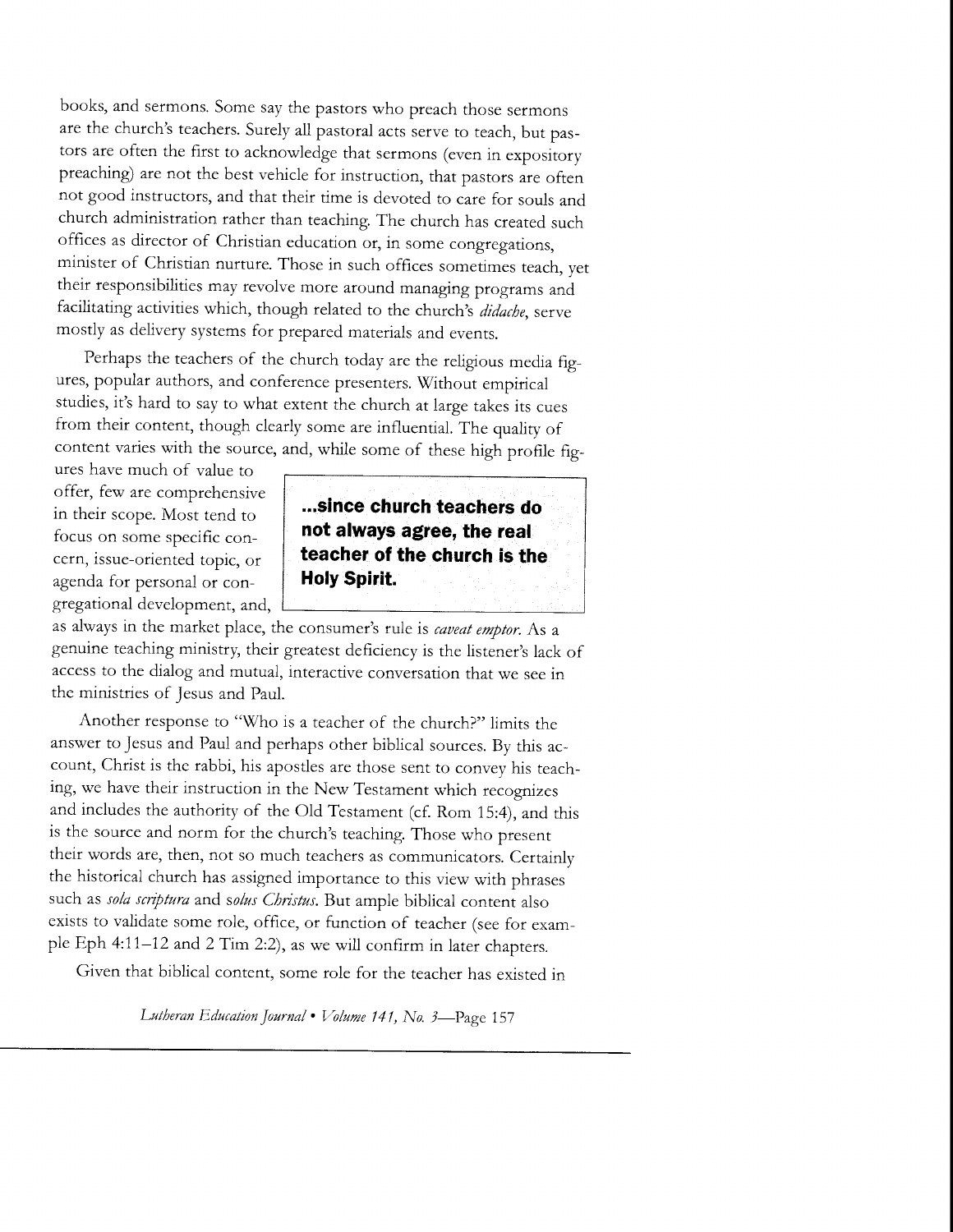the church from its earliest years. Thus, another answer to who our teachers are could be called the patristic view. The "patristics," or "church fathers," refer to those church thinkers and writers in the first several Christian centuries who hammered out the doctrinal positions that define our historical orthodoxy. The shape of our teaching today was put in place by teachers such as Origen, Athanasius, and Augustine as they thought deeply, originally, creatively, and sometimes controversially in order to separate truth from error in what the Christian faith says and means. Their individual efforts were not always successful, and they found plenty of fault with each other along the way, but cumulatively their work yielded a body of instruction that the church has since relied on and continues to affirm.<sup>1</sup>

But not indiscriminantly. The Roman Catholic church and the Protestant churches divided 500 years ago in part over how much authority to assign to the church fathers and their traditions. This is a dispute that every teacher of the church today-Lutheran, Catholic, or otherwise-should learn, appreciate, and be ready to discuss with students because it involves the authority of the Gospel itself. The reader will have to pursue that complex story in other studies, but here it points to an additional view: since church teachers do not always agree, the real teacher of the church is the Holy Spirit. Only the Holy Spirit, the Paraclete (John 14:16), can give us insight to the Scriptures, help us glean truths from the church fathers, the church's traditions, and other church figures past and present, and guide us to what God would have us know. But this view, in turn, raises age-old problems about excessive subjectivism and individualism for the Christian learner. The Christian, whether learner or teacher, is also a member of the body of Christ and the whole faith community in which God is at work. We not only say, "I believe in God the Father almighty," but also *"Our* Father who art in heaven."2

#### **Teaching the Community of Christ**

Teaching the church, then, is a community role, and that role includes those teaching in the Christian community's congregations, schools, and colleges. Yet in my own work in Lutheran high schools, colleges, and church worker conferences, I find that many who are such teachers do not consider themselves a "teacher of the church." Rather, by their perception, they are certainly faithful Christians and teach the fourth grade in a parish school but are not teachers of their congregation; or they teach a subject and coach a sport in a church-affiliated high school but not the things of faith; or they profess their discipline in a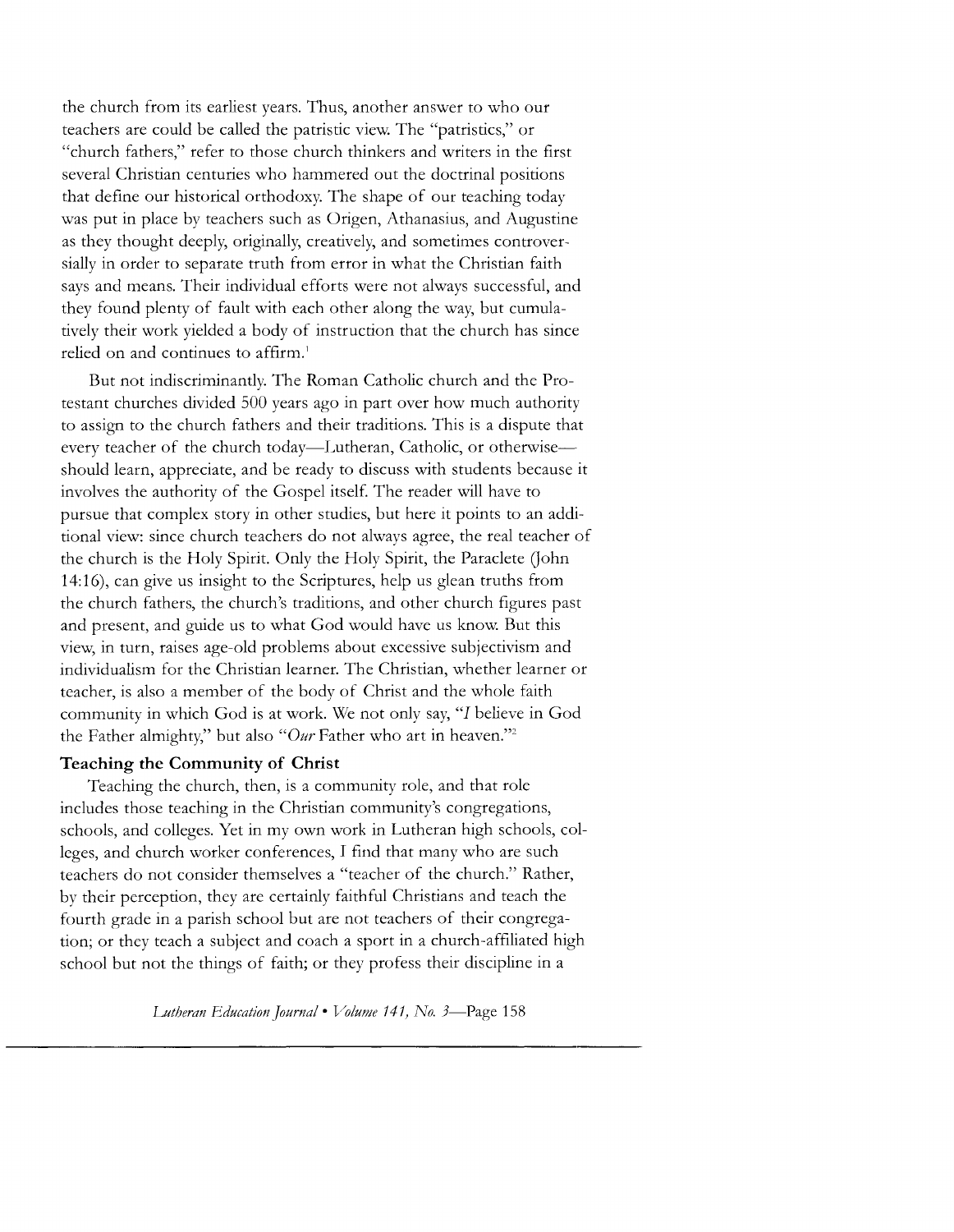college with a denominational connection but don't teach or explicitly locate their teaching within that theological tradition; or they run educational programs for their congregation, but they are program administrators and not expositors of Scripture as a means of grace; or they are competent shepherds and preachers but, though they are supposed to be apt teachers (2 Tim 3:2), haven't the time or training to develop curriculum that fosters disciples.

"Teacher of the church"-the expression sounds a bit grandiose. Who would be so bold as to claim it? Instead, we should join Paul in his self-identity as chief of sinners. True enough. Whoever would teach the Christian faith and life must do so with the self-effacing humility of sinner-saint rather than any pride of office.

What's more, perhaps our congregational and educational practitioners' belief is correct. Perhaps they are not teachers of the church if they don't have, in addition to a practical grasp of the Gospel, a good command of a) Scripture, b) the church's history, c) its hermeneutic tools, d) its doctrines, e) their own and different traditions, f) current spiritual issues and influences in their community, and g) some effective ways of educing spiritual growth in that community. Now, that may sound like a tall order, but think about some lesser degree of expertise next time you're sitting in a dentist's chair or airliner.

And what if we don't have teachers who are competent in these characteristics? Just as nature hates a vacuum, the same is true of the spiritual reality. The priests of Baal (1 Kings 18), Simon Magus (Acts 8), and the "super apostles" (2 Cor. **11)** are always ready to step in and fill a teaching void. Teaching of some sort will always occur in or be directed at the church. The question is: Who will the teachers be and what will they teach?

The church, then, will have to identify its teachers. And the church has prepared candidates among those already in its congregations, schools, and colleges. Many may not consider themselves teachers of the church. But many of them could be, and already are or are prepared to become such teachers. That's what this book is about. We offer perspective, background, comment, reflection, and some positions we stake out along the way. We hope to encourage those who serve in some practice of teaching *in the church* to serve also as teachers *if the church.* As the Holy Spirit calls, gathers, enlightens, and sanctifies the whole Christian church, by that church God also calls out those he will use to instruct the church so that we may "grow in the grace and knowledge of our Lord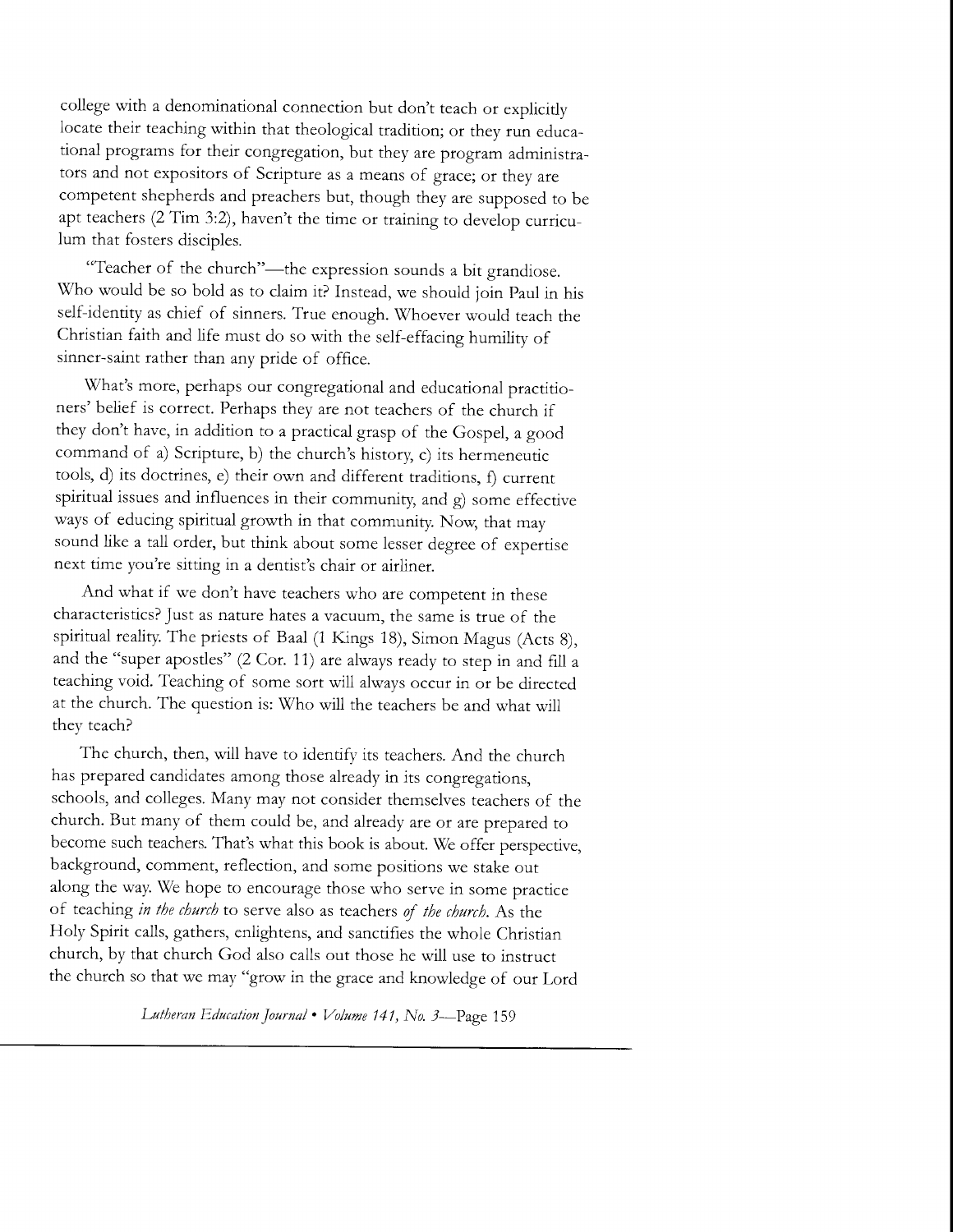and Savior Jesus Christ" (2 Pet 3:18). We will examine this calling-both the role and the process-thoroughly in later chapters.

At this point in this chapter, the reader might expect some dramatic alarm about some crisis for the church or the teaching ministry, and why we'd better do something soon about this dire condition. However, alarm is not in order: "Built on the Rock, the church will stand, even while steeples are falling." Yet neither is complacency: "Hark, the voice of Jesus calling." And when calling the aposdes, he assures them, "On this rock I will build my church, and the gates of hell shall not prevail against it" (Matt 16:18).

#### **No Small Potatoes**

Think of it this way: for two thousand years, the church has with-

stood the persecution of the Roman Empire, numerous heresies, several attempts at intellectual takeovers such as modernism, progressivism, and fascism, the moral erosion of consumerism, the threat of world

We...have the Gospel to teach, we...have much to teach about the Gospel

communism, and its own share of internal scandals and corruption. The church is not going away, and those teaching in the church are not part of a small-potatoes operation, even though your congregation or school or college may seem like it. The point is, we not only have the Gospel to teach, we also have much to teach about the Gospel. The faith we teach is two thousand years old, global and transcultural, and greater than any government, science, commerce, or intellectual movement that has or will come along. This book is not, then, a wake-up call, a serving of notice, or a shrill screed of warning. It's a gentle reminder and invitation to hear the church's need and call for teachers of God's Word and respond to that call especially in one's own locale.

#### **Teaching the Church in the World: Five Current Conditions**

Still, while the Gospel remains the same (Heb 13:8), every age in the church has its challenges, dangers, and opportunities, and so its conditions for ministry change as well. Five cultural themes will likely influence the conditions for the teaching ministry in the decades to come. Those conditions will impact who the church recognizes and calls as its teachers and how our teaching is carried out. The themes are as complex as culture itself and are the subject of much attention (and might be numbered differendy or more than five). We briefly note these to acknowledge both the church and the world as our context for teaching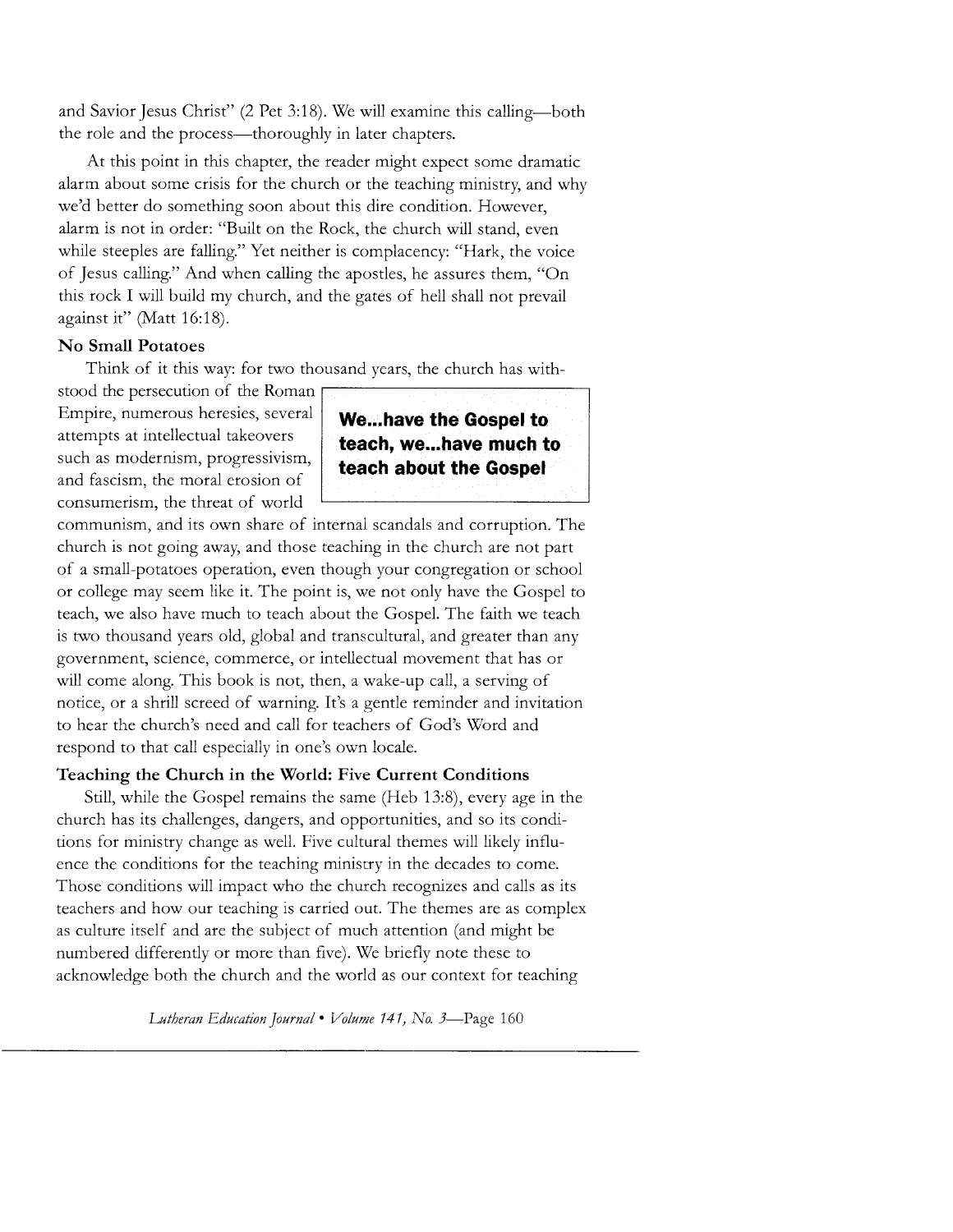and to keep in mind in later chapters, bearing also in mind that predictions are not prophecy.

1. De-concentration of public education's near-monopoly is altering how people perceive school, teaching, teachers, learning, and education. By and large, "teaching" for most people is still synonymous with public school teaching as it has been for about a hundred years, but that baseline is now shifting. Parochial and Christian schools continue to grow in number. Jewish and Muslim schools, though not numerous, are a bigger part of the mix. Home schooling continues to increase. Public schools experiment with hybrids such as charter schools and commercially managed school districts. For now, teaching ministers in parochial schools (and teaching ministry students) inaccurately continue to compare their activities with public school teachers rather than their fellow ministers of the Gospel. However, what has been the traditional neighborhood public school will no longer be the standard by which we begin our thinking about teaching and education. That predisposition will change as the educational landscape changes, and with it comes the opportunity to rethink what we mean and expect about the teacher of the church.<sup>3</sup>

2. A culture always presumes some world view. In our society, that monopoly no longer belongs to the church as it once did. Competition is increasing for who gets to tell the grand narrative of life. Contestants include institutionalized science, the popular media, and political movements as well as the church. Versions of the human story include various forms of post-modernism, evolution, materialistic naturalism, genetic human enhancement, political-religious fundamentalism, and world environmental and economic collapse or perhaps culminating balance. The teacher of the church pays attention to the current idolatries that would substitute some lesser vision of the human story for what God is doing in the world through Christ. The teacher of the church has a comprehensive narrative that claims to contain all the other stories in Jesus: "For God has put all things in subjection under him" (1 Cor 15:27).

3. Radical Islam is provoking a cautious and even negative perception of conservative religion in general. While some will interpret the activities and clashes of fundamentalist movements in terms of authentic spiritual warfare, others will lump together all religion and especially conservative religion as a source of conflict rather than hope. The teacher of the church will have the task of interpreting these developments in Scripture's terms of sin, judgment, and grace and representing historical, orthodox Christianity as hopeful and life-affirming rather than hostile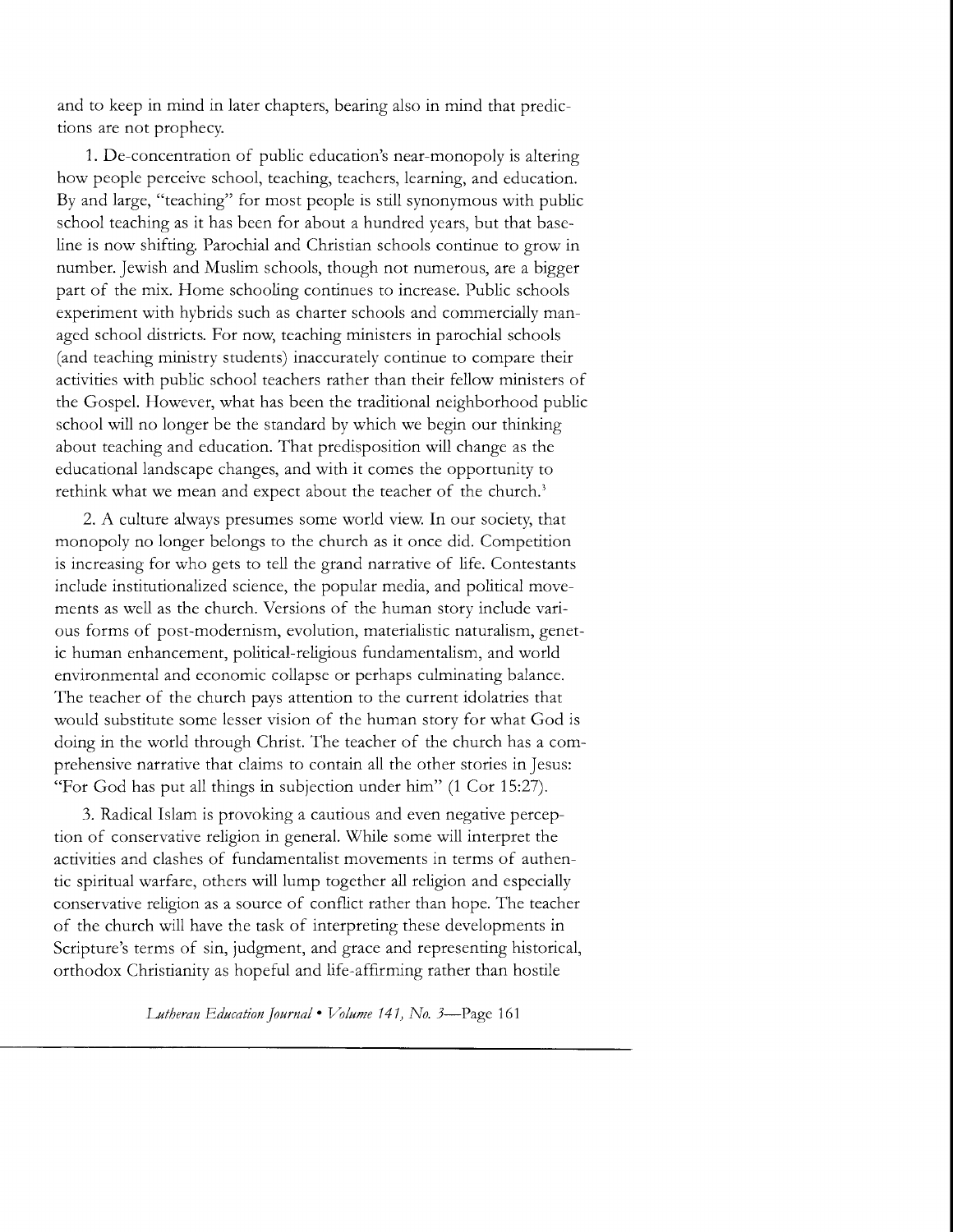and destructive.

4. The Southern Cross—a night sky's constellation we Northerners never see-is rising as the worldwide center of gravity for Christianity now rapidly moves to the Southern Hemisphere. The Christendom of Europe is gone. American Christianity is stable for the time being but not growing. Africa, South America, and Southeast Asia will be home to what Philip Jenkins calls "the next Christianity."4 He anticipates and is troubled that "the twenty-first century will be regarded by future historians as a century in which religion replaces ideology as the prime animating and destructive force in human affairs." The concern is that the new emerging churches will neglect the continued reformation of the church (the Latin phrase is *ecclesia semper reformanda*, the church is always reforming) over the past 500 years and will needlessly and tragically rerun much of the worst of the older church's history. We do not want to repeat the denominational warfare of earlier centuries. While teaching ministers chiefly attend to their own local efforts, at least some teachers of the church will need to consider their ministry at a larger and even global scale for those new churches who could learn from our collective experience.

5. Closer to home, our own society and economy is undergoing increased polarization of the wealthy and the lower income stratum. Church workers who serve at the lower income level that comes with the office will find themselves distanced from the comparatively comfortable circumstances of their parents and grandparents. Many already seem to be struggling with financial responsibility, retirement planning, debt, attitudes and expectations about standard of living in a consumer economy, and what the teacher's own financial conduct teaches the church. Luther reminds us, "Good works do not make a Christian, but a Christian makes good works." The teacher's responsible (though not legalistic) stewardship of personal finances, especially in a consumer economy, is a good and responsible work. Surely, others learn as much from what a teacher of the church does-in this case regarding mammon-as what that teacher says. **In** our culture, this may become a hard lesson for teaching ministers to learn and then teach.<sup>5</sup>

#### **An Enlarged Image**

The following chapters do not explore these sorts of societal themes, but such matters are never far from this book's topics. We encourage the reader to keep these and similar themes in mind for an enlarged understanding of today's teaching ministry. The chapters will put in place a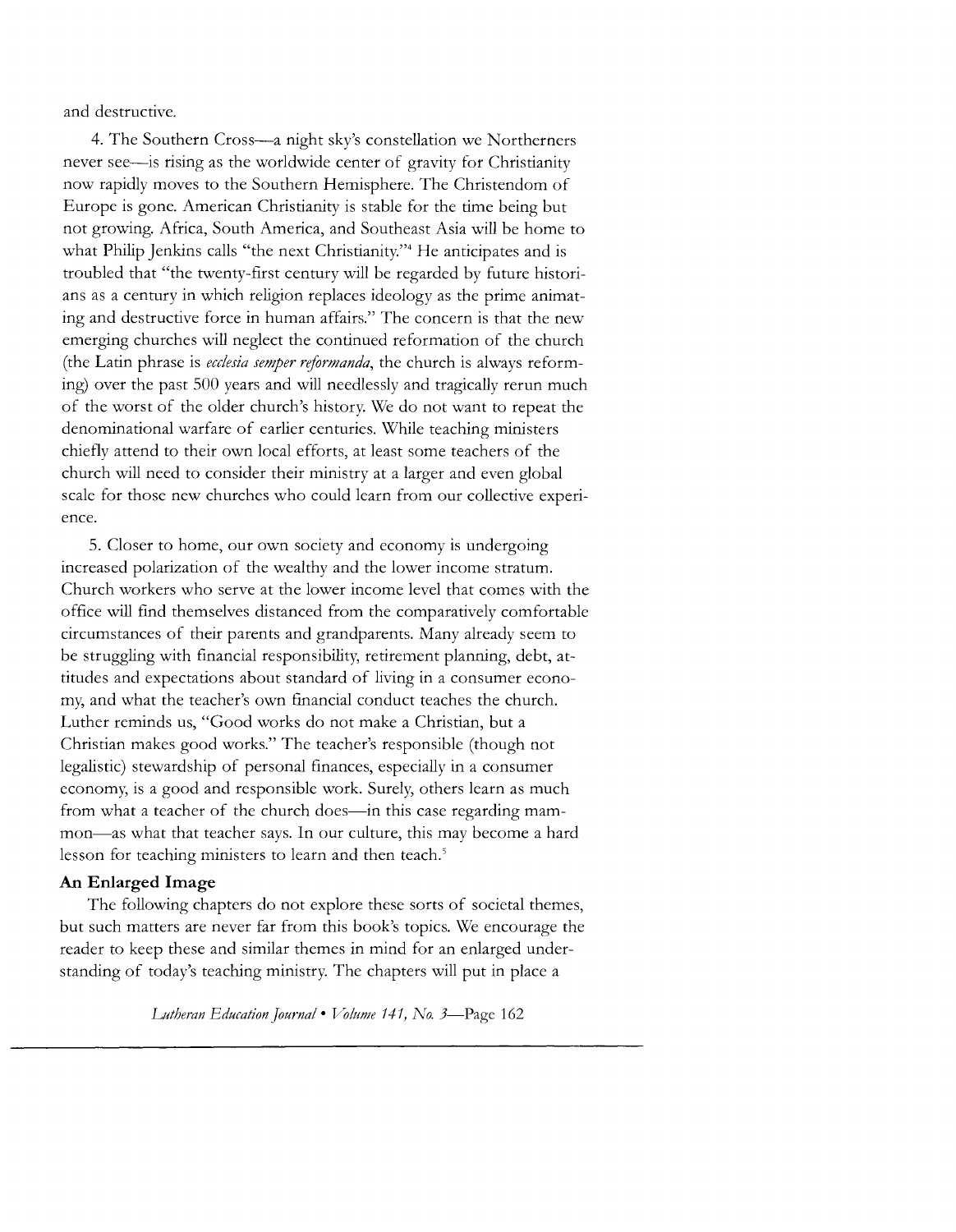collection of basic biblical concepts and practices for the teacher of the church discussed not by one but seven authors who have been blessed to be part of that ministry.

The usual problem with a collection of essays from several writers is the lack of a uniform style and voice. In this case, we think the variety is an asset that reflects "the varieties of gifts, but the same Spirit, the varieties of service, but the same Lord, and the varieties of working, but the same God who works them all in everyone ... for the common good" (1 Cor 12:4-7). We hope you will appreciate the different ways that different contributors can express different views on the same authentic ministry of teaching. There are some common and essential elements in the church's task of *didache,* the act of teaching Christians, but there is no one monolithic model for being a teacher of the church. Therefore, the next chapter-our exegetical study-presents a survey of several teaching texts from Scripture yet with consistent encouragement to teach the Scriptures and Christ who is their center. The Bible is the right place to commence a study of the teaching ministry. *LEJ* 

#### **Endnotes:**

- 1. We continue to hear about some of the theological fringe elements that the church fathers addressed and refuted (Gnosticism is an example) as today's popular culture re-discovers some of their writings in library archives and an occasional old manuscript is found and published.
- 2. The original Greek in the Nicene Creed begins, 'We believe in God the Father almighty."
- 3. Even a little reading in the history and policy of education, public and private, in the United States reveals its Byzantine complexities. Higher education is part of this history and current change. We are seeing smaller colleges attrition in the competition, research universities build alliances with corporations, the Internet and other venues take some instructional roles though not as expected, and costs continue to rise faster than the economy's inflation rate.
- 4. Jenkins, The Next Christendom. See also his summary of this thesis, "The Next Christianity," in The Atlantic Monthly, October 2002.
- 5. For discussion on personal debt among church workers, see Issues in Christian Education, "Church Worker Indebtedness: a Search for Solutions," Vol. 40, No.3, Winter 2006.

Dr. Moulds has served as a Lutheran high school teacher, college professor, and instructor in the parish. As a member of the faculty at Concordia University-Nebaska, he writes and presents frequently on topics related to the teaching ministry.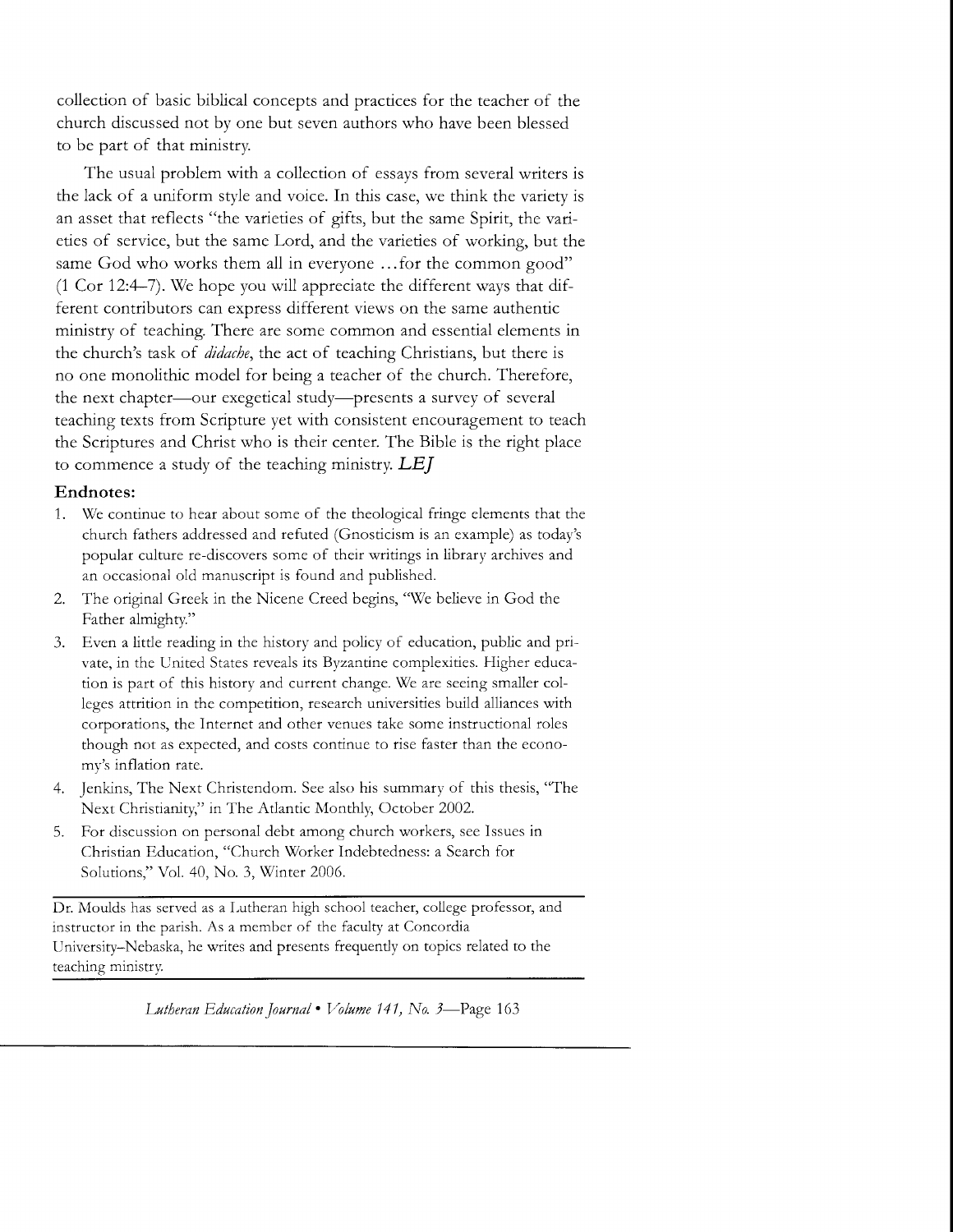*Lutheran Education Journal" Volume* **141,** *No.3-Page 164* 

 $\hat{\boldsymbol{\cdot}$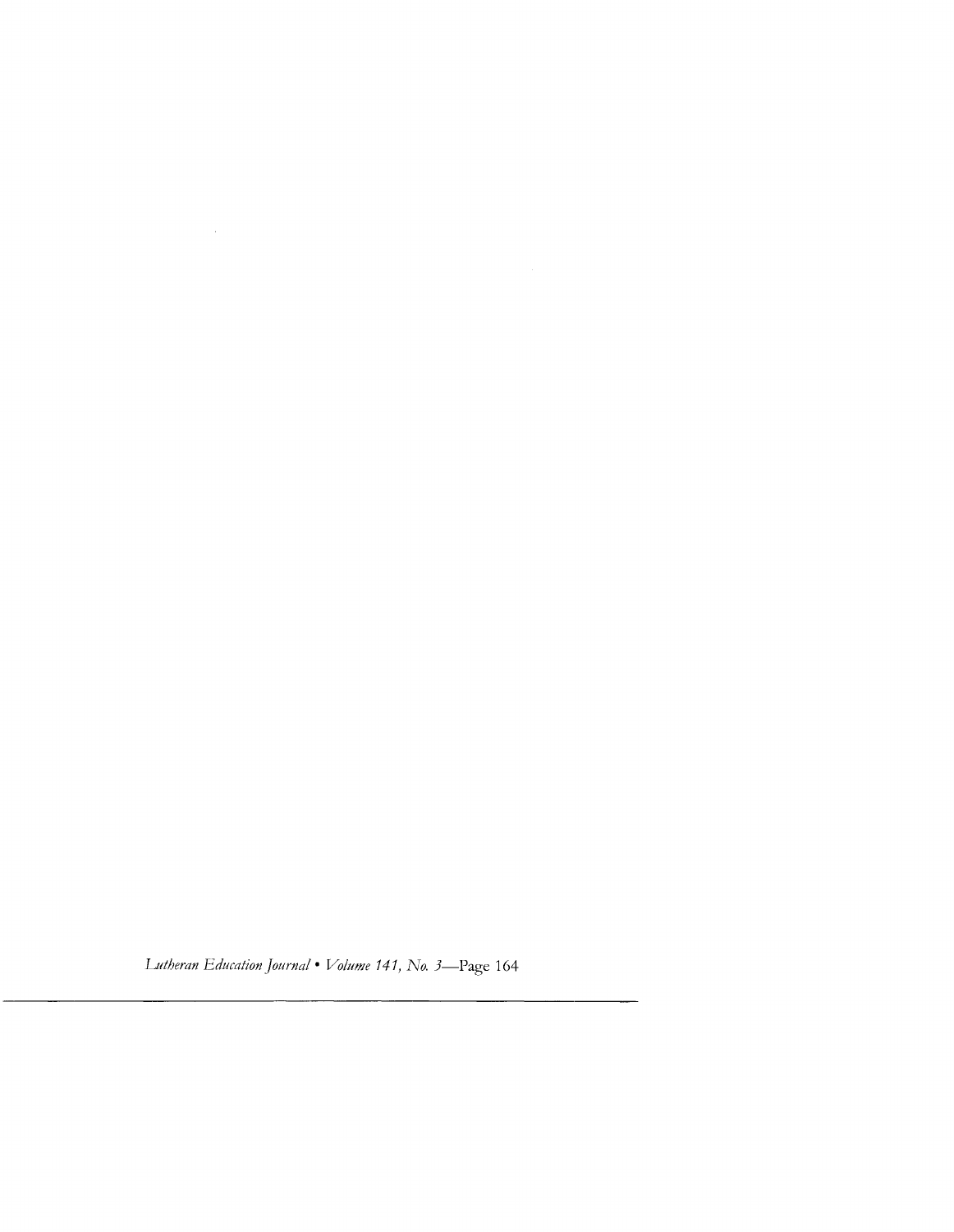# **Book Review: A Teacher of the** Church

by Ed Grube

*A Teacher* if *the Church: Theology} Formation} and Practice for the Ministry* if *Teaching.* Russ Moulds, editor: 2007. Wipf & Stock, Eugene, Oregon 159

pages.<br>Teacher of the Church by Russ Moulds is a compilation of essays<br>by Moulds and respected professionals Charles Blanco, Richard<br>Carter Jane Fryar Kennoth Heinitz, W. Theorhill Lyn by Moulds and respected professionals Charles Blanco, Richard Carter, Jane Fryar, Kenneth Heinitz, W Theophil Janzow, and James Pragman. It's a book for everyone involved or who wants to be involved in Lutheran education, from those who educate future teachers for Lutheran school classrooms to preschool teachers, who conduct a very front-line ministry of education in congregations and communities.

Threaded throughout the essays is the theme that in Lutheran schools "our teaching should look both normal and peculiar" *(peculiar*  being a good thing here). That theme certainly identifies the niche, both spiritual and educational, for Lutheran schools. National leaders in Lutheran education consistendy insist that Lutheran schools must provide excellent education heavily influenced by Scripture and faith. All contributors to this book stress this in a variety of ways.

Reading *A Teacher* if *the Church* will take time. **It** demands reflection as well as digestion. The real danger is that teachers in Lutheran educational ministries, especially those who lack certification as Lutheran Teachers, will not take time to discover the significance of their ministry, often because they do not realize they actually have a ministry. Schools would do well to organize a reading/discussion group around this book and would likely derive benefit from an inclusive discussion between teachers who may share common tasks but who are not identically credentialed.

Ministry-more precisely, the nature of educational ministry-is a major topic. Moulds stresses the role of theologically certified Lutheran teachers but not at the expense of teachers who have not earned the Lutheran Teacher Diploma or completed Colloquy.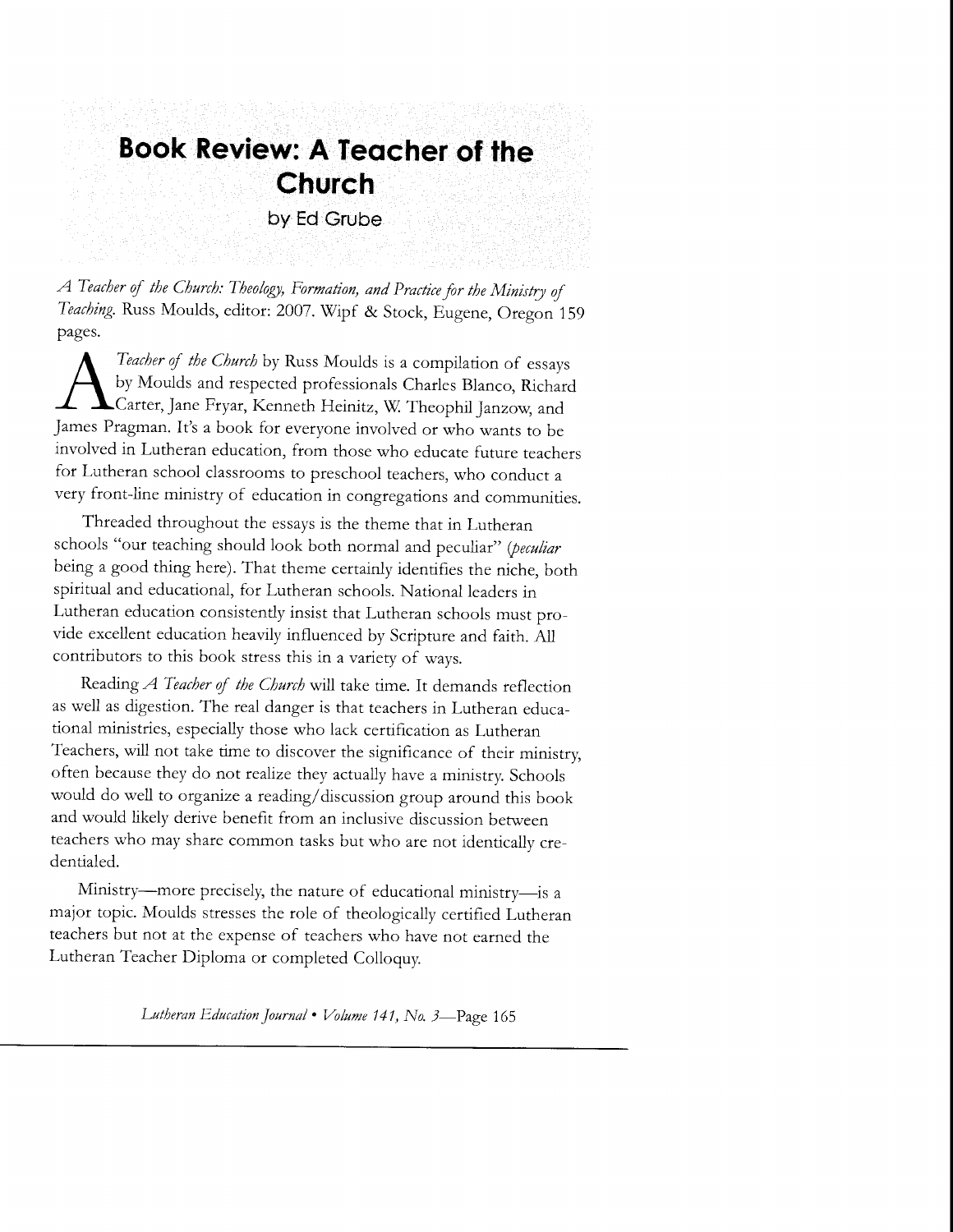Janzow thoroughly addresses the ministry of every Christian, which might raise a few eyebrows, hopefully of those who teach in Lutheran schools or preach in the congregations that operate them. Janzow writes, " ... all Christians have a ministry, properly understood." Janzow's chapter complements Moulds' description and attempts to define who can be rightly regarded as a teacher of the church. The conclusion seems to be that teachers of the church include all who indeed teach in Lutheran schools, with the implication that those teaching in Lutheran schools need to prepare themselves to proclaim the Gospel, speak Scriptural truth, know Lutheran teachings (excellent and brief summary in Chapter *9 Whats Lutheran about Lutheran Teaching?),* commit to integrating faith and Scripture, and fully accept their role as ministers.

*A Teacher* of *the Church* visits other facets and features of life for teachers in Lutheran education. If only one chapter of this book could be reprinted and distributed to workers already in the field, it would be *The Call and the Will* of *God'* But a word of caution here: This chapter might bring shudders to anyone who uses the phrase "God's will," especially in regard to their calling. The chapter is demystifying. It not-sogently confronts the reader with seven phrases about *Gods will* common on the lips of professional church workers and all other Christians. Then it places them in the perspective of Scripture. Not to reveal "the ending" of this story, it is only fair to warn of the conclusion that "God gives us his Word in Christ and the Scriptures, and apart from some direct, specific revelation, God does not prescribe our life choices." What does this mean for those deliberating a change of location in their ministry? That's not an answer I am willing to give away. Read this chapter. (Yes, you can even read it first, though it might be thought rather un-Lutheran to read Chapter 10 before Chapter 1.)

If Chapter 10 leaves the genuinely sincere and obviously dedicated teacher whimpering and maybe a little wounded (you'll get over it), the fast-acting balm of Fryar's chapter (11) will soothe and rejuvenate. (You might even suspect a little tension between these two.) Fryar, who has written the other book that should be required reading for Lutheran educators *(Go and Make Disciples,* River Forest, Lutheran Education Association, 2004, 2nd Edition) confidently convinces and assures teachers of the church with practical and biblical guidance for following Jesus' command to "Follow Me."

Initial cheerleading for only three of the chapters in no way dimin-

\* See LEJ Vol 140, No. 1 for this chapter.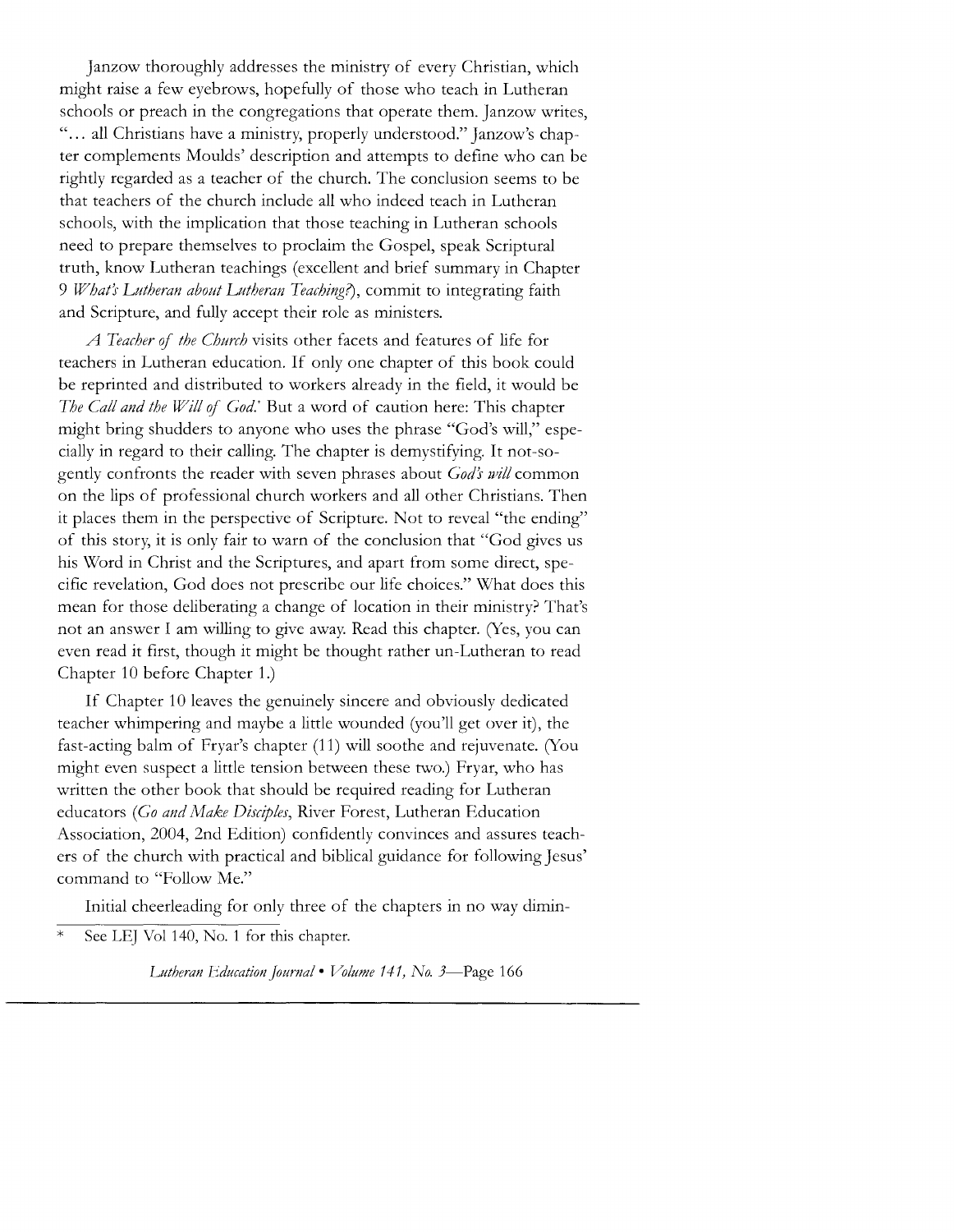ishes the nurture, wisdom, and sometimes provocation of the other nine chapters. Chapters seven and eight deal specifically with perspectives on the ministry of teachers. Heinitz deals with a New Testament perspective and Pragman works through Lutheran perspectives.

Heinitz concludes from the New Testament when ''Jesus taught and sent the disciples, His emphasis was not on status, office, or position, but on proclaiming the kingdom of God, healing the sick, and casting out demons. The emphasis is on believing, life, servanthood, and the follow-through of faith in Him." Pragman develops the ministry of teachers relative to "the place of the teacher in the public ministry of the church." He answers the question "Do teachers have the right-either human or divine-to consider themselves part of the public ministry of the church in a sense similar to the way in which pastors think of themselves ...?" Then he proceeds to examine public ministry functions in light of the priesthood of all believers. Pragman's treatment of these subjects is not radical; it is well-done, honestly and clearly written, and potentially helpful to those who struggle with issues of public ministry and the priesthood of all believers.

Moulds concludes the book with a chapter titled "The Employerization of the Teaching Ministry." It's a chapter for present as well as future practice. Moulds clearly states his distaste for considering a teacher of the church merely an employee. Supported by all previous chapters in the book, he offers five reasons that teachers are not hirelings. And he does it with Scripture, not sentiment. This chapter should be required reading for any congregation that conducts or wants to conduct Lutheran Christian education on its premises. School boards or other governing bodies would do well to understand the unique role of their teachers too.

Twice the book disappointed me, though it wasn't the fault of the authors. First, it was the scope of definition of *teacher,* especially in regard to teachers in Lutheran early childhood centers, elementary schools, and high schools. Admittedly, it was not Moulds' intention to dismiss the issue of Lutheran schools as high-potential mission fields; it just was not within the scope of the book. Yet, Lutheran schools increasingly serve not only non-Lutherans but also many who do not know their Savior. LCMS school statistics from 2006-2007 indicate that 17 percent of Lutheran school enrollment is unchurched, a real number of more than 44,000 students. Therefore, teachers—and their congregations—must subscribe to their role not only as teachers of the church but also missionaries to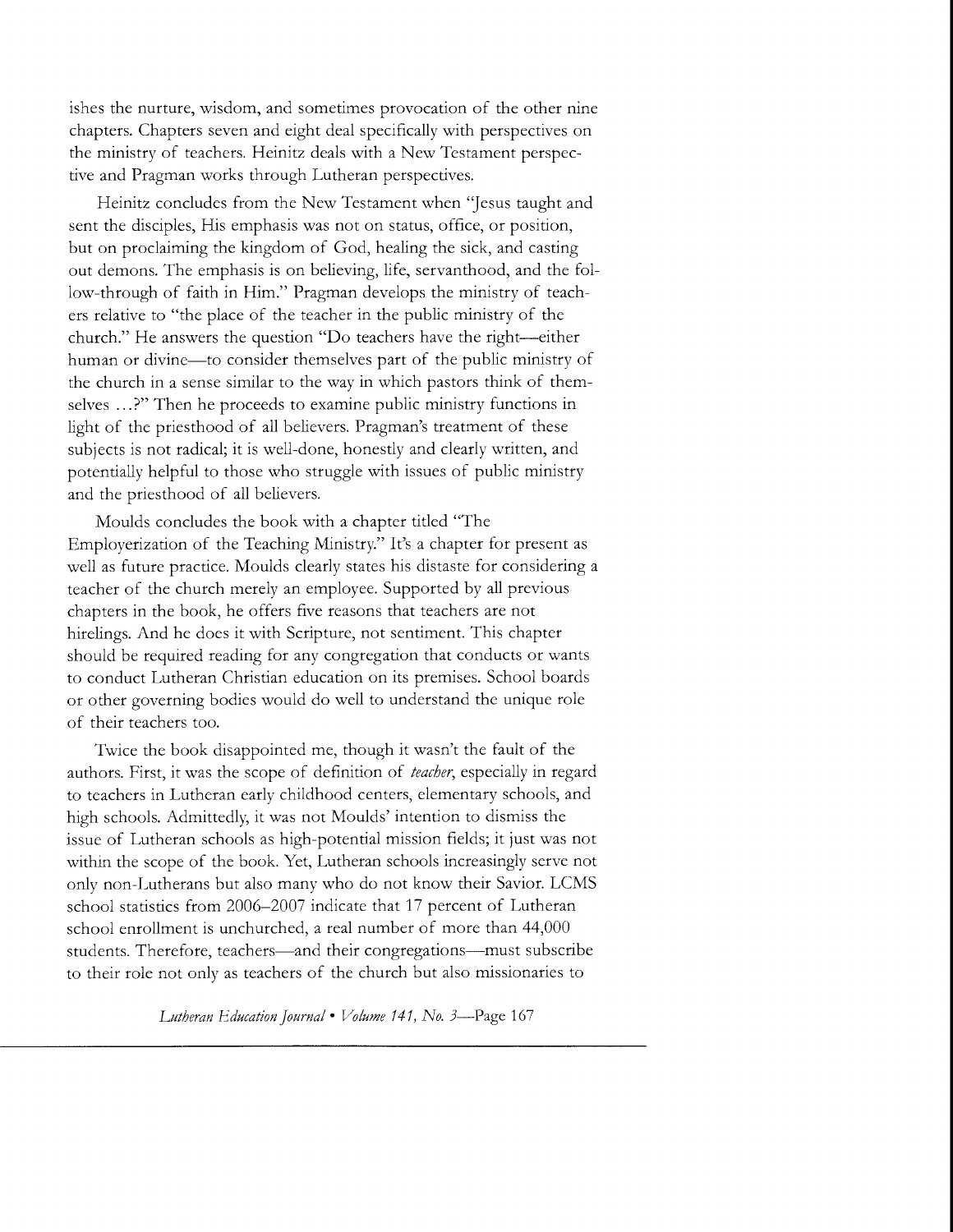those who aren't yet in the Church. Two books will help Lutheran educators grow well: *A Teacher* 0/ *the Church* and *Go and Make Disciples* by Jane Fryar, cited earlier.

Second, I regret not having had time to read the book several times before the review. No doubt I missed a few things (probably more than a few). This book deserves annual reading as, of course, all teachers know the value of review.

Finally, a personal aside. *A Teacher of the Church* will not inflate the egos of professional church workers. While supportive of the notion of ministry, Moulds does not allow ministry titles to elevate anyone. Those looking to improve their organizational status in one way or another will not find fuel here. They will be disappointed. I must admit that I was one of those people. I hoped some segments of The Lutheran Church-Missouri Synod might wake up to the riches it possesses in teachers and DCEs—the leadership, skills, and dedication of these workers-and maybe give them a franchise in synodical governance. I was looking to arm my professional militancy (Onward, Christian Soldiers!). Alas, we're still "powerless pedagogues," but, in the end, I am not disappointed: I learned something far more important and far less fragile than the accouterments of title and credential. I became even more confident that true ministry is in the minds, hearts, and souls of teachers of the church. And if it is not, those teachers would better serve the obligations (and freedoms) of their vocation elsewhere. *LEJ* 

Ed is Director of Publications/Communications for the Lutheran Education Association (LEA). He holds both a B.A. (1970), and a M.A. (1975) in Education from Concordia University Chicago which also conferred on him an honorary Doctor of Laws in 2006. He is the author of 15 books published by Concordia Publishing House, LCMS School Ministry, and LEA.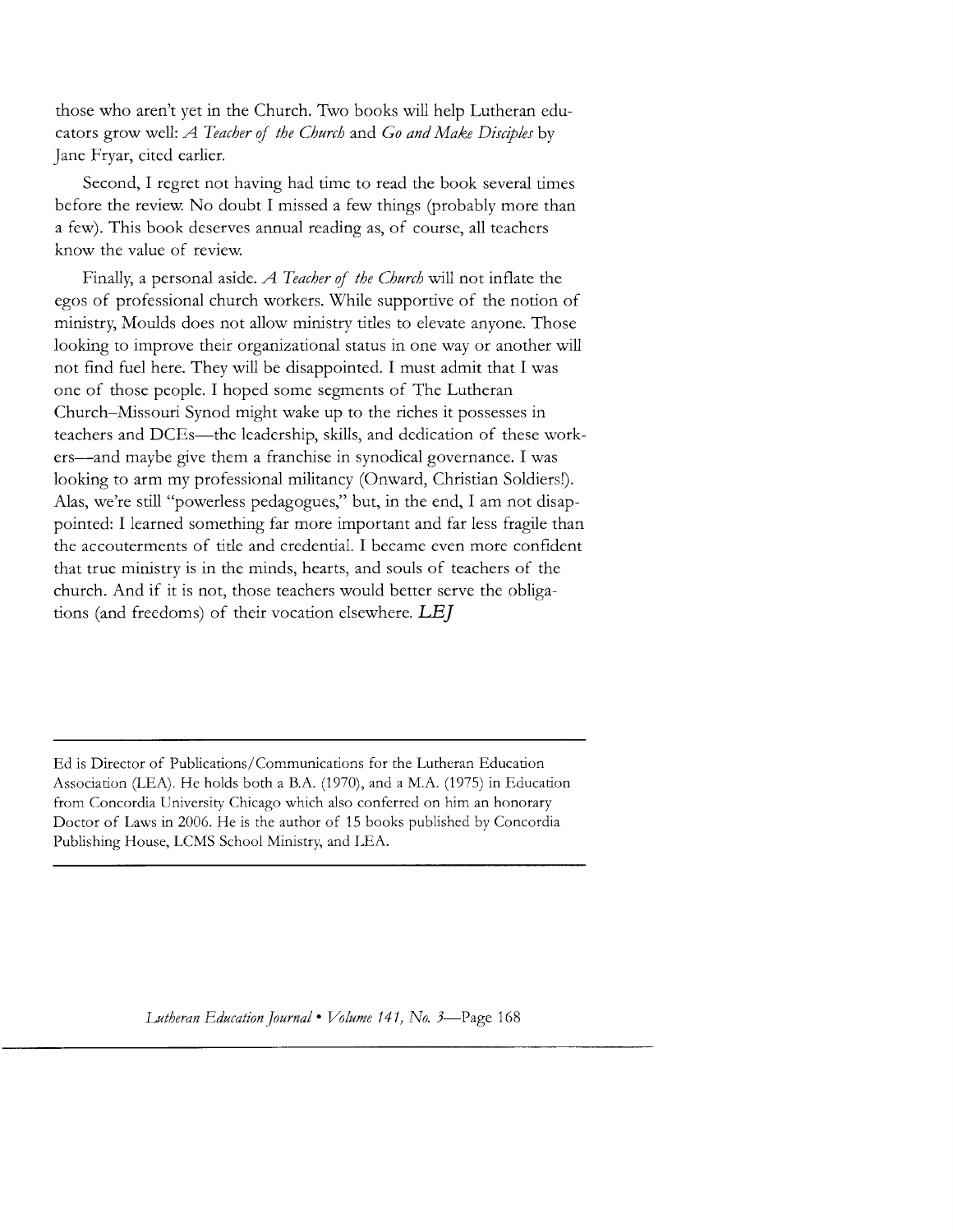# **Middle Level Career Education: Without a Counselor**

by Bernard Tonjes

areer education has traditionally been a responsibility of the high school guidance program. In years gone by, in an ideal situation, school guidance program. In years gone by, in an ideal situation, as students worked their way through high school, they would meet one-on-one with their high school counselor to discuss personal strengths and areas in need of improvement. These would be considered in the light of academic attainments. There might have been a paper and pencil test or two administered and then discussed. (Remember how many of us were told we would be either teachers or farmers?) If all went well, you completed the process with a deeper sense of personal knowledge and a sense of where you might fit in the world after you completed your formal education. If not, you came away frustrated and amazed that you could spend so much time and get so little out of it.

In the past thirty years or so, school guidance and counseling has been changing. Unlike days-gone-by when counselors were occupied with the delivery of special services to special students, public education systems in most states have adopted what is called a comprehensive developmental model for the delivery of guidance services to students (Gysbers & Henderson, 2000). This comprehensive developmental model differs from previous ways of delivering these services in that it anticipates the normal needs of students according to established developmental timetables and seeks to provide information, skill training and other services to all students before the needs present themselves as a series of crises. In using this model, guidance counselors in the 21st century are making greater use of whole-class activity for the delivery of services, as opposed to a one-to-one relationship (Gysbers & Henderson, 2000).

Another change, which has accompanied the move to the comprehensive developmental model, is the growing use of school counselors in elementary and middle school settings. Many of the developmental needs experienced by students occur in the context of the transitions that they experience as part of life in modern school systems. Elementary and middle school counselors in public school systems now spend time more time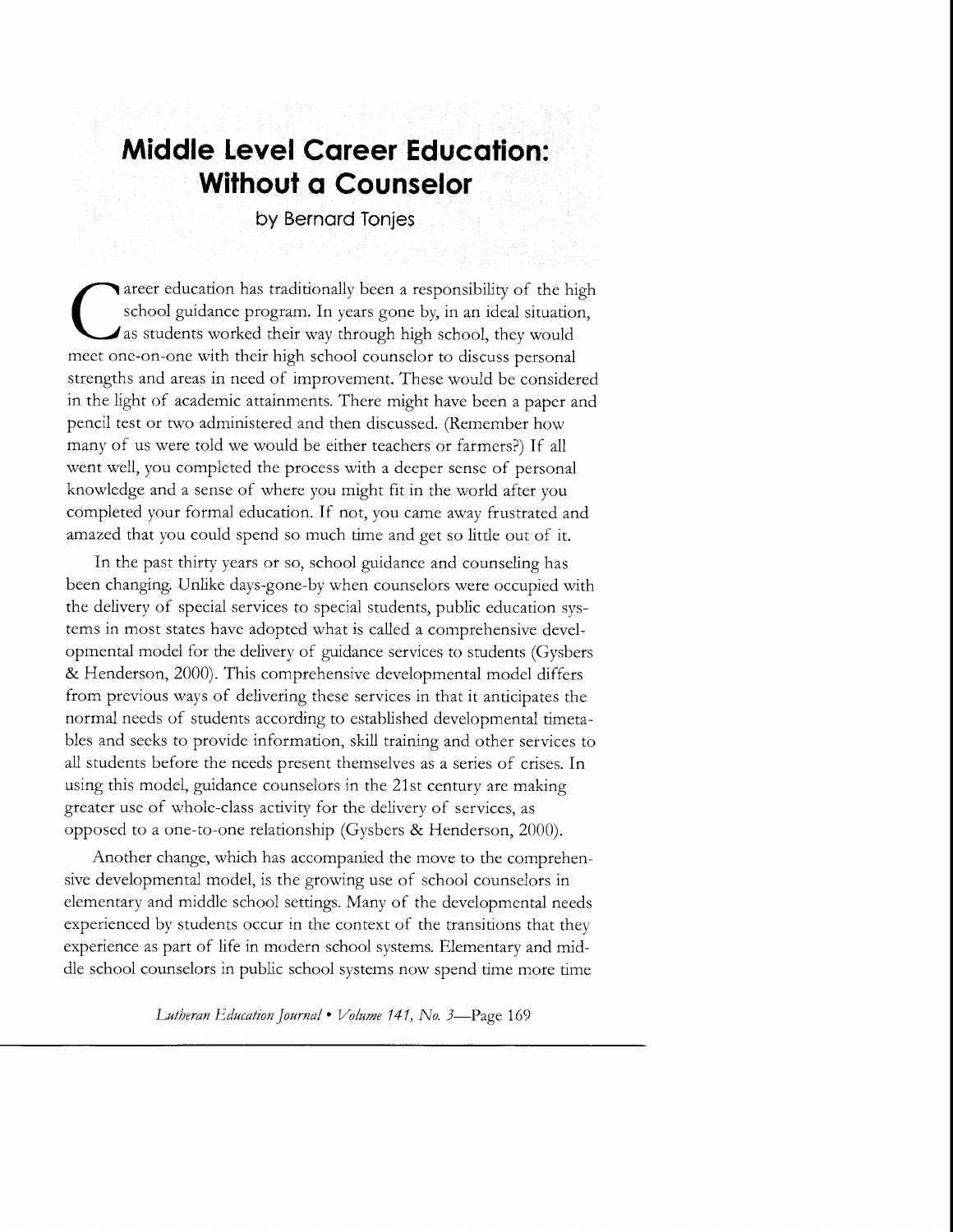in classrooms working with groups of students in skill building activities, discussion groups, and role playing various situations. Topics in this new trend include social, emotional, vocational and moral development (Coleman, 2001). This new approach to the delivery of guidance services differs from earlier models in that the older, traditional approach was "reactive, crisis-driven, unplanned... [whereas] the comprehensive developmental model is planned, preventative and proactive." (Schlossberg, Morris and Lieberman, 2001, p.57).

It is a fact that very few Lutheran elementary schools have access to formal school counseling programs and even fewer have the means to employ full or part-time counseling professionals. While this is a concern in some circles, research conducted during 2005 in Missouri District LCMS schools indicated that Lutheran teachers and administrators develop programs and curricula that, for the most part, speak to the same needs addressed by the use of the comprehensive developmental counseling model in public schools (Tonjes, 2005). In fact, a case can be made that Lutheran schools have always been ahead of their time in confronting issues of moral development, social interaction and family problems. A careful comparison of topics found in the religion curriculum of most Lutheran schools with the topics included in a standard guidance curriculum shows a high degree of correspondence (Tonjes, 2005). Think about *it:* Haven't Lutheran schools always taught children to love one another, to turn the other cheek, to pray for those that sin against you, to use the gifts God gave you for the benefit of others? It may be couched in different terminology, but the comprehensive developmental guidance curriculum approaches many of the same topics, but from a largely humanistic perspective.

However, there is one area in which Lutheran schools may be lacking. The same research that showed that Lutheran schools are doing an excellent job of meeting student needs in the Personal/Social and Academic/Education domains indicated that many Lutheran schools were not meeting student needs when *it* came to the Career/Vocational Domain. "Lutheran schools do an excellent job of promoting church vocations to their students, but these frequently are the only vocations that receive specific attention in the classroom." (Tonjes, 2005, p. 167) This study also found that in every Lutheran school *with* a counselor, the counselor developed or introduced a significant vocational exploration component in the school's program. Lutheran schools are not alone in this problem. Especially at the middle school level (grades 5-8) some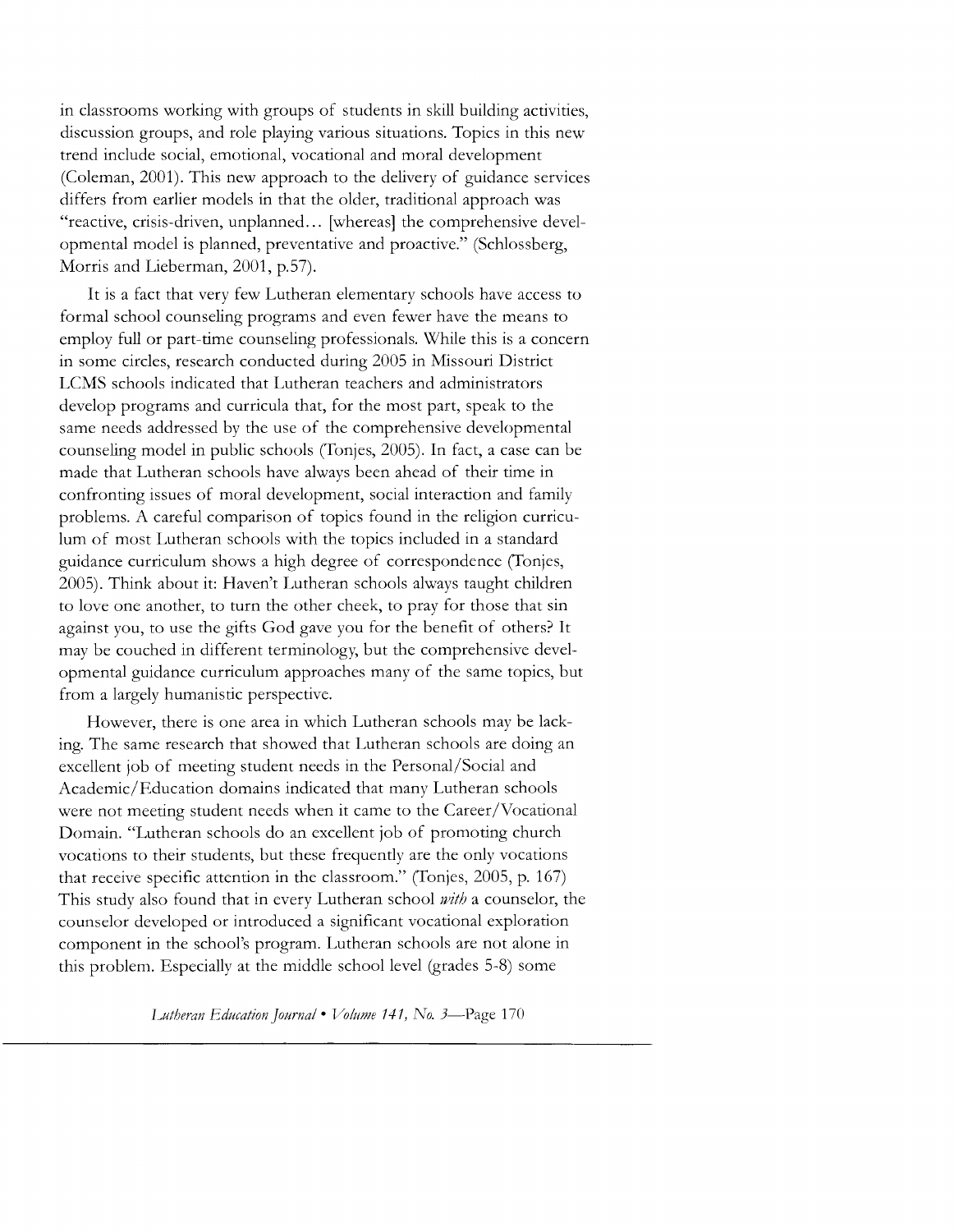researchers have concluded that career planning is woefully inadequate for a large portion of middle school students.

Career/Vocational exploration should be included in a Lutheran school's overall program for a variety of reasons. The relationship between teacher and students is such that it lends itself to the exploration process. Teachers know students' strengths and weaknesses and talk to students about the students' attitudes and behaviors. An open dialog about these attitudes and behaviors can be valuable as students engage in the self-examination required to assess their personal abilities and values (Trusty, Niles & Carney, 2005). Many times a simple question can cause a student to recognize conflicts between expressed values and behavior, ''Why do you tell me you want to be a lawyer, when you also tell me how much you hate reading?"

Middle school students are also on the receiving end of increasing pressure to make preliminary decisions that could have tremendous impact on their future career options (Osborn & Reardon, 2006) but without understanding the implications of the decisions they make. A student who decides to take an easier math class because his friend will be in the same class, may find that when he gets to high school, his achievement in math has been limited by his choice of the lower-level math "track." Middle level students are generally aware that to get to college, they should take the "harder" math classes, but very few realize that limitations in math can be a severe handicap for those that wish to pursue "non-college" careers in vocations such as welding, electronics, or HVAC (heating, ventilation and air conditioning). It is in this manner that other academic choices can have a strong bearing on educational and personal development of the individual for decades to come (Trusty, Niles & Carney, 2005). It is easy to see how the undeveloped, unexplored values of a middle school student can place that student at risk for limited vocational options.

Implementing a career exploration unit in a school also brings academic benefits to the students and the school. In addition to the obvious increases in student information and exposure to more options (Turner & Lappan, 2002) that such units develop, students can begin to make a tangible connection between the concepts they are learning in school and the "real" world of work (Stott & Jackson, 2005)

Because students can now see an increased practical value in what they study in school, research has shown that some students will show increases in grades, improved behavior and participation in class, and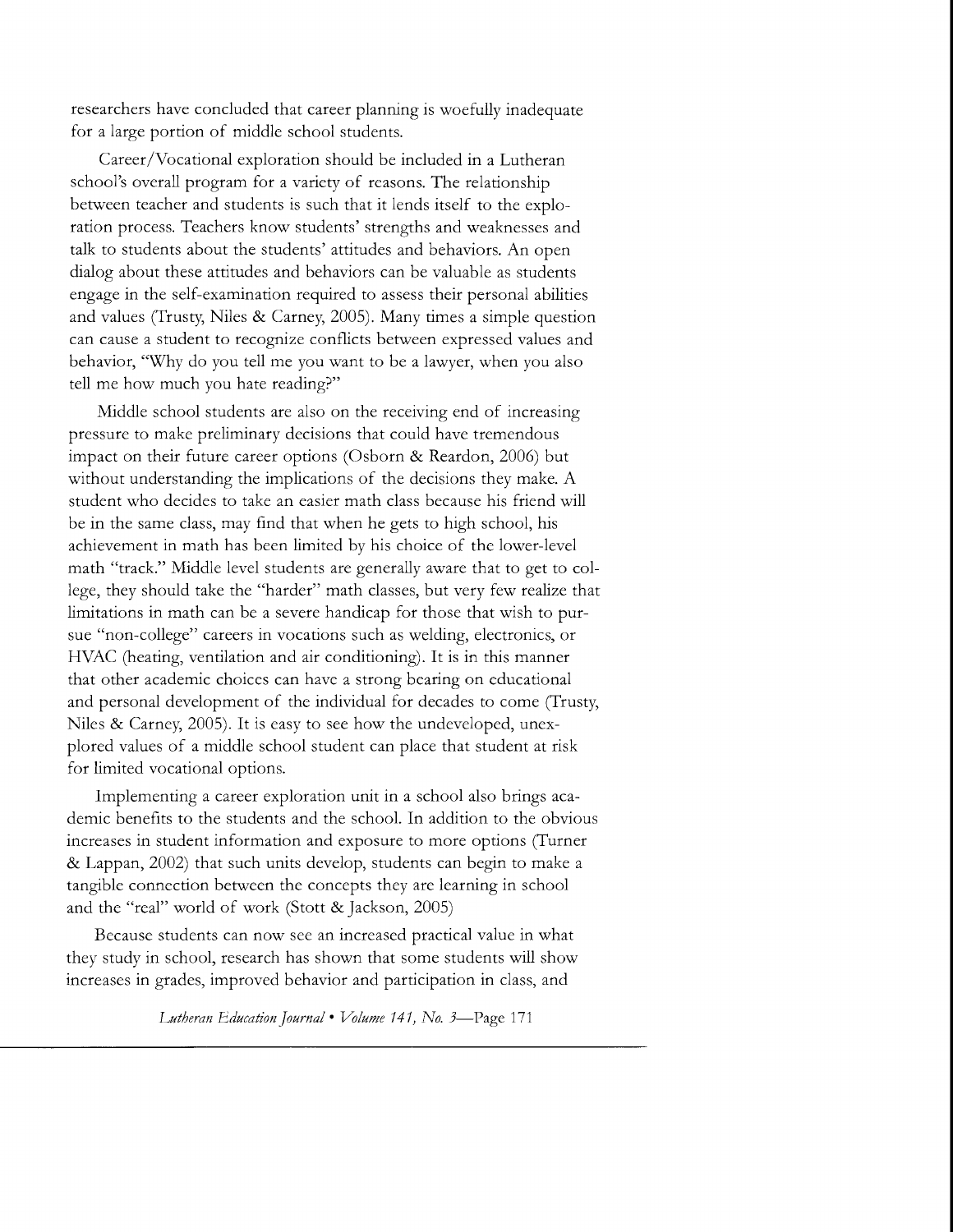greater expressed satisfaction with school (Legum & Hoare, 2004). Students also can learn research and planning, and presentation skills in the context of a career exploration unit that are immediately transferable to other more traditional areas of the curriculum (Stott Jackson, 2005).

An additional benefit arises from having an intentional, significant exposure to career education. Students themselves become more intentional and reflective in their own future educational and career planning (Trusty, Niles & Carney, 2005).

Planning a career exploration unit for students can take many forms. It is common in lower grades for teachers to use a "community helpers" approach, inviting parents and other familiar individuals from common occupations to come to the class and speak to the students about their job and what they do. This is a natural vehicle for parent involvement as most classrooms will have a wide variety of occupations represented

## God's will is accomplished **through the actions of** people In **all vocations.**

among the parents. As students move into the middle grades, the ASCA (American School Counselors Association)

and the National Council for Career Development recommend that, in addition to exploration of career options, students work on competencies in individual planning and long-term career planning (Turner  $\&$ Lappan, 2002; Wigfield, Lutz & Wagner, 2005).

In the middle grades (grades 5-8) career exploration can effectively be integrated into other specific areas of the curriculum. Students in an English or social studies class can be taught research, writing, organizational and presentation skills as they work individually or in groups to find information about careers of interest to them. It is also easy to approach career exploration from a cross-curricular approach, using the career exploration task as a basis for related activities in math, science, English, religion or other classes. An effective approach can be to assign research related to particular occupation in the context of a larger unit within a class. For example, if a life science class is studying ecology, students may find benefit in looking into jobs like wildlife management, civil engineering, hydrology, meteorology, or any number of related careers.

Especially when dealing with middle level students, one important focus can be to help students make reasonable matches between the beliefs they have about their personal competencies and the values they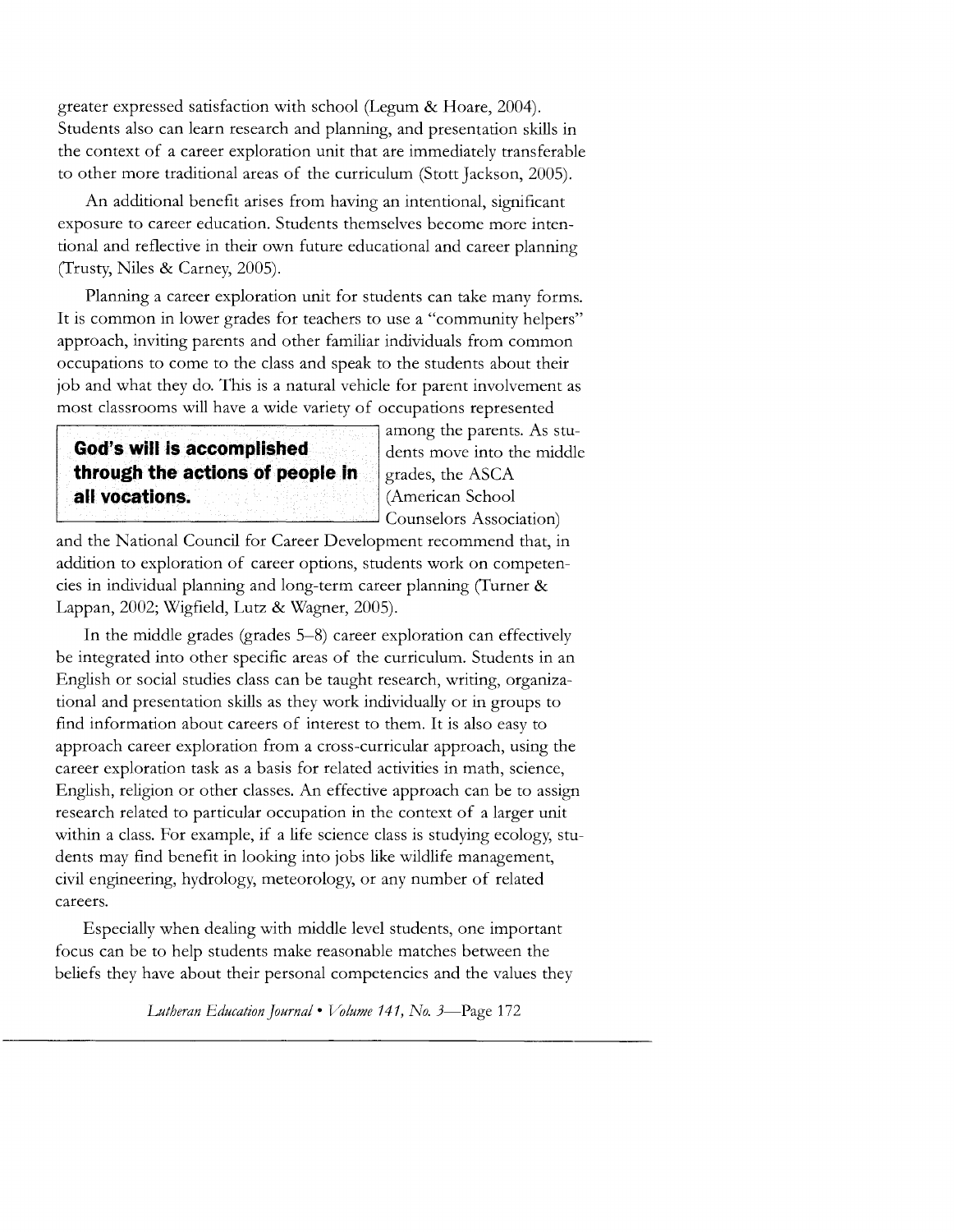hold that are driving their career choices (Wigield, Lutz & Wagner, 2005). This discussion can be especially meaningful when presented in the context of a religion class which deals with our stewardship of God's great gifts to us.

This is when teacher insight into the student's personality and behavior is especially meaningful and useful in helping the student reflect not only on a given career, but  $wby$  they are interested in that career, and they can serve God and others in that career. Teachers interested in exploring Luther's doctrine of vocation are commended to read *God at Work* by Gene Edward Vieth (2002) for an excellent, practical discussion of the topic which will give the teacher an excellent theological grounding. As students progress through self-evaluation tools available in the public domain, Lutheran teachers will notice a well-defmed tilt towards secular humanism. Vieth's text will help teachers help students see that God's call to vocation is not limited to careers in professional church work, and that God's will is accomplished through the actions of people in all vocations.

Service learning activities also work well in a career planning context. **In** addition to the personal satisfaction that students receive as they engage in challenging physical labor when helping others, they can be exposed to tasks they may not have considered for themselves. Considering the context in which the task is embedded, that of service to others, it establishes an excellent bridge to take students once again to Scripture and the doctrine of vocation. Along with the spiritual growth, students' career development goals gain a practical, real-world context. Research indicates that students who engage in meaningful service-learning projects demonstrate measurable increases in personal and social development, civic responsibility and academic learning (Billig, 2002; Stott & Jackson, 2005)

Parent involvement should not be left behind in the lower grades (Davis & Lambie, 2005) and is especially appropriate for students at the middle school level. It is an excellent option to consider when planning a unit on career exploration for middle level students. Research indicates that parent support is needed for best chance of success for a career exploration program and getting parents direcdy involved as participants is an excellent way to engender that support. Such a program also allows teachers the opportunity to work closely with parents on a project of mutual interest. Middle level students have reached a level of maturity at which they can begin to understand the passion that some parents might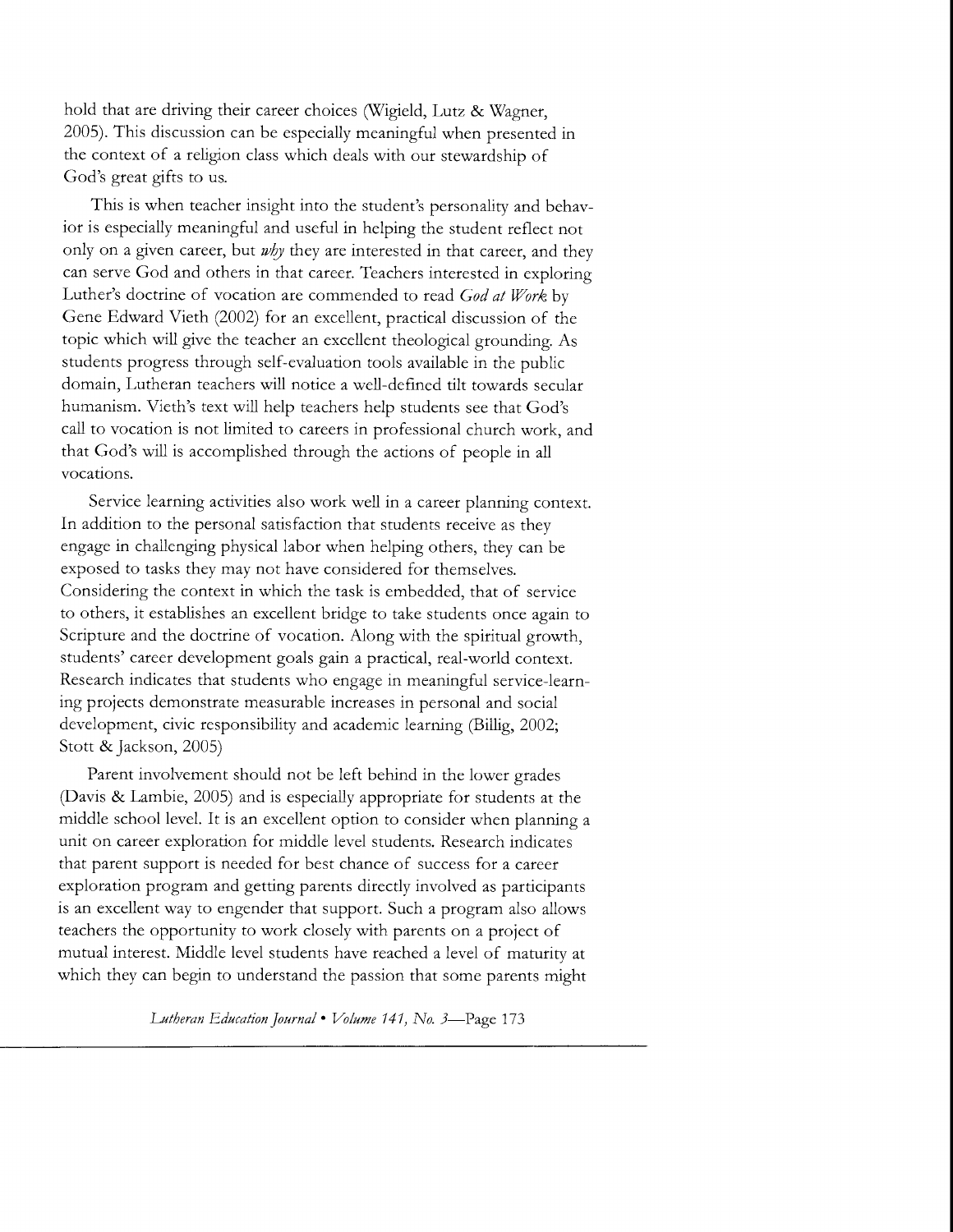have for the work they do. It is a wonderful opportunity for these parents to discuss their careers and to share with students the sometimes deep meaning and satisfaction that they find in their jobs. (Turner & Lappan, 2002).

A look at resources available online will give a good overview of the variety of approaches that one can take in developing a career education unit for students. In fact the list is so long and so varied it may be somewhat overwhelming. In the face of information overload, Osborne & Reardon (2006) recommend that career education lessons for middle school students contain just a few critical components. First is to include time for students to develop knowledge about themselves. Students can benefit from standardized tests and on-line quizzes which ask them to identify their perceived competencies, their values, and their interests. It is not uncommon to find, especially among younger students, individuals who claim to like "everything" and others who dislike "everything." Students holding these attitudes challenge even the most sophisticated standardized measures, reinforcing the importance of the role of the classroom teacher in helping the student understand themselves. Osborn and Reardon (2006) include a recommendation that students be given time to work on decision making skills as a high priority and suggest plenty of time for reflection. Many times, whole-class discussion serves as an excellent vehicle to allow students to reflect out-loud and to benefit from the lessons included in the comments of others.

A concern of importance specifically for middle school students is the need of students at this age to see connectedness between school and work (Osborne & Reardon, 2006; Shepherd Johnson, 2000). Middle school students are at the beginning of the process where they are starting to look outside of themselves, their small circle of friends and family at the larger world, and many times they can be confused by apparent inconsistencies. Making sure that students can see that 7th grade math and English will relate to what they will *reallY* do in a job someday is what brings relevance to work whose purpose they may not understand.

In looking at the regular duties of a classroom teacher, it could be that while there may be time in the day, as a classroom teacher you just cannot see how you will find the time to develop a career exploration unit such as this. If this is the case, you may be able to find individuals in your congregation or among your school families who have the expertise and experience to put together a program that will benefit students. The Missouri District study of elementary school guidance practices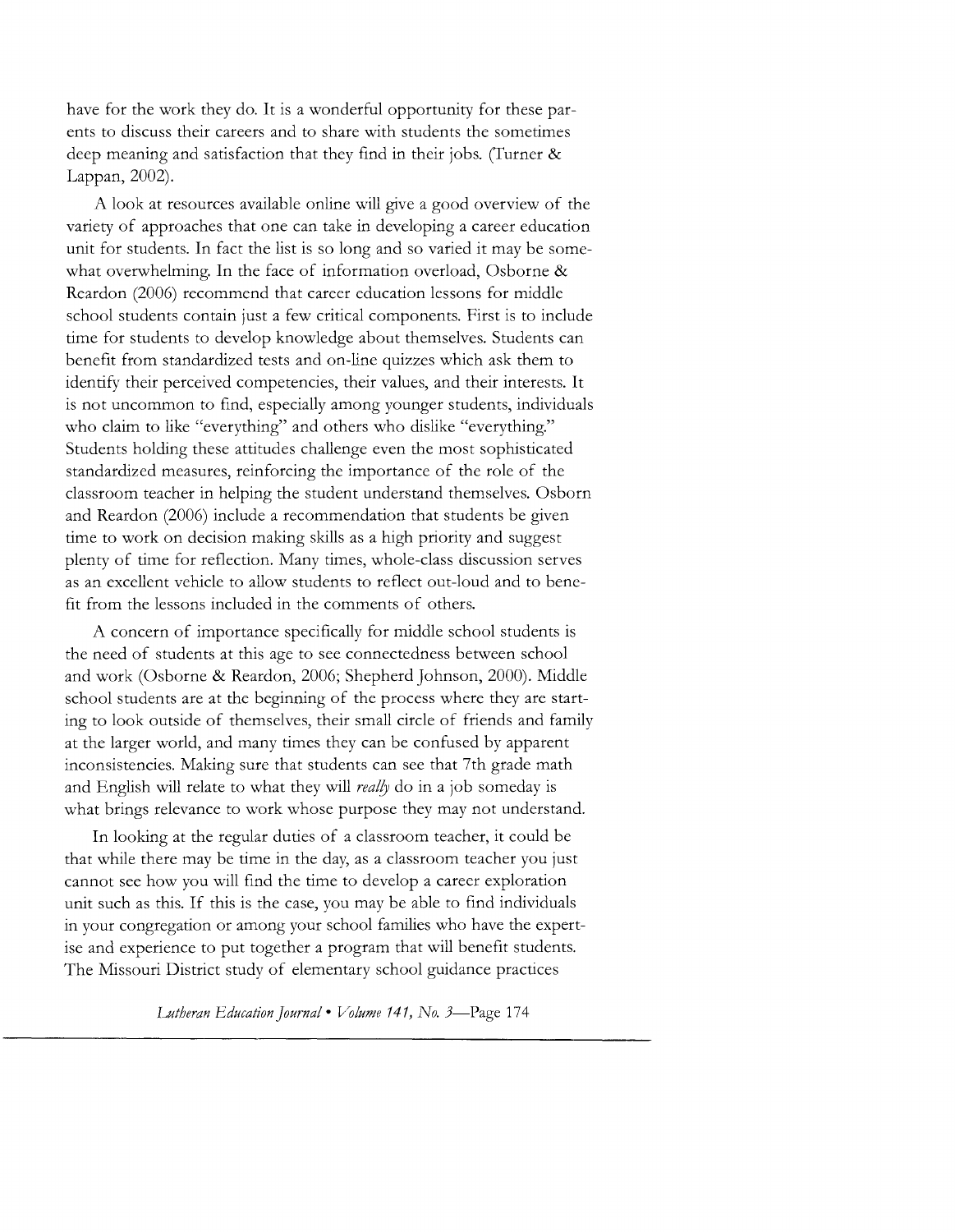found that it was commonplace for schools to make use of volunteers for guidance-related tasks such as these (fonjes, 200S). Individuals from outside the regular school staff can come in and be of assistance, having meaningful input and working with students if roles are clearly defined in advance (Brown, Dahlbeck & Sparkman-Barnes, 2006).

Obviously, another very important component of a middle school career exploration unit would be to have available information about a wide variety of career options. The use of the Internet and World Wide Web has made this part of the process very simple. Below you will find some specific websites and recommendations for searching the web to help with this task. As usual, teachers should check sites in advance to make sure of their authenticity and appropriateness for the age of the students involved. Students should also be constantly reminded of general internet safety procedures such as not giving out one's name or address or participating in so-called "chat rooms." It will be common to find a great deal of advertising associated with some sites, some of which may not be suitable for presentation in your school. Also, federal law restricts certain internet activities, including some interest and values tests, to children age 14 years or older which may limit your ability to use certain sites with middle level students.

To get you started, you might try going to your favorite search engine (Google, Yahoo, Ask.com, etc) and searching for "career exploration middle grades." Each search engine will give you different and interesting results, which may help you entice your students to investigate their futures in the world of work. Another option is to check with guidance personnel from your local public school district to find out what they are using. Frequently, these tools are open sources on the internet and available for all to use such as the link below from Mann Middle School in Austin, Texas. When contacted about mentioning the site in this article, school administrators were happy to share the results of their labor with others. Likewise, if you find a particularly useful website, values test or career simulation, be bold about sharing the information with your colleagues as more students will then benefit from your experience.

The opportunities for meaningful discussion, personal growth and increased academic understanding offered by career and vocation exploration make the subject especially appropriate for all students. When embedded in the Christ-centered context of a Lutheran school, the results can be an especially meaningful exercise in helping students discover the plan God that holds for them.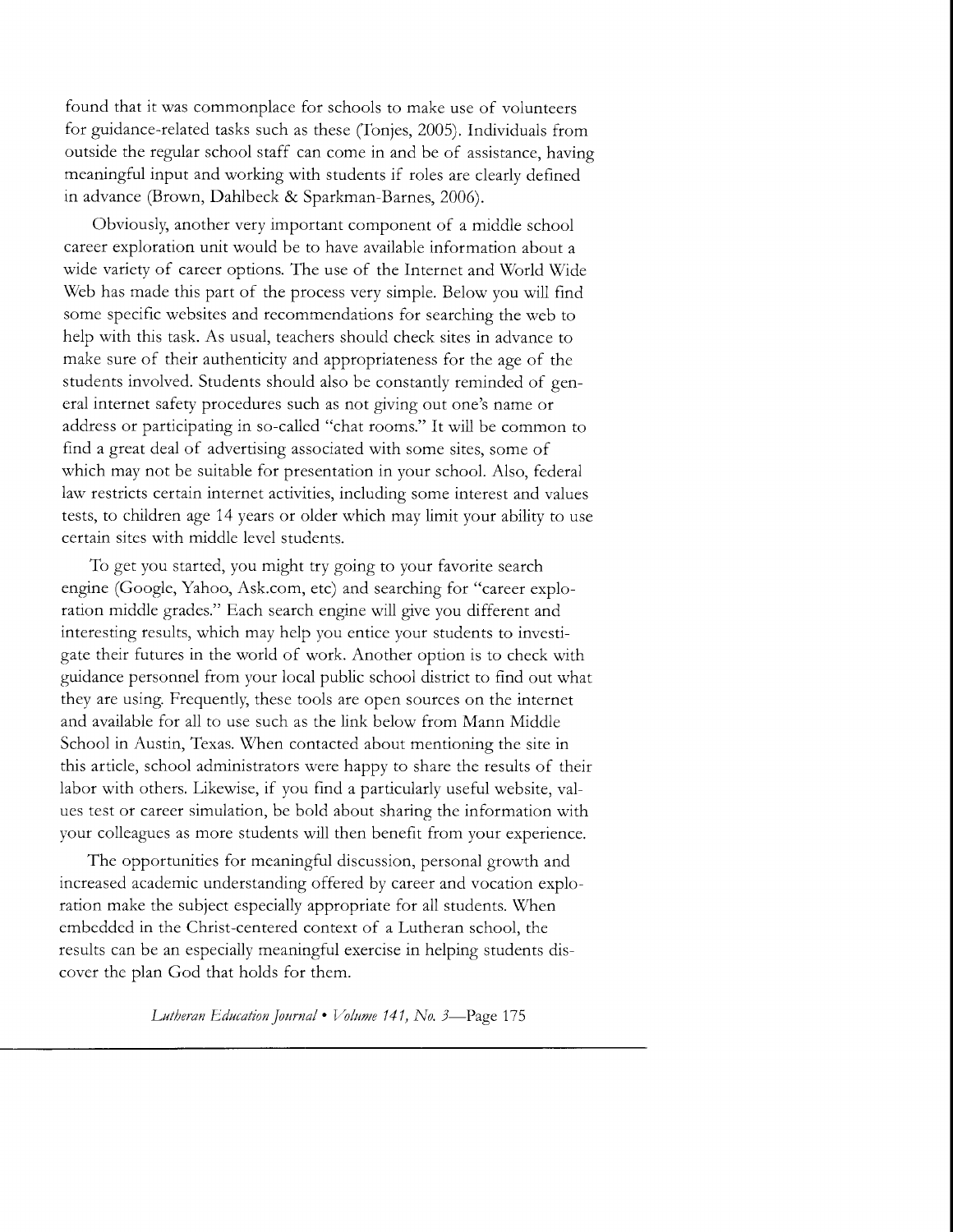Some useful Internet Sites

- http://www.careervoyages.gov / students-main.cfm "Career Voyages" Operated by the Bureau of Labor Statistics of the US Department of Labor. It has excellent age-appropriate tools on the internet for exploration of career options.
- http://www.bls.gov/k12 "Exploring Career Information" also from the Bureau of Labor Statistics.
- http://www.livecareer.com/ "Live Career.com" Personal values and interests. Presents a useful career interest test, but students must be at least 14 years of age. There are also lots of advertising distractions which make taking the test more time consuming than it needs to be.
- http://www.mapping-your-future.org/MHSS/ "Mapping Your Future" Good general information for students in middle grades.;
- http://www.amaisd.org/mann/careertl.htm This is a career exploration assembled by the staff at Mann Middle School in Austin, Texas. An excellent variety of safe options for middle school students. Listed here by permission. *LEJ*

#### **References**

- Billig, S.(2002) Support for K-12 service-learning practice: A brief review of the research. *Educational Horizons,* 80, 184-190.
- Brown, c., Dahlbeck, D. & Sparkman-Barnes, L. (2006). Collaborative relationships: School counselors and non-school mental health professionals working together to improve the mental health needs of students. *Prrifessional School Counseling,* 9. 332-335.
- Coleman, M. (2001). Middle schools: New trends and issues. *Gifted Child Todqy Magazine,* 24, 20.
- Davis, K, & Lambie, G. (2005). Family engagement: A collaborative, systemic approach for middle school counselors. *Prrifessional School Counseling,* 9, 144-151.
- Legum, H. & Hoare, C. (2004) Impact of a career intervention on at-risk middle school students' career maturity levels, academic achievement, and self-esteem. *Prrifessional School Counseling,* 8, 148-155.
- Osborn, D. & Reardon, R. (2006). Using the Self-Directed Search: Career Explorer with high-risk middle school students. *Career Development QuarterlY,* 54, 269-273.
- Shepherd-Johnson, L. (2000). The relevance of school to career. A study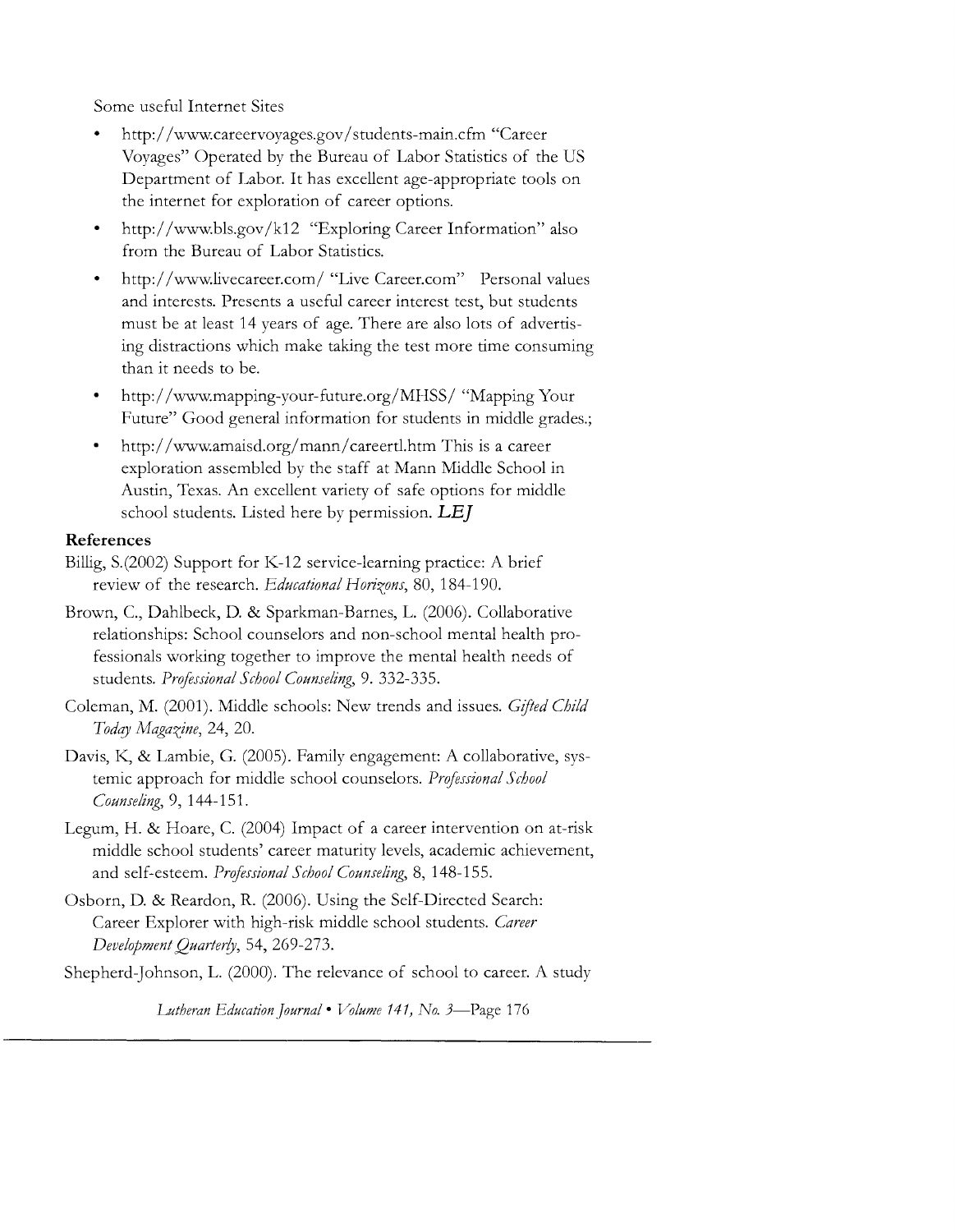in student awareness. *Journal* if *Career Development,* 26, 263-276.

- Stott, K, & Jackson, A (2005). Using service learning to achieve middle school comprehensive guidance program goals. *Prrifessional School Counseling, 9,156-159.*
- Tonjes, B. (2006). *A Descriptive Study of Guidance and Counseling Practices in the Elementary Schools* if *the Missouri District* if *the Lutheran Church-Missouri Synod.* UMI Dissertation Services, Ann Arbor, MI.
- Trusty,]., Niles, S., & Carney,]. (2005). Education-career planning and middle school counselors. *Prrifessional School Counseling,* 9, 136-143.
- Turner, S. & Lappan, R. (2002) Career self-efficacy and perceptions of parent support in adolescent career development. *Career Development QuarterlY,* 51,44-55.
- Wigfield, A., Lutz, S., & Wagner, A. (2005) Early adolescents development across middle school years: Implications for counselors. *Prrifessional School Counseling,* 9 112-119.

Bernard Tonjes is a 1970 graduate of Concordia, Seward, NE where he currently serves in the *Department of Education and as Director of Field Experiences. He completed the MA in Education at California State University, Los Angeles in* 1982 *and the Ph.D. in Educational Foundations at St. Louis University in 2005. In his most recent position, he has served as Director of Guidance and Lutheran High School of Sf. Charles, St. Peters, MO. Dr. Tonjes mqy be reached at btonjeS@lhsc.org.*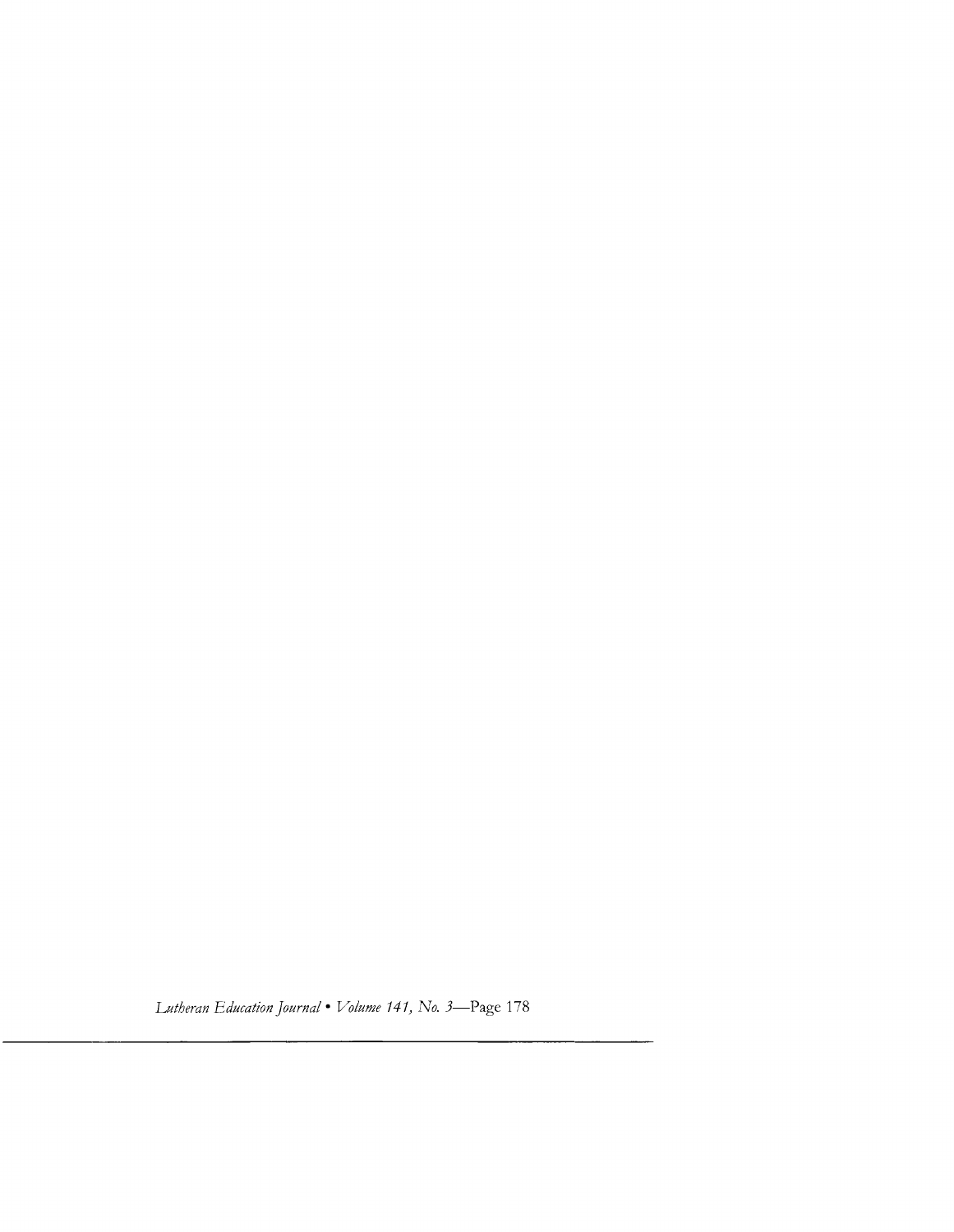# "I Love Reading!" – Fifth and Sixth **Graders React to Literature Circles**

by Steven Witt

**"I** love reading for the first time. I use to just fake that I read the book. I love when we have literature circles," said Joshua, 12 years old.

This comment came on the second day of literature circles in my 5th and 6th grade classroom. Joshua is a struggling 6th grade reader who does not read at grade level. He seems unmotivated in most classes and has a generally poor attitude toward learning, except when we have literature circles. Literature circles are an arena for students to explore literature together. Literature circles in my classroom have sparked motivation, fostered communication skills, encouraged a deeper understanding of literature, and have provided a chance for students to use higher level thinking skills in an authentic conversational manner. Literature circles have my students excited about reading - including Joshua.

According to Daniels (2002) literature circles are small, peer-led discussion groups whose members have chosen to read the same story, poem, article, or book. While reading each group's assigned portion of the text (either in or outside of class), each member takes notes to help her or him to contribute to the upcoming discussion, and everyone comes to the group with ideas to share. Each group follows a reading and meeting schedule, holding periodic discussions on the way through the book. When a group finishes a book, the circle members may share highlights of their reading with the rest of their class. Then new groups may be created and new books are selected and students move into a new discussion (Daniels, 2002, p. 2).

Over the past fifteen years, the use of literature circles (also called book clubs, or literature groups) has exploded (Calkins, 2001) and research on this phenomenon has paralleled its rise (Daniels, 2002).

Literature circles arose partly in response to traditional, teacher-led discussions in which students often assumed passive roles. This traditional whole group instruction has followed an **IRE** (Initiate, Response, Evaluation) sequence in which the teacher initiates the question, and students respond to these only when the teacher calls on them. The teacher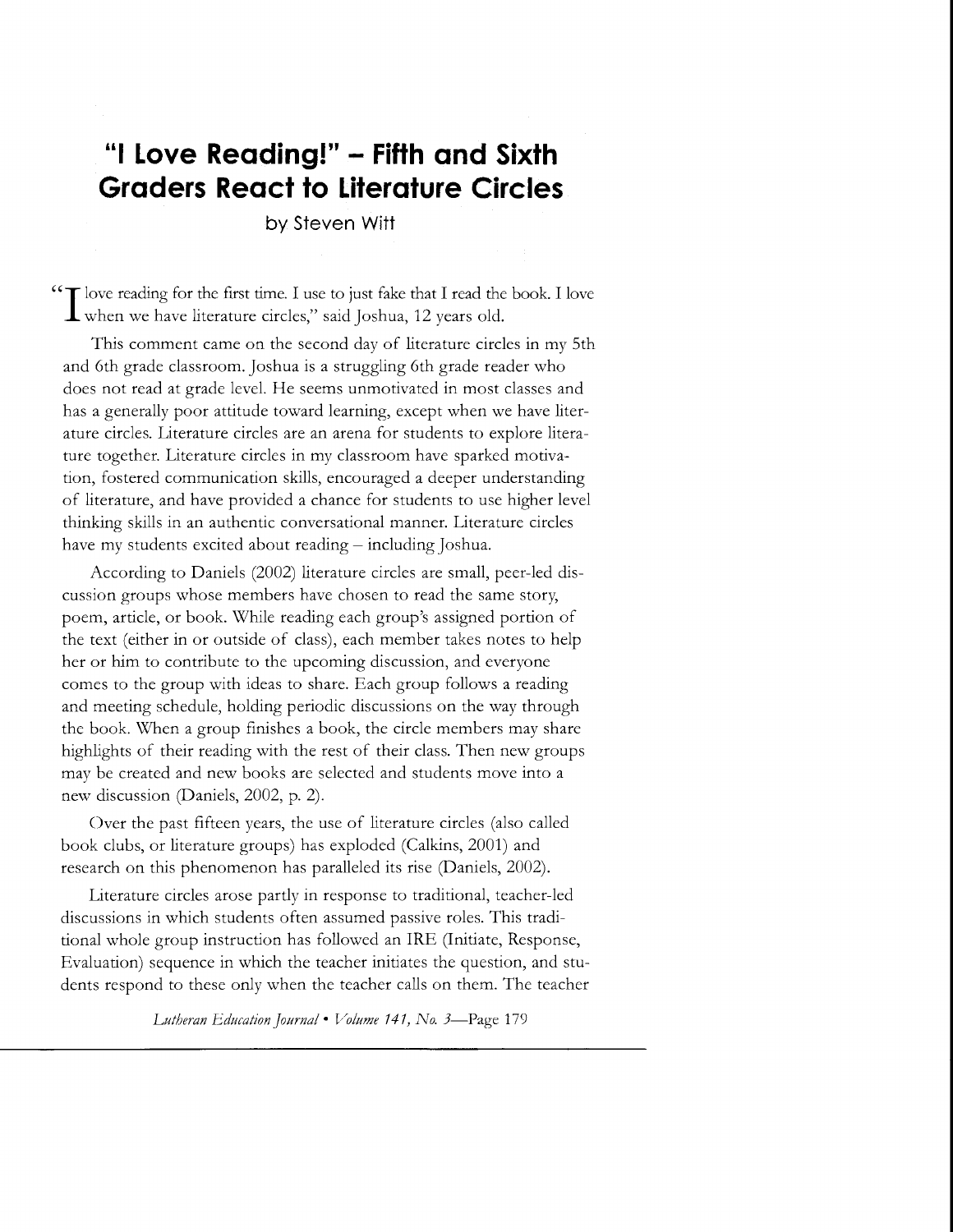then evaluates the answer. As a result, students are not actively involved in their learning process.

Literature circles are an effective way for learning to happen through interaction, engagement, and active involvement in a social setting (Davis, Resta, Davis & Camocho, 2001). Students speak when there is an opportunity and they have something to say in a discussion style which is similar to conversation. Research has shown that students take more risks during these small group discussions (Eeds & Wells, 1989). Eeds  $\&$ Wells conclude that when teacher and students engage in student-centered conversations about literature different understandings of a text may be constructed and shared, yielding richer readings of texts. Literature circles also promote students' motivation to read and have been shown to improve students' reading levels and performance on tests (Davis, Resta, Davis & Camocho, 2001).

Quality literature circles are filled with a variety of readers' perspectives and opinions about the books being read. In literature circles readers are interested in the meanings they construct and those meanings that are offered by other readers, and it is this diversity of ideas that is essential for quality discussion. The group members will not always agree on a certain opinion or interpretation but they will look back to the text to bring support for their understanding (Serafini, 2000).

For quality literature circles to take place it has been suggested that teachers need to demonstrate how to discuss literature, increase student awareness and understandings of the elements and structures of literature, help them to learn to generate and negotiate interpretations in a supportive learning environment, and learn how to talk to fellow students in a positive and effective manner (Maloch, 2004; Wiencek & O'Flahavan, 1994).

I decided to implement literature circles to help improve the reading skills of my students and, in preparation for this approach, I spent time during the summer months reading several different books and research studies about literature circles such as, *Moving Forward with Literature Circles* (2002), *Getting Started with Literature Circles* (2003), *and Grand Conversations* (1990). I realize that as teachers, we cannot assume that after simply handing a book to children they will be able to discuss literature in depth, make connections, have insights into the author's style, and be able to interpret and understand the story. Before children are set off in literature circles they need to be exposed to a wide variety of literature. They need to know how to interact in discussion groups and they need to have ideas about what they should talk about.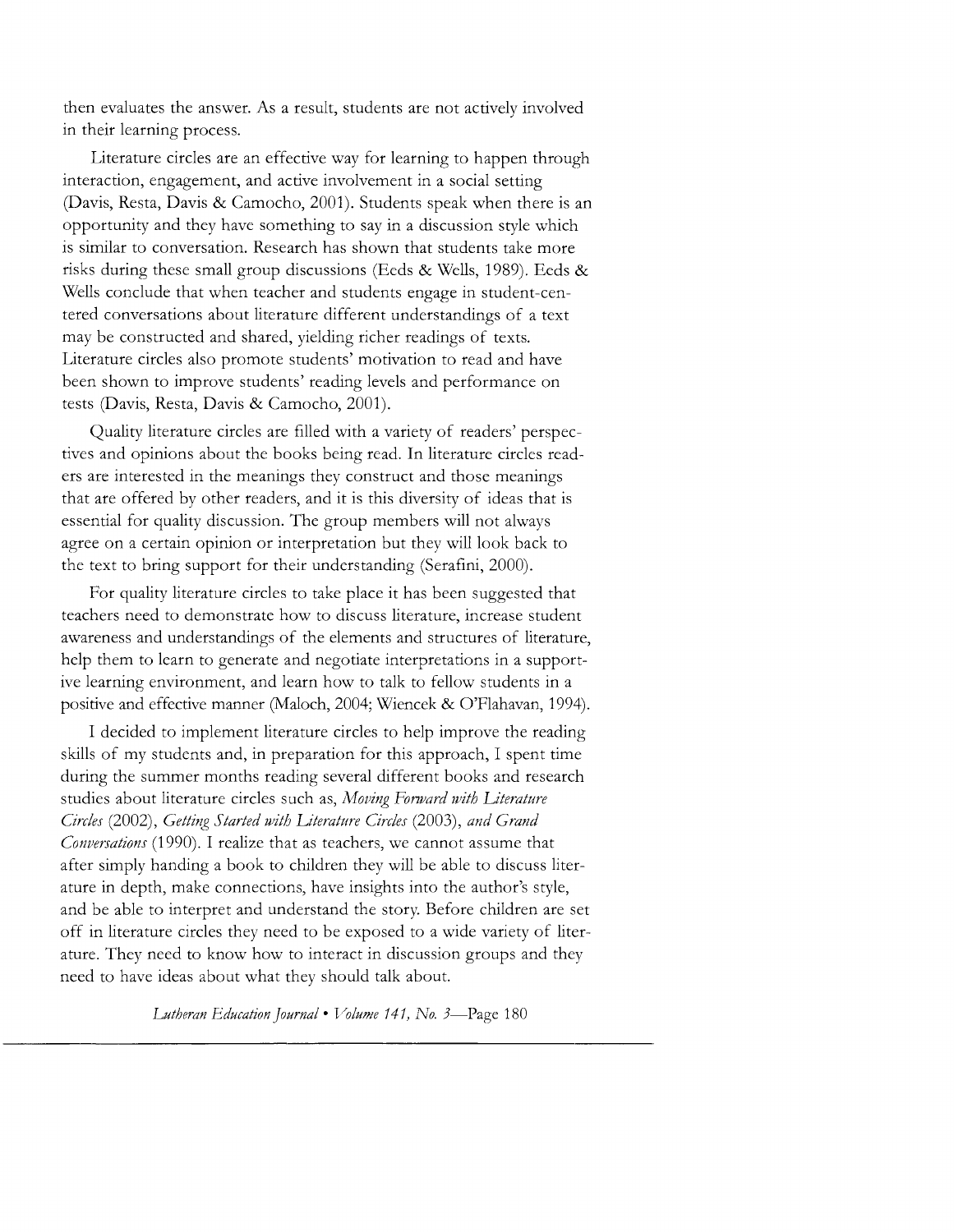**In** my classroom we have reading workshop daily for about sixty minutes. Students are reading a lot of different of genres daily. I believe this immersion in reading helped my students develop quality literature discussions. I began the school year by immediately introducing literature circles to my students during reading workshop. I shared with the students how much fun it is to walk out of an exciting movie and talk about what you saw with your friends. Through student collaboration we developed a list of guidelines that we thought would help our circles work effectively (see Appendix 1). I then spent several class periods modeling and discussing the purpose and function of literature circles.

I modeled how to discuss literature using daily read-alouds. I read aloud a short story. I then asked, "Well what do you think?" Other than the initial prompt I didn't ask many questions about the story. I also allowed the students to speak with out raising their hands. This helped to build the conversation format. To help initiate and model discussion after a read-aloud I had the students turn to someone sitting next to them and comment on the book or a prompt I had given them like, "What do you think will happen next?" This pair-and-share activity allowed more students to have a voice and talk about the book. This also allowed the shy student a chance to have a conversation with a partner. After the pair-and-share we came back as a whole group, and the students shared with the whole group interesting comments that they heard.

The most powerful way my students grew in their understanding of what goes into a good discussion was to observe one in action. I used a common cooperative learning technique, a "fishbowl," to model good discussion strategies for the rest of the class. The day prior to the "fishbowl" activity I chose four students with strong discussion skills to participate in the demonstration. I had them reread a chapter of a book that I had been reading aloud to the whole class. I gave them a prompt, "Look for something to talk about that stood out for you." For the "fishbowl" demonstration, the group gathered chairs in a circle at the front of the room and began to talk. Although understandably self-conscious at first, the students quickly forgot the audience and engaged in an interesting discussion of the book's ending.

I didn't introduce role sheets as is often suggested, particularly by Daniels, (1994). I felt that I would only rely on these if the conversations were not productive. However, my students' loved the natural conversation time that literature circles provided so I did not use role sheets.

To set the students on their way in literature circles I did a short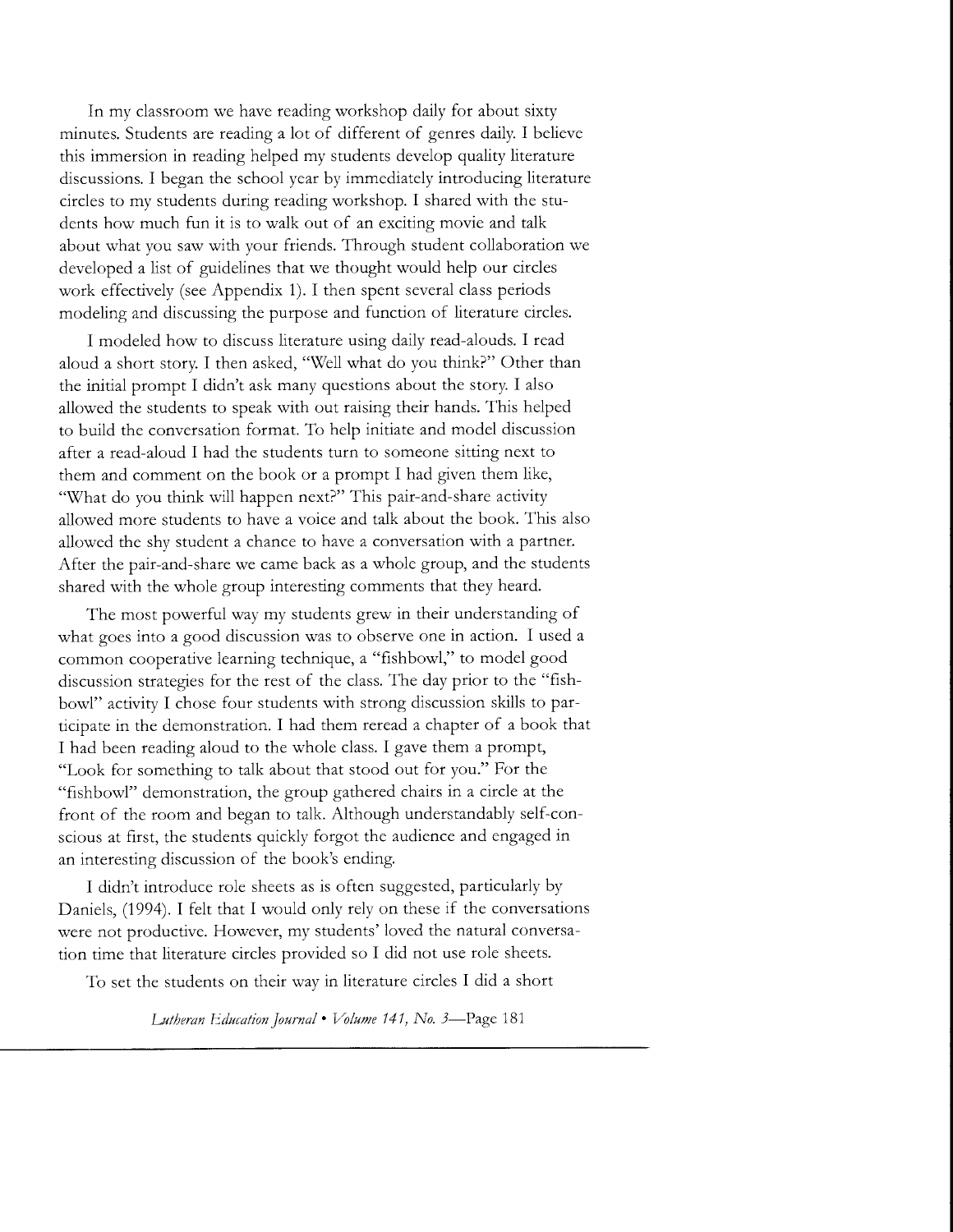book talk on the various fiction books that students could choose from. I intentionally chose books at different reading levels. Students ranked their top three choices and later that night I placed the students into four heterogeneous groups. There were approximately four to five students in each group. I placed the children in their groups primarily by their book choice, but I also took into account student reading level, behavior, and social issues. With their top choices most of the students seemed to migrate towards books that were at their independent reading level. Literature circle groups met twice a week on Tuesdays and Thursdays for 15-20 minutes during our reading workshop time slot. The class of **14** students was divided into four groups. At the beginning of the study I had two literature circles going on at the same time, but soon discovered that two discussions occurring at the same time created a distraction to both groups. I quickly adjusted and had only one discussion at a time that allowed both the group and me a chance to focus on the discussion at hand. The students not participating in the circle were reading independently.

After each literature circle meeting we held a short debriefing session. I guided this session by simply asking a question, ''What went well and what do we need to work on?" (See Appendix 3 for a sample list developed by the students during a debriefing session.) This debriefing session allowed the students to learn how to see what made the circles productive and what caused problems.

Through the process of implementing literature circles it was obvious through the active discussions that my students were having that they did learn to function independently within the group. This was obvious from the beginning as I saw students voluntarily jump into the discussion and their enthusiasm grew as they became comfortable with the approach. Every morning at least one student would begin their day by asking me if we were going to have literature circles that day.

As we continued the use of the literature circle mode, some major themes seemed to emerge in terms of what I was able to observe during student sessions. A later analysis of student responses and behaviors indicated that several major themes were beginning to emerge, these revolving around the kinds and content of student talk, that there was an evident, positive attitude among them and that I could record instances of the use of specific reading comprehension strategies, specifically, prediction, inference and the use of personal connections to the content. Literature circles also helped the students develop interpersonal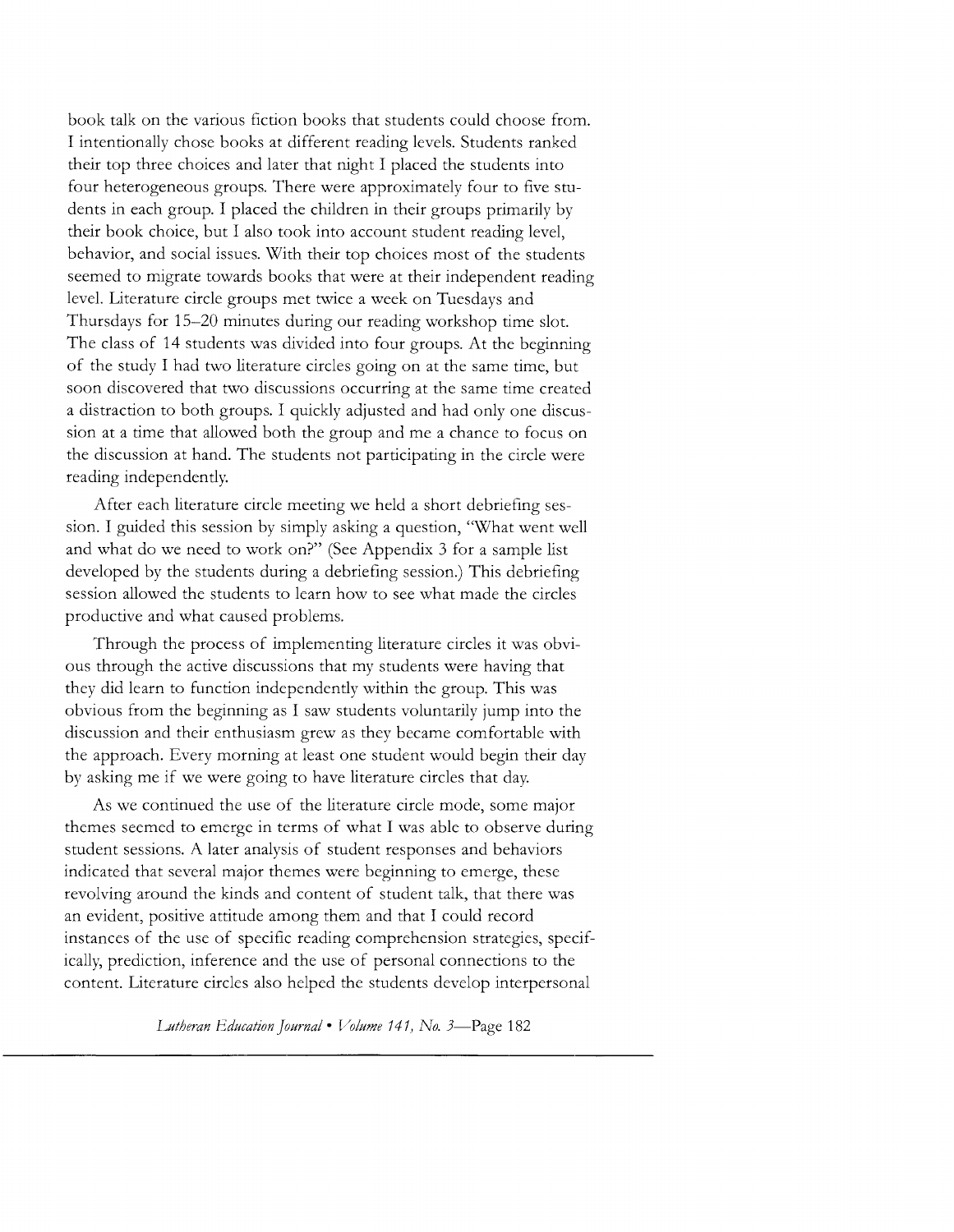communication skills as students learned to listen to others, express their own opinions and to sustain a discussion by building on the ideas of others. They considered more than one side of an issue, looked back into the text to reaffirm or change their opinion, and found ways to agree or disagree with others: they were having quality literature discussions.

#### **Increase in Motivation**

The increase in student motivation was one of the first major benefits that I noted throughout my study of literature circles. Joshua, previously mentioned, struggles to read and performs below his grade leveL Having been his reading and writing teacher for the past two years, I have noted a remarkable and positive shift in his attitude in that time.

In the past Joshua lacked a desire to complete most reading assignments, especially those that involved reading a number of pages. He would often simply avoid doing the assigned reading or simply guess on oral or written questions. Joshua was in a group that was made up of

five sixth grade students. They were reading and discussing The Phantom Tollbooth by Norton Juster. This is an challenging because the author uses many different

They considered more than one side of an issue...they by Norton Justef. This is  $a_{11}$  were having quality literature<br>exciting book that can be discussions.

literary devices. However, from the onset of literature circles, Joshua took a leadership role in discussions. For example, the following excerpt was taken from the discussion at the beginning of a circle discussion.

Joshua began the discussion with questions about the book:

**Joshua:** What surprised you so far in the story?

**Lee:** The whetherman

**Joshua:** Why was it a surprise?

**Lee:** I thought at first when they said whether I was so into the story I thought he meant weather forecast and I looked back and read "w-h-e-t-h-e-r."

**Joshua:** What did you expect?

**John:** I expected for it to be a whole lot more confusing but it wasn't really that confusing.

Joshua guided the discussion through questions. He then probed deeper and asked Lee to support his answer. Joshua often asked questions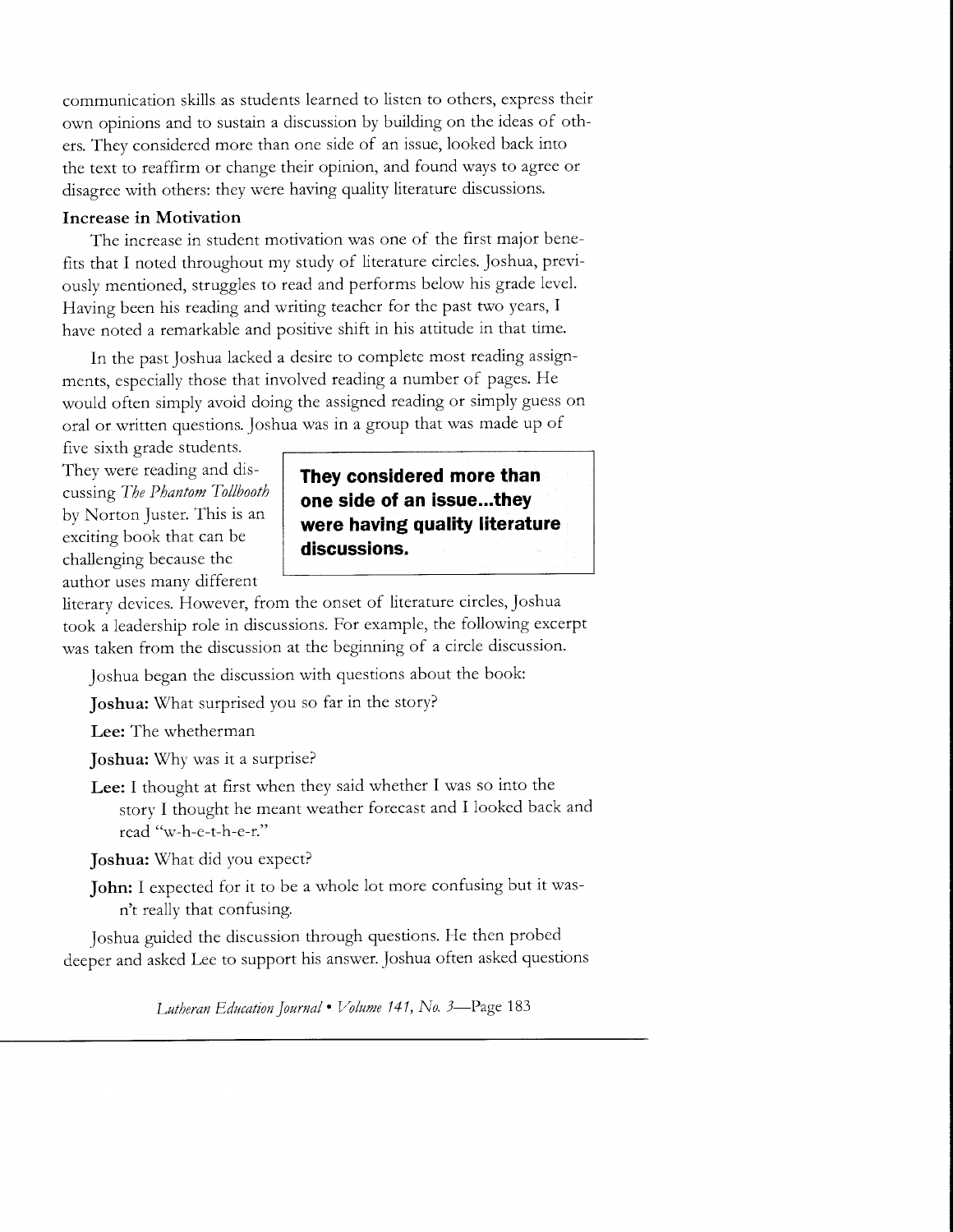and used a follow up question. I believe that because of this leadership role Joshua became more confident in his understanding as well as in his sense of safety in this conversational setting allowing him to ask questions without fear of being graded or judged. This confidence then led him to be motivated to actively read outside of the literature circles.

The analysis of the interview transcript of a personal one-on-one interview with Joshua seems to indicate that his motivation toward reading has increased in the course of just six weeks of using literature circles.

#### *Do you like literature circles?*

"Yes because I have time to share with my friends. I like to tell them stuff that they didn't get, or they tell me stuff that I didn't get. We can help each other out."

#### *How have literature circles helped you grow as a reader?*

"They help me like we'll discuss something and if that's something that I didn't get they show me where it is, and I can reread it."

#### Is there anything bad about literature circles?

"Not at all. Besides if it's bad it's because someone didn't read."

Having been familiar with Joshua as a student for some time, it is amazing for me to see the increased enjoyment and positive attitude Joshua has towards reading using this approach. I believe that through the non-threatening environment of literature circles Joshua is more comfortable and draws on his peers to help him understand the text.

#### **Expands reading comprehension strategies:**

Fountas and Pinnel (2001) state that good readers make connections to text, personal knowledge, and world knowledge as they read. They also say that readers re-read for understanding, ask for clarifications, summarize, analyze, and criticize. In this typical example of a literature circle discussion on the book *Phantom Tollbooth,* students were observed using these reading strategies as they socially constructed an understanding of the text:

- **Joshua: I** think I kind of skipped it but how did the dog get to the boy?
- **John:** He just started running and all of the sudden he appeared because he was not at the Leathargians
- **Paul** (correcting the pronunciation): Lethargians

**John:** Yeah for not doing something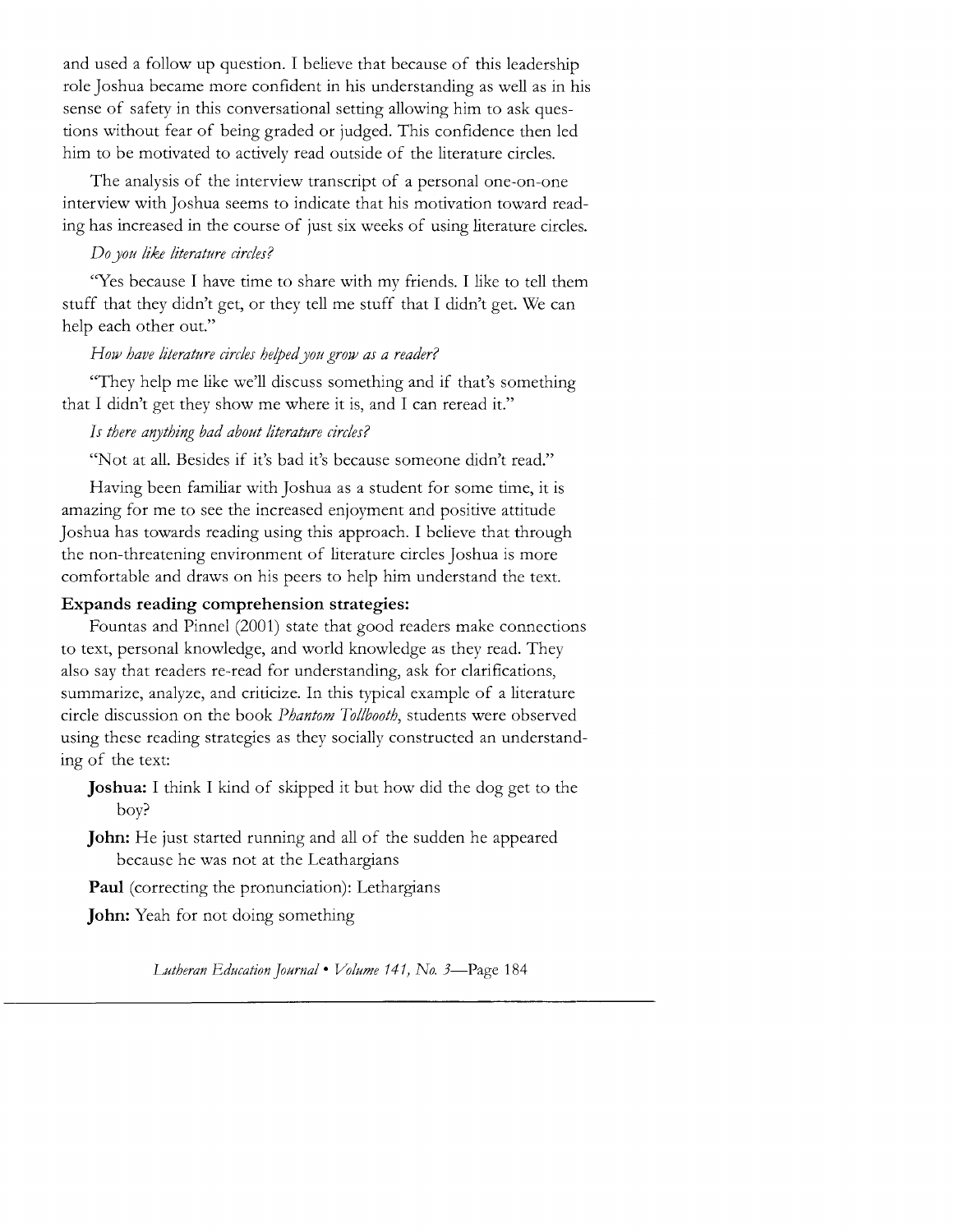- **Lee:** But, like the  $\log I$  think  $-$  is right now, I would think he is the principal of all that place. He is like the big leader (who) knows how to get everywhere just like that.
- **Joshua:** And then also the dog...the dog...when the dog can talk to him like...like we were talking about...he likes to go on the cars. He goes, "Can I go with you?"
- **Lee:** He got happy right away
- **Joshua:** Yeah and then also he goes ... when they start fighting just a little bit...then he goes...the alarm clock always goes off when they are fighting. That was weird.
- **Karl:** I think its funny  $-$  their schedule  $-$  and all day they have naps and something that doesn't do anything at all and they're either relaxing or sleeping.

Note how Joshua again begins this portion of the discussion. He is not sure if he completely understands what he has read and so asks for clarification on how the boy got the dog. This example shows us that it is okay for children to realize that they might not always understand what they read. John answers Joshua with a quick concise answer. This helps clarify Joshua's understanding of the text.

The students then spend time summarizing what they have read. According to Fountas and Pinnel (2001) summarizing helps students reconstruct meaning from what they had read and create sense out of what was read. Note in the above transcript excerpt that the students are summarizing the story in a logical and sequential order. They are continually building on what the person before them has said. This continuity in the conversation is helping the children understand the basics of appropriate human conversations. One person speaks while the others listen and wait for their turn to respond.

Throughout the reading of this novel I used various mini-lessons to teach the students' literary concepts such as homophones. **In** this next, brief portion of the discussion John is drawing on his understanding of this concept:

**John:** It was funny how they used the homophones with, like, the whether-man when, umm, Milo says "If you're the weatherman can you tell me what the weather will be?" and the whether-man says "not the weatherman I'm the whether-man. I tell you "whether this or that will happen" not "whether it will rain or shine."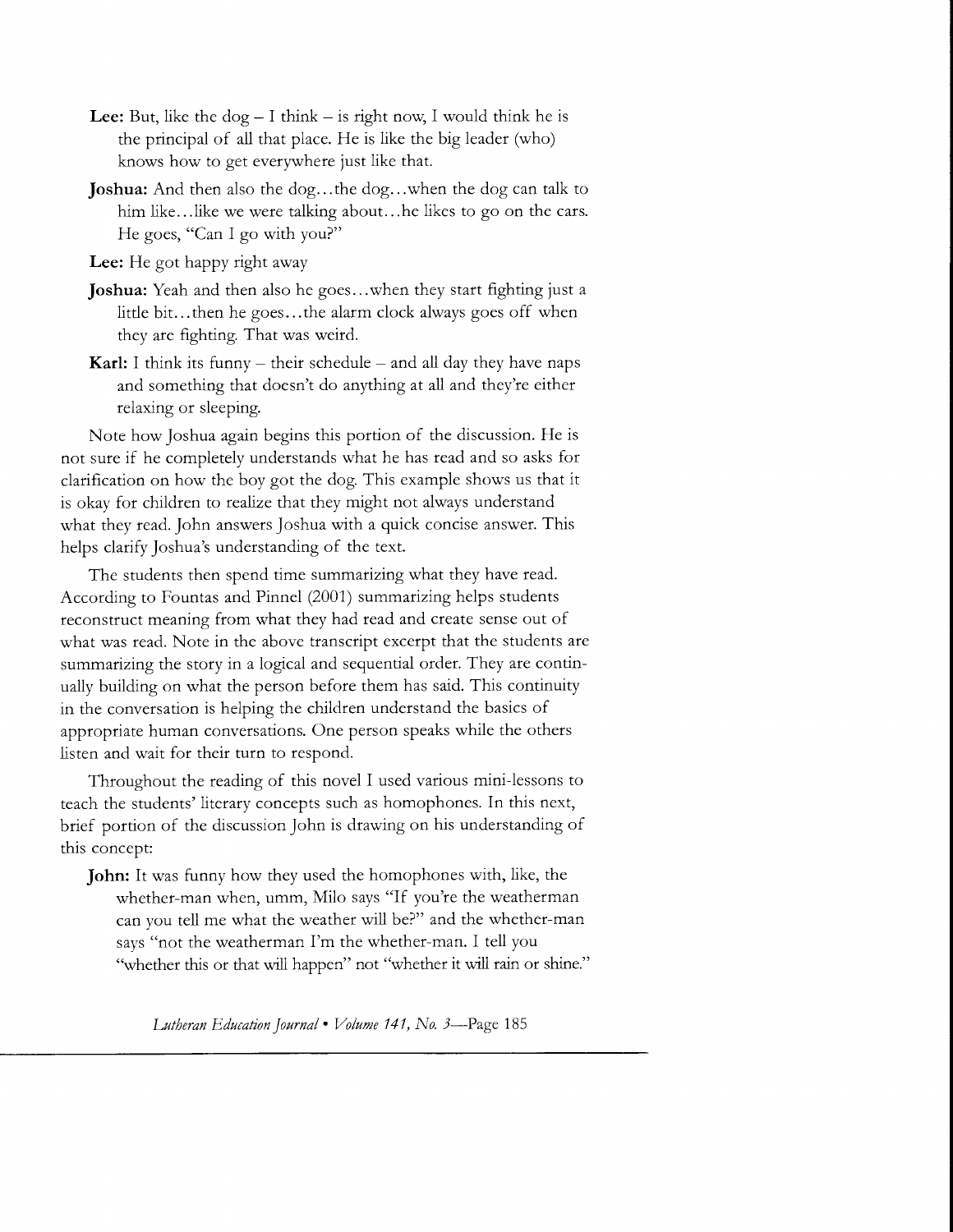During my research on literature circles I also noticed how their interpretation and that of their peers guided the students. This seemed to help them consider and explore a variety of perspective interpretations as they read. The example below shows how the students were trying to determine the age of the main character, Milo.

- Lee: It is hard to tell if he is in college, high school, or in middle school.
- **Joshua:** Because he has a car.
- **Lee:** Because he has a car he thinks very differently and he seems like he would be an older kid.
- **Joshua:** Yea...and for all we know he could be 13 and not have a care because nobody cares about much at 13.
- **Lee:** And it could be just a book that since he's already going through a tollbooth it could be realistic fiction  $-$  Oh no  $-$  not even fiction.
- **Paul:** The tollbooth looks as tall as him: it seems like he is a kid. It looks like a kiddy car, one of those kid ones.
- Lee: But as you can see the artist, like, overdoes things...also, like, he's got his own room.

**Paul:** He's an only child.

**Lee:** It seems like he's like a depressed 21 year old.

Notice how Lee, Joshua, and Paul have different opinions on the age of Milo. Lee and Paul both use the text and the illustrations to try and determine Milo's age. Because of the car in the picture, Lee is unclear as to how old Milo is. Paul is confident that Milo is a young boy. The readers do not come to consensus on the age of Milo. The intended outcome is for each member of the discussion to come away with a greater understanding of themselves and the literature being read (Karolides, 1992) not necessarily that they agree on their opinions.

This is an excellent example of back and forth discussion and negotiation. This is often what goes on in a reader's head as he is negotiating the text as he reads for understanding (Fountas and Pinnel, 2001).

In reading we must have a strong understanding of the vocabulary as we make meaning of the words. In the discussion below the group is working together as they build on their knowledge of words and how the author uses words in the *Phantom Tollbooth.* 

**Joshua:** And they also used a bunch of different other weird words -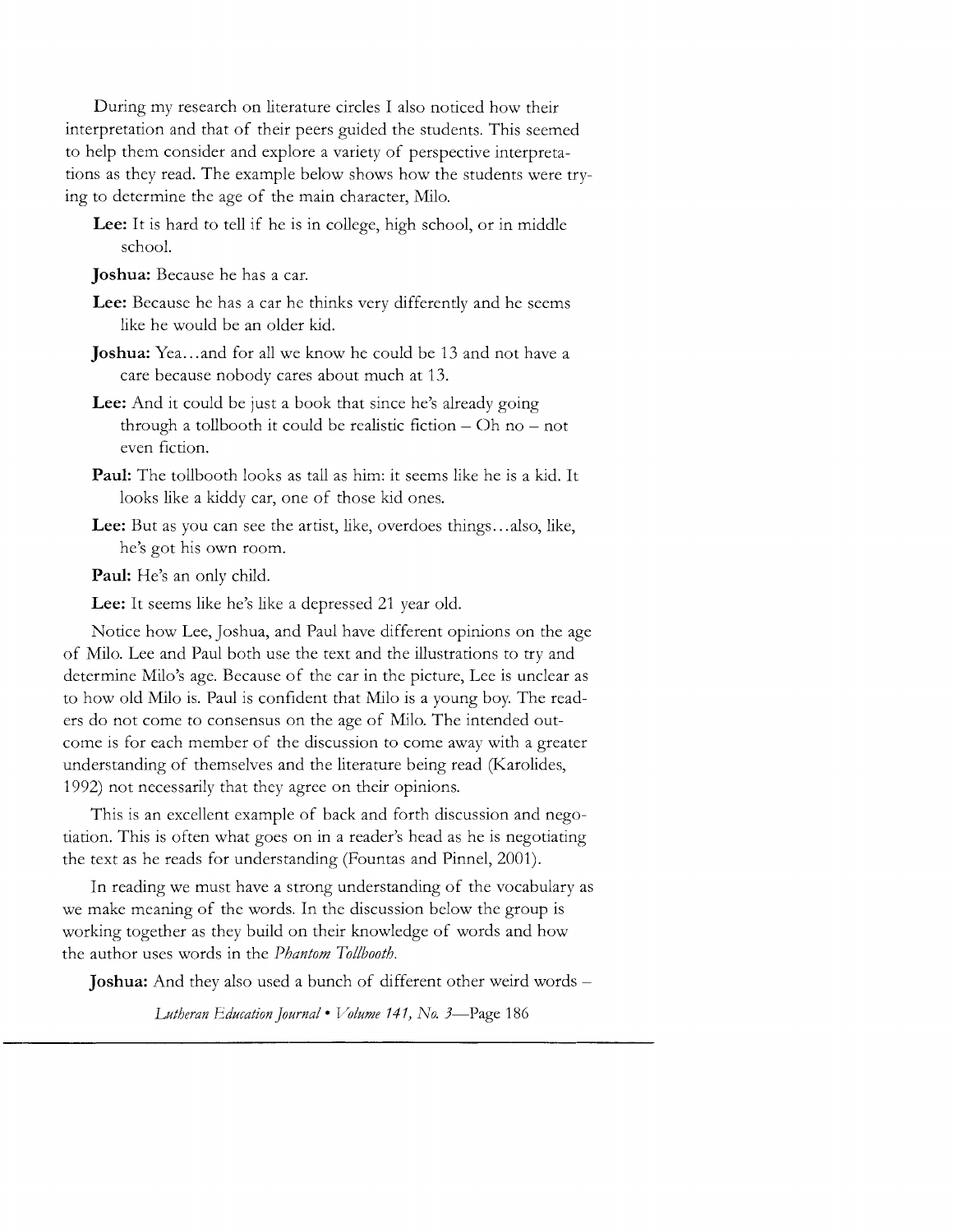like Eric said – it's like a dictionary.

**Lee:** Dictionopolis

- **John:** It was funny when the watchdog came he said, "What do you think you're doing?" And Milo just says, "Sitting down." And the watchdog goes, "Exactly. Exactly, I'm here to make sure that you don't do that" and, so, Milo was asking how he got there and the watchdog was, "You shouldn't be here; you should be thinking" and Milo just doesn't want to think.
- **Joshua:** And also I just found something that goes with "'What are you doing here?' growled the watchdog. 'Just killing time,' replied Milo. 'You see killing time roared the dog so ferociously.'"
- Lee: The story also like Eric said (is) a dictionary. It is kind of confusing to get to dictionapolis because he doesn't know the way and the whether-man wouldn't help him. And the whether-man confused me by saying if you find my way bring it back to me.

The students noticed various literary terms, such as homophones, and literary devices, such as clichés and plays on words. Of course, the students learned these concepts through direct instruction by the

teacher. The use of literature circles demonstrated that the students were able to understand and apply the concepts in their self-directed literature conversations. This reinforced

**Students' insights and reflec**tions...drove the learning in literature circles.

my understanding that I can step away from the literature discussions and allow my students to engage in quality literature circles independently.

It should be noted that during my daily reading workshop classes I continually model and teach the very reading strategies that my students are drawing on and using in literature circles. My reading workshop class consists of daily silent reading and a small group mini-lesson on an instructional level book. I believe a key component that helps the student apply these skills is the motivational opportunity of peer discussion of a book in a safe environment.

Of course, my classroom is not perfect and neither were our literature circles. There are times when **I,** as the teacher sitting on the outside of the circle, must step in and clarify, redirect, or move the discussion along. These interventions are isolated and do not happen often.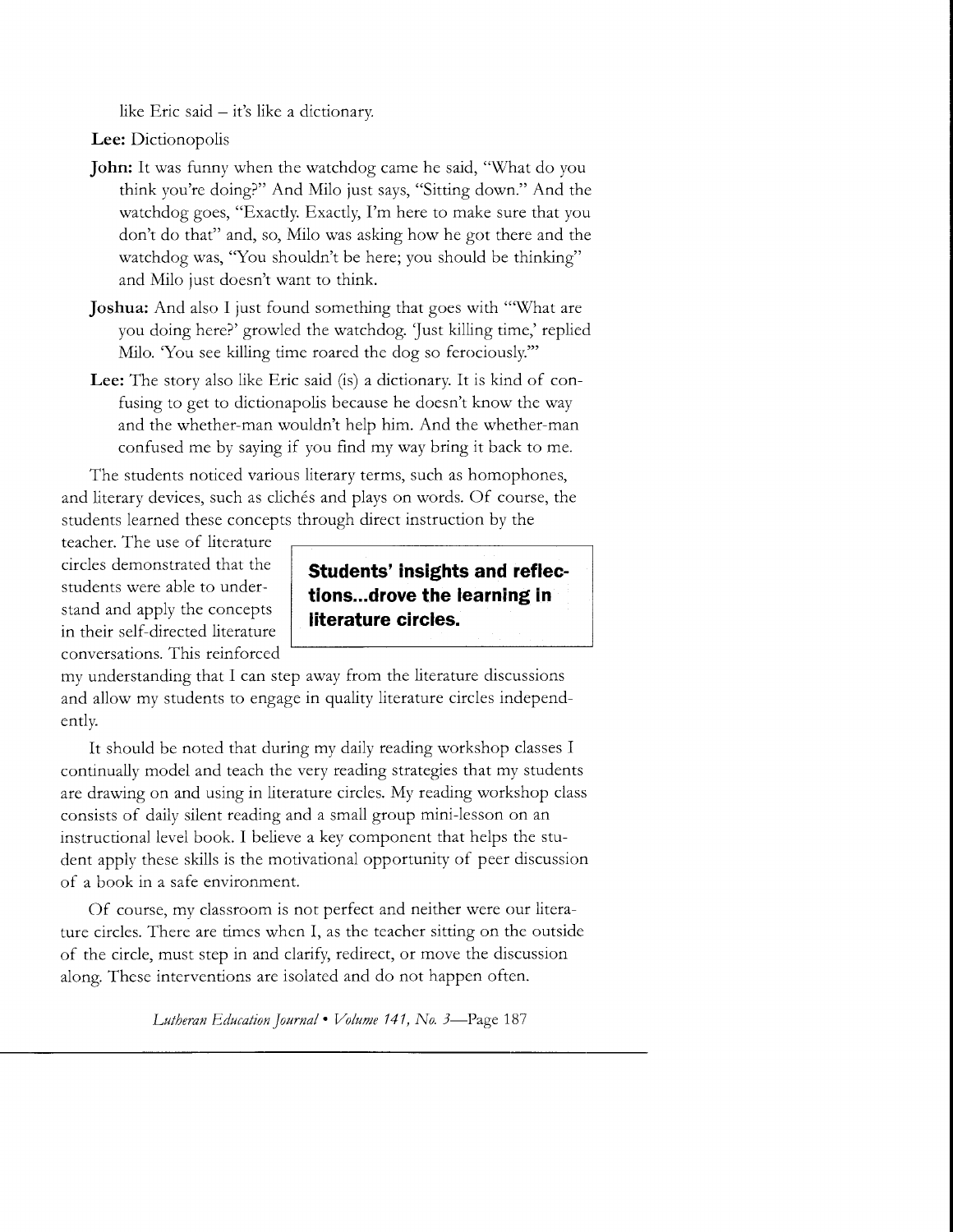#### **Summary:**

Literature circles gave me the opportunity during reading class to step out from the focus of the children while allowing the literature, author, and reader a chance to take center stage. I believe that the modeling and direct instruction that I used helped the students conduct quality literature circles. These literature conversations sparked motivation in all of my students. It, especially, seemed to motivate the typically underachieving student like Joshua. The circles also fostered communication skills as the students learned to understand conversational rules and appropriate ways to respond while not always agreeing with an interpretation. These discussions encouraged a deeper understanding of literature as students were not worried about the teacher's approval or lack of approval. I was amazed at the excitement in my students' voices as they discussed the books they were reading. The students were more engaged than if I simply directed the them towards one "correct" teacher-led understanding.

Circles provided a chance for my students to use higher level thinking skills in an authentic conversation. Students' insights and reflections, rather than ready-to-use questions from the teacher, drove the learning in literature circles. The students also learned to generate their own ideas and contribute to thoughtful conversation about what they read. This kind of practice helped to develop thoughtful, competent, and critical readers (Brabham & Villaume, 2000).

#### **Conclusion:**

After a full year of using literature circles in my classroom, I simply wonder now why I didn't use literature circles earlier. Will your students benefit from using literature circles? Step into my classroom and see the excitement in literature circles. Students enjoy reading and they love to talk about what they have read. I invite you to step back and let your students read and discuss, watch them grow in their conversations about the books they are reading and, most importantly, see them excited about reading. You might have a student say "I love reading for the first time." *LEJ* 

#### **Bibliography**

Brabham, E.G., & Villaume, S.K. (2000). Questions and answers: Continuing conversations about literature circles. *The Reading Teacher,*  54(3), 278-280

Daniels, H. (2002). *Literature Circles: Voice and Choice in book Clubs and reading Groups.* Portland, ME: Stenhouse Publishers.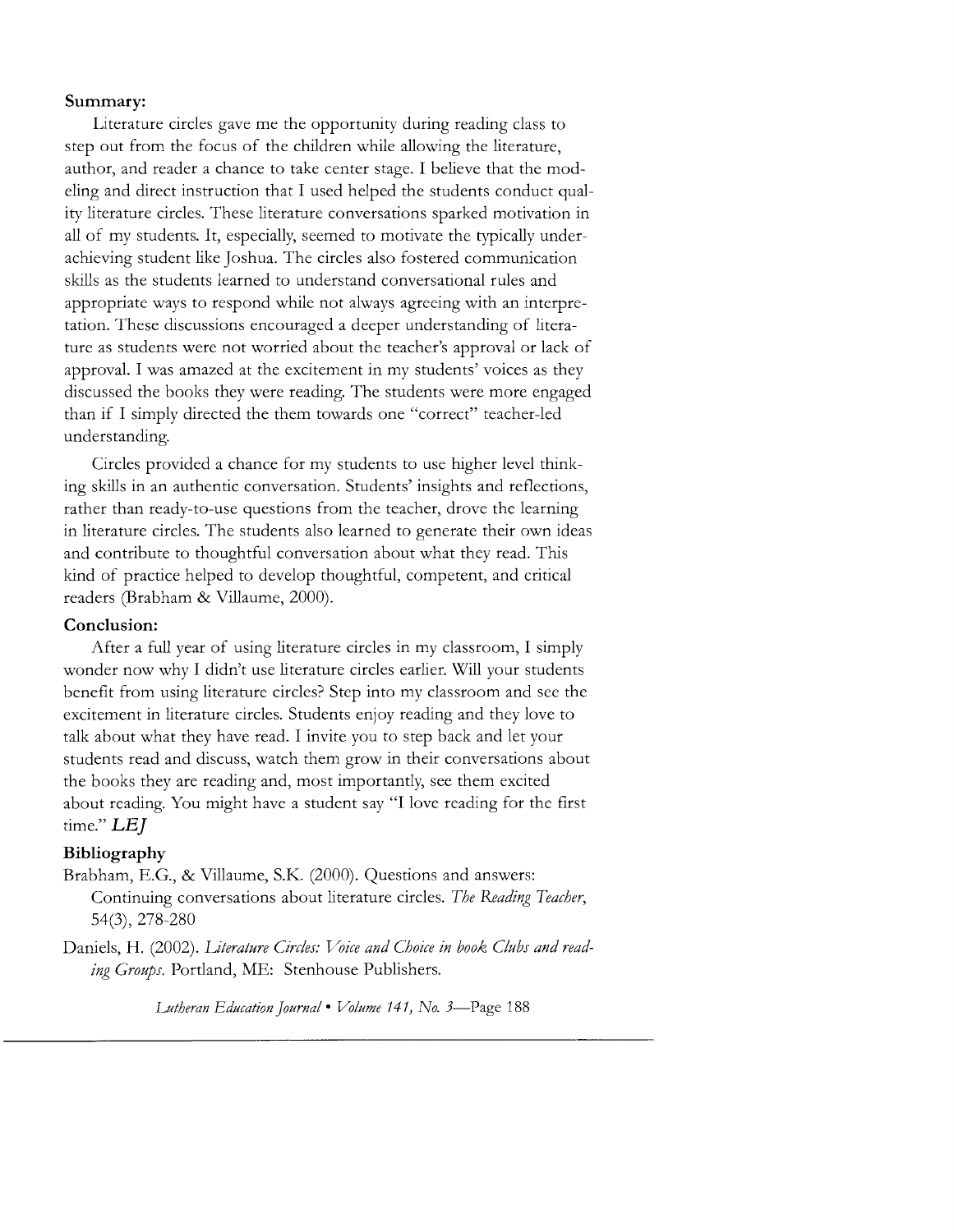- Davis, B.B., Resta v., Davis L.L. & Camacho. A. (2001). Novice teachers learn about literature circles through collaborative action research. *Journal* if *Reading Education,* 26, 1-6.
- Eeds, M. & Wells, D. (1989). Grand conversations: An exploration of meaning construction in literature study groups. *Research in the Teaching of English*, 23, 4-29.
- Gilles, C, Dickinson, J., McBride, C, & Vandover, M. (1994). *Discussing our questions and questioning our discussions: Growing into literature stu4J. Language Arls,* 71, 499-508.
- Karolides, N. J. (1992). *Reader response in the classroom.* New York: Longman.
- Maloch, B. (2000). *Scaffolding Student Talk: The Teacher's Role in Literature Discussion Groups in a Third Grade Classroom.* Dissertation — Vanderbilt University, Nashville, TN
- Peterson, R., & Eeds, M. (1990). *Grand conversations: Literature groups in action.* New York: Scholastic.
- Serafini, Frank. (2000). Before the conversations become "grand." *The California Reader,* 33(3), 19-24.
- Wiencek, J., & O'Flahavan, J. F. (1994). From teacher-led to peer discussions about literature: Suggestions for making the shift. *Language Arts,* 71, 488-498.

#### **Appendix 1:**

#### **A Class-Created List of Literature Circles Guidelines**

- Stay focused on the discussion
- You must read before the discussion
- Don't interrupt but be ready to speak
- Listen
- Think about what you are reading
- Disagree agreeably and tell why
- Ask questions
- Share what makes sense
- Ask opinions like did the character do the right thing?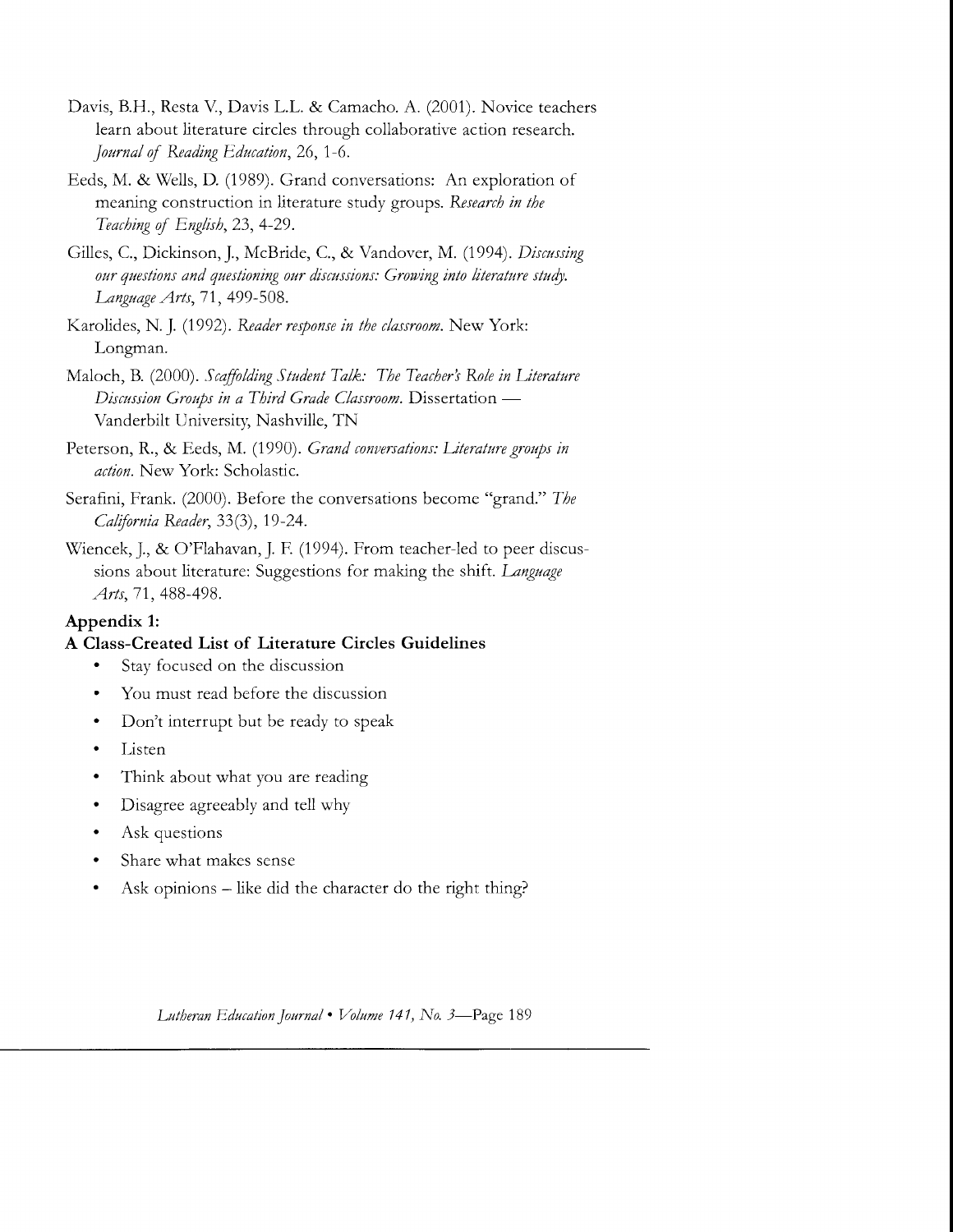#### **Appendix 2: Reading Response Form**

- 1. Tide and Author:
- 2. For Discussion Date:
- 3. Reading Assignment:
- 4. A part that I would like to share with my group: (Write the first and last word and the page number.)
- 5. One question that I have about the reading:
- 6. Wonder Words: Write three words from your reading that you wonder about and want to talk about with your group.

#### **Appendix 3:**

#### **What went well? What do we need to work on?**

- People were unwilling to share
- We didn't know what to do when finished
- Noise level
- Active listening
- Not enough to talk about
- No one is responding
- Off task

Steven Witt currently serves as Assistant Professor of Education at Concordia University, Irvine after having served at Concordia, Austin where he received the Master's degree in Advanced Literacy in 2004. He is currently a PhD candidate, working on his dissertation through the University of Curtin in Australia. He has served for 16 years as a teacher and administrator in Lutheran elementary schools. Professor Witt may be contacted at: steven.witt@cui.edu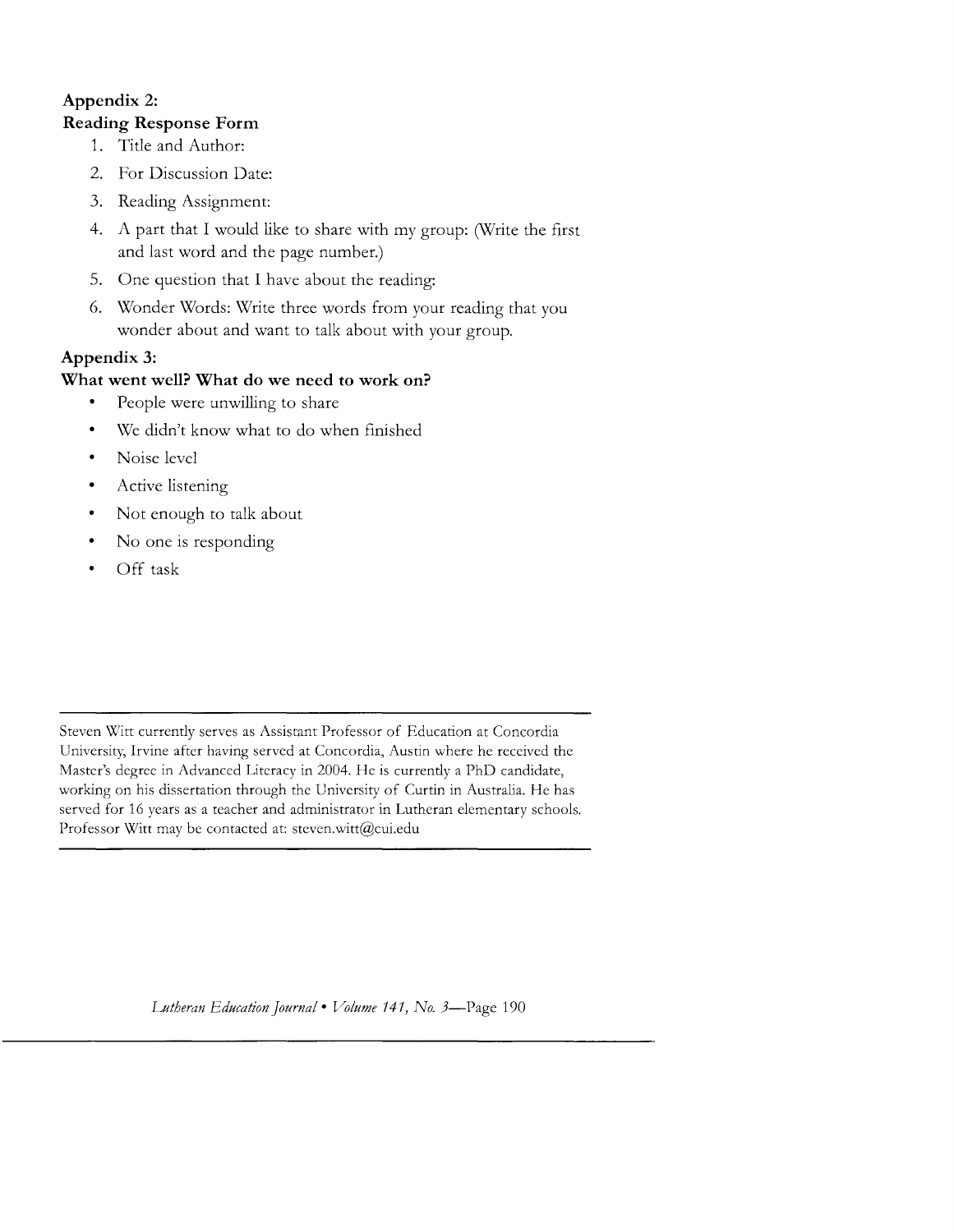The of the on-going challenges of serving in a<br>Teacher Education Program involves identifying a straight of availant educators and then days Teacher Education Program involves identifying qualities of excellent educators and then developing strategies for developing these in both pre-service and in-service teachers. One quality that seems to generate some debate is whether personal scholarship is important for classroom teachers. On one hand, it's hard to imagine a good teacher who does not have a strong background in whatever he or she is supposed to be teaching. On the other hand, I've heard arguments against minimum academic requirements for teachers. I have to admit that I find these arguments surprising. If David Letterman were to develop a *serious* "Top 10 List of What Makes a Good Teacher," I'd hope that "Academic Preparation" and a true "Love of Learning" would be appear somewhere near the top.

I'm sure that each of us has had experiences with highly intelligent, well-educated individuals who just weren't able to make their subject matter intelligible to their students. These teachers may have a true love of their subject, but they may also spend much class time talking to their chalkboards, oblivious to whatever is going on in the rest of the classroom. Some students can thrive under such teachers; many others find learning in such an environment nearly impossible.

Incidentally, suspicion of well-educated people isn't new. I'm reminded of Festus, governor of Judea, shouting at St. Paul, "Paul, you are mad; your great learning is turning you mad." (Acts 26:24).

Learning can also be extremely difficult when a teacher isn't well prepared in the subject he/she is attempting to teach. Over the years, I've had many opportunities to observe student teachers. I really enjoy this part of my job since new teachers often have an energy level and an ability to relate to students that makes visiting their classes a real treat. There have been times, unfortunately, when I've visited a student teacher who was clearly unprepared to teach the subject matter. No amount of energy could hide that fact: observing such a

*Lutheran EducationJournal- Volume* 141, No.3-Page 191

# The Teacher as Life-Long Scholar Go and Teach...

by Jane Buerger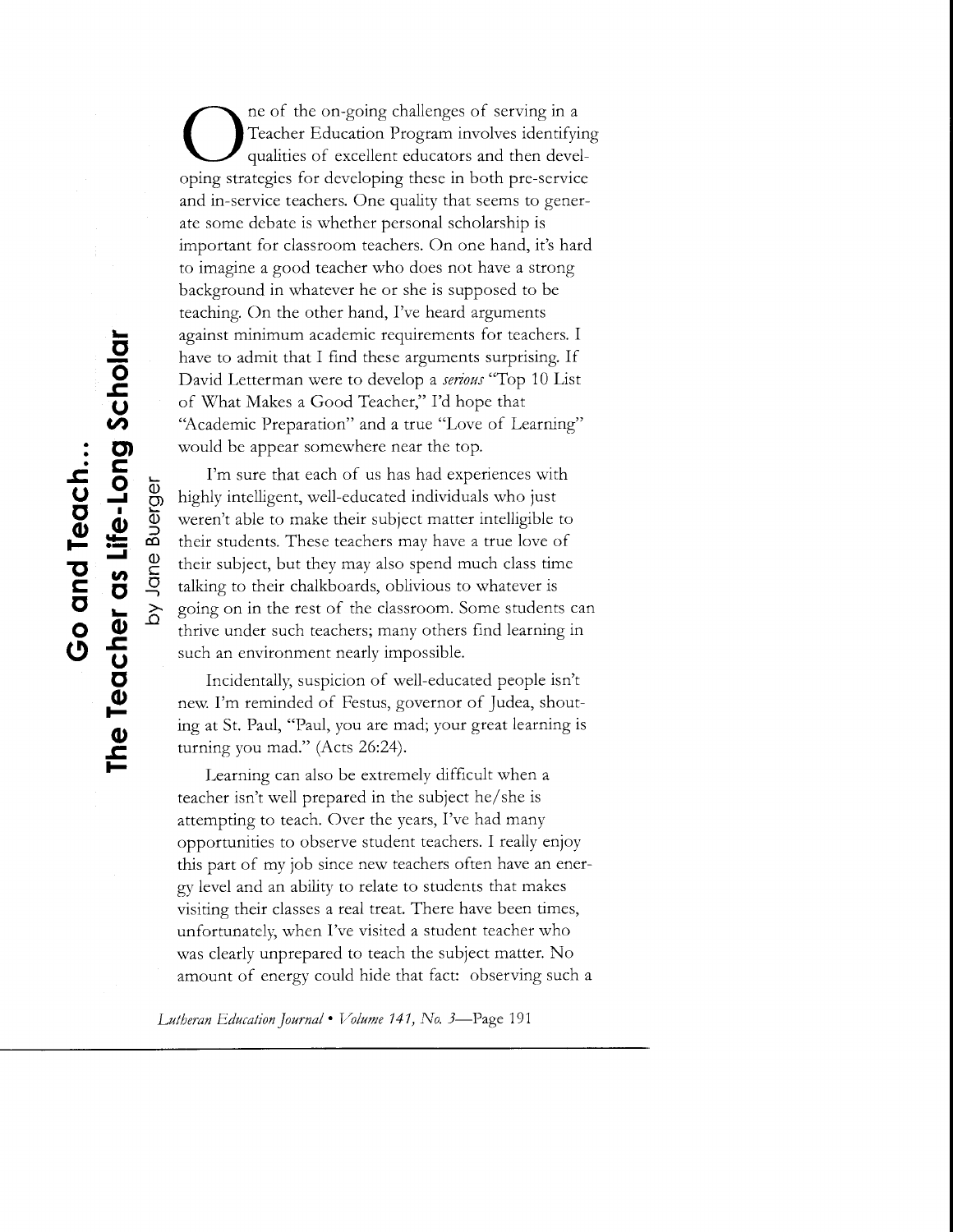class is actually painfuL

It is important for teachers to have knowledge of the basic facts, concepts, and skills that they are trying to teach, but that just isn't enough. Since knowledge is constantly changing and expanding, it is just as important that teachers continue to expand their knowledge base. That is why I advocate the concept of "Teacher as Life-Long Scholar." In fact, I believe quite strongly in the following statements.

#### *A teacher should be able to model what it means to be a student*

Let's start with the good Lutheran question, "What does this mean?"

A teacher's undergraduate education usually provides knowledge of basic facts and concepts. Although this knowledge is valuable, teachers need to move away from simply giving out information and asking rote questions which require simple recall. Teachers need in-depth understanding of the subjects that they teach.

Here's a second good Lutheran question, "How is this done?"

#### *A teacher should be able to ask questions and be willing to hunt for answers.*

I once studied with a mathematician who believed that posing problems was at least as important as actually solving problems. He also believed that the best questions were those that did not have simple or easy-to-find answers. The truth is that the process of problem solving often leads the solver to discover knowledge that is new, at least to him or her. Teachers who challenge themselves by asking questions or posing problems will gain a deeper understanding of the subjects that they are studying. Given the wealth of information that is available in the media and on the internet, it is vital that teachers understand the basic methods of inquiry for the subjects that they teach.

#### *A teacher should know how to help students hunt for answers.*

When teachers learn to pose questions for themselves, they can help their students to do the same. Once students start asking questions, they may expect the teacher to have an answer ready at all times. Of course, we teachers know that, even if we know the answer, sometimes it is better not to answer a question immediately. There are times when it's actually more important to guide the children to find out the information themselves. For example, some questions in science might be best resolved by conducting a simple experiment while questions about historical events might involve reading a book or perhaps talking to someone who was an eyewitness. Simple mathematics can help children find information about weather patterns or their classmates' favorite pets. A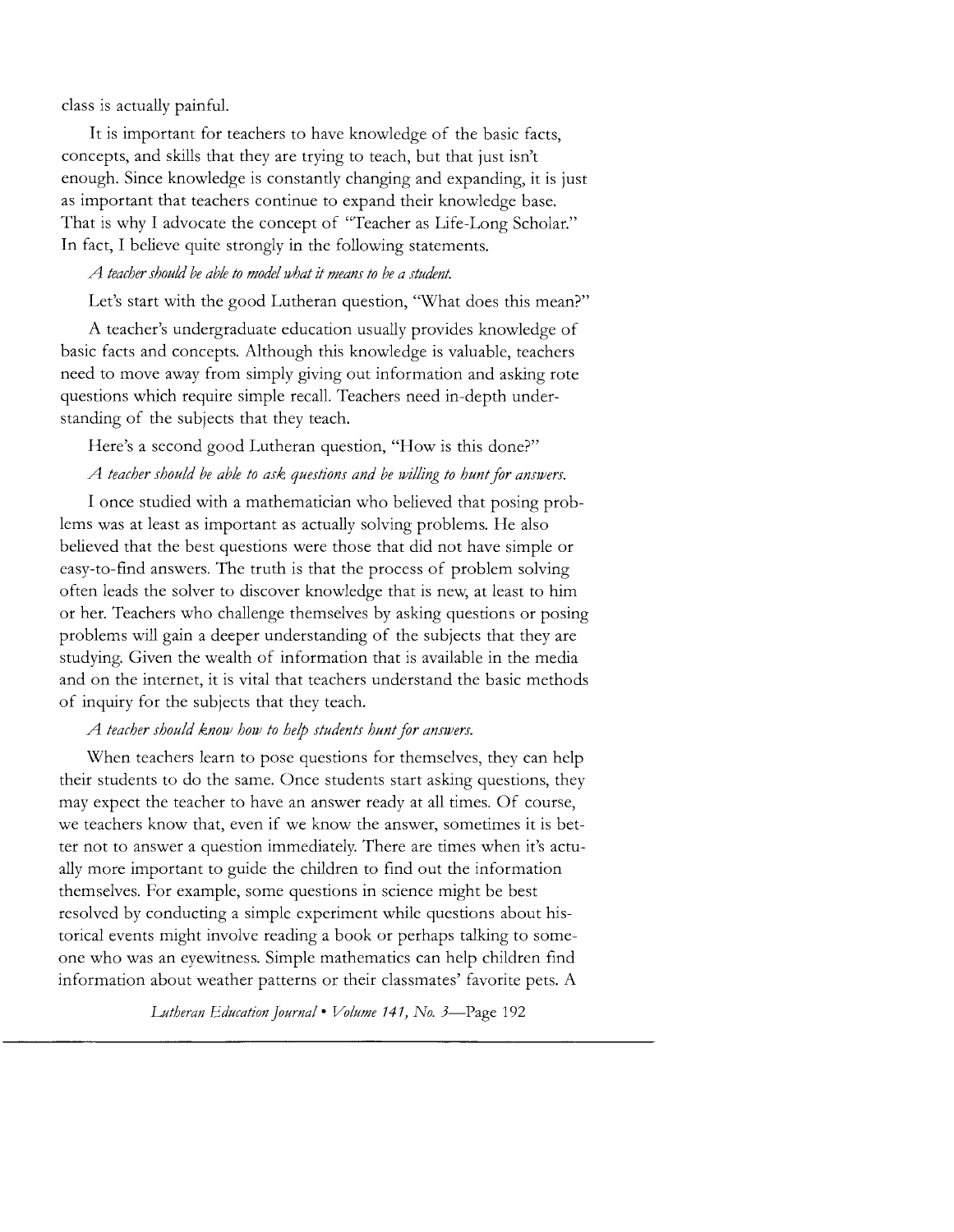teacher must be prepared to provide guidance as children attempt to make sense of their schoolwork and their world (Darling-Hammond, 1999).

Teachers should have a "grown-up" understanding of the structure of the sub*jects that they teach.* 

One of the challenges I faced while teaching my mathematics education courses was trying to convince some of the early childhood teacher candidates that they really needed to *understand* mathematics and that "loving kids" just wasn't enough. Here **I'll** use an example that actually happened during a lesson taught by a pre-service teacher candidate. The teacher candidate was presenting a lesson designed to introduce second graders to fractions. This particular candidate was personable and cre-

ative so I have no doubt that the lesson was engaging for the children. **In** fact, one of the seven-year-olds announced that fractions were "just like dividing!" The teacher candidate responded,

... having interests outside of the...curriculum is important to keeping our lives in balance.

"Oh, no! They're nothing like dividing." This may be an extreme case, but the point is that the teacher candidate needed more than factual knowledge of how to show one-half of a circle; she needed to be able to relate the concept to other areas of mathematics.

**In** order to plan lessons that make sense and are interactive and meaningful, teachers must understand the basic organization of the subject. They must be willing and able to go beneath the surface of a subject and see relationships between concepts within an academic discipline and between the disciplines themselves (Goodlad, 1994; Stronge, 2002).

*Teachers should continue to learn – for the sake of learning.* 

Even though most of us were required to complete general education requirements as part of our undergraduate studies, it's obvious that knowledge is constantly changing. I believe that it is extremely important for teachers to continue to learn – to be true life-long scholars. One aspect of this is the usual expectation that teachers earn advanced degrees and/or participate in professional development activities. These activities often reinforce what we learned as undergraduates.

Exploring new interests is also important. We need to keep a sense of curiosity about how things work, an interest in how people connect with their surroundings, and a sense of wonder as we encounter God's creation.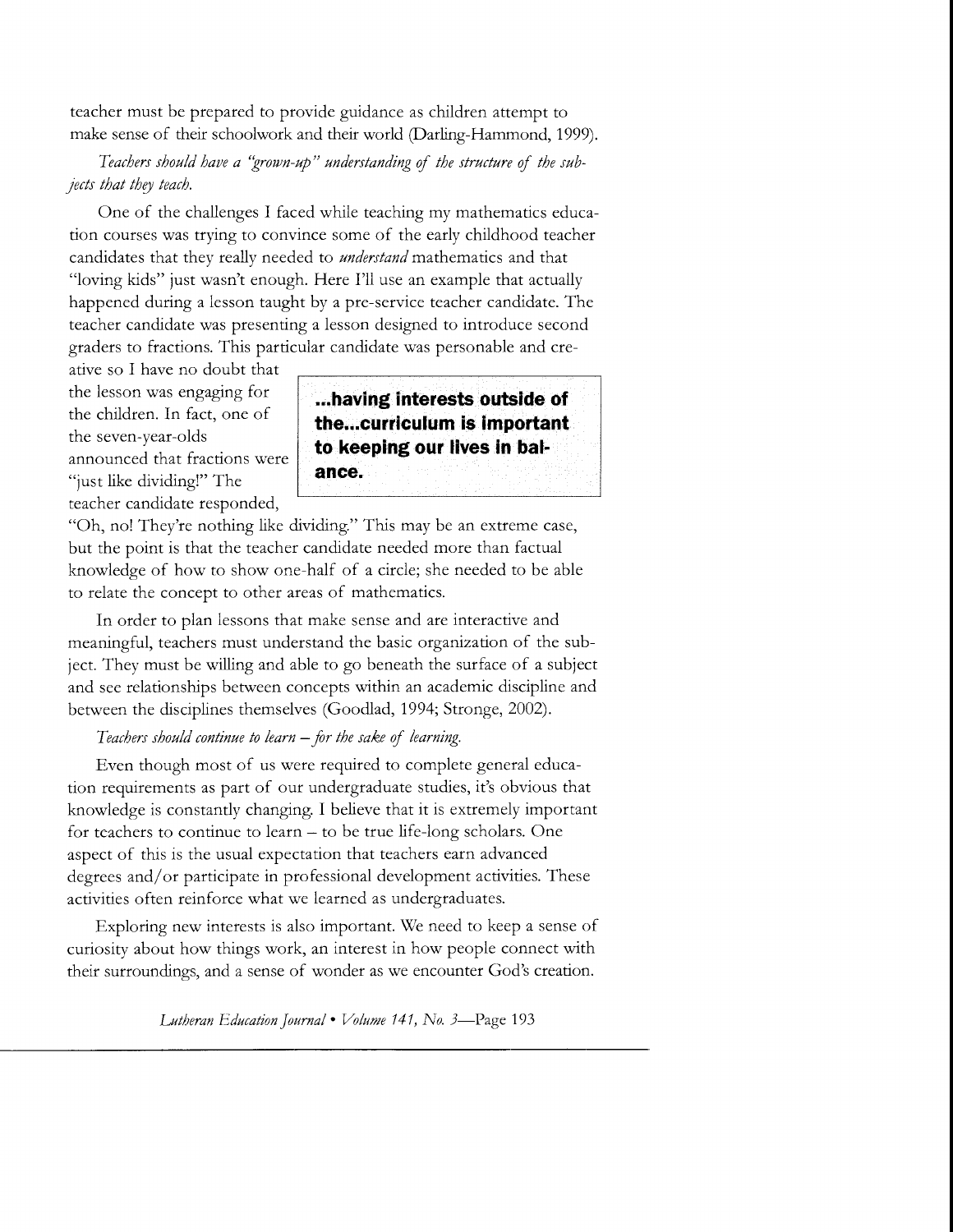Our God has given us so many things to explore and enjoy. Even though it's almost impossible to think of adding one more thing to our already crowded lives, having interests outside of the subjects in the curriculum is important to keeping our lives in balance.

#### *Teachers should continue to learn* - *for the sake* of *their students.*

If teachers hope to gain some insight into how their students interact with the world, it is imperative that the teachers take the time to learn about the things that the students are doing. This might mean keeping abreast of (and maybe actually experiencing) some of the latest music, movies, and technology. It might mean curling up with Harry Potter instead of a favorite magazine or newspaper. In a school with a diverse student population, it might also mean becoming familiar with the cultures that the students come from.

#### Teachers should be able to admit that sometimes they don't know all the answers.

I remember situations when students asked questions that I honestly couldn't answer. I also remember the barely-muffled comments such as, "How are we supposed to learn this stuff, if she doesn't know it?" The reality is that: 1. No one person can be expected to know everything; 2. some questions have more than one answer; and 3. some questions have no answer at all. In these situations we should be willing to join our students in looking for solutions. The classroom can become a true community of learners where the teacher becomes a student and a student can sometimes become the teacher.

#### *Teachers should be willing to walk humblY.*

Part of being a life-long scholar is admitting that there are gaps in one's own knowledge and understanding. That is the essence of being human. We may make mistakes in how we deal with our students and our colleagues. Sometimes we have to admit, "I'm sorry - I just don't know" or "I'm sorry - I made a mistake." When this happens, we can rejoice that we are forgiven and redeemed by our precious Savior. We can pray for guidance when the next situation occurs, and, when we're feeling particularly inept, we can take comfort in the following words of the prophet Micah.

''What does the Lord require of you but to do justice, and to love kindness, and to walk humbly with your God?" (Micah 6:8). *LEJ*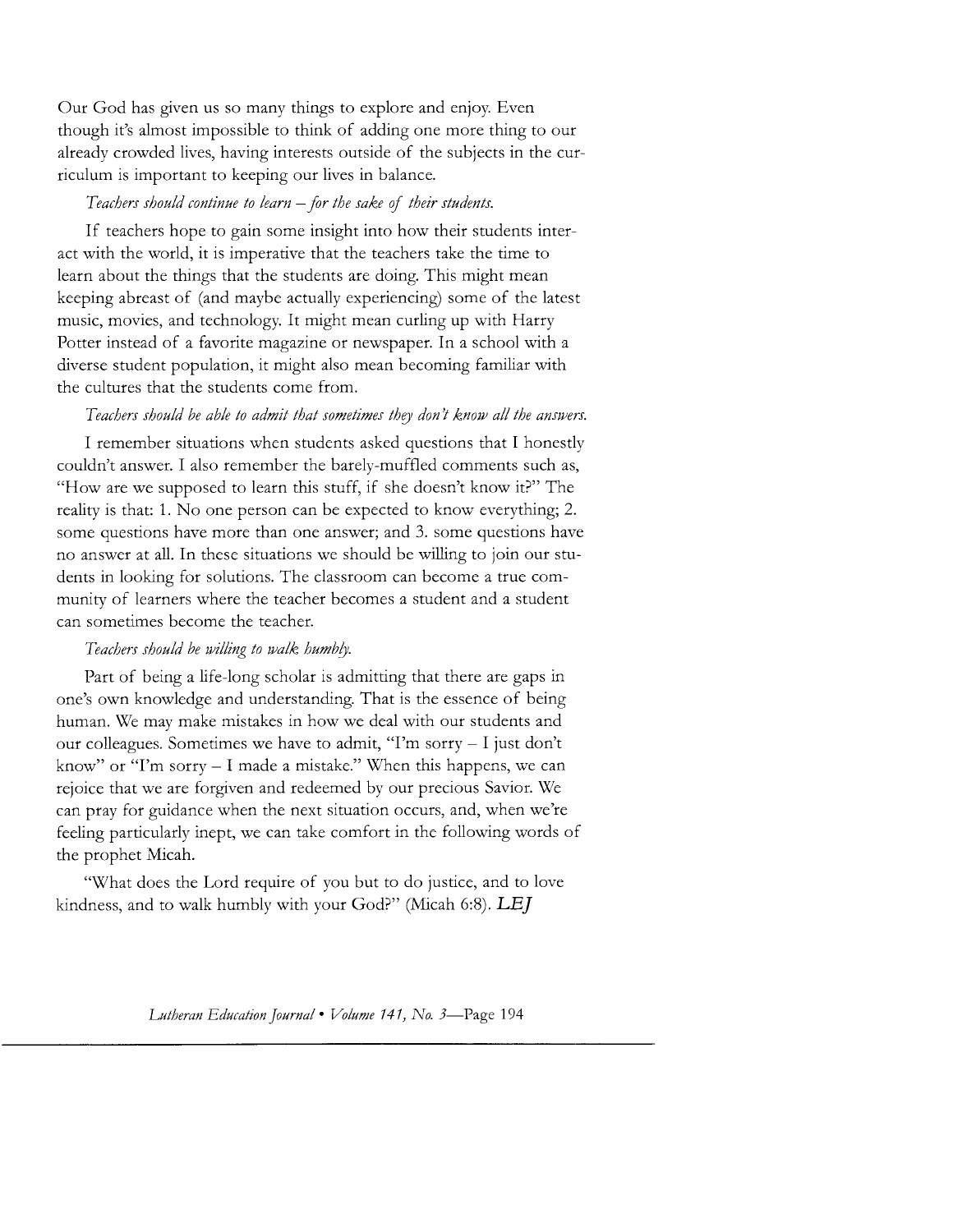#### **References:**

Darling-Hammond, L. (1999). Educating teachers for the next century: rethinking practice and policy. In G. A. Griffin (Ed.), *The education* of *teachers: Ninery-eighth yearbook* of *the National S oriery for the S tutfy* of *Education.* (pp. 251-256). Chicago: University of Chicago Press.

Goodlad, J. I. (1994). *Educational renewal: Better Teachers, Better Schools.* San Francisco, CA: Jossey Bass.

Stronge, J. H. (2002). *Qualities of effective teachers*. Alexandria, VA: Association for Supervision and Curriculum Development.

Jane Buerger serves as Dean of the College of Education, Concordia University-Chicago. She may be contacted at jane.buerger@cuchicago.edu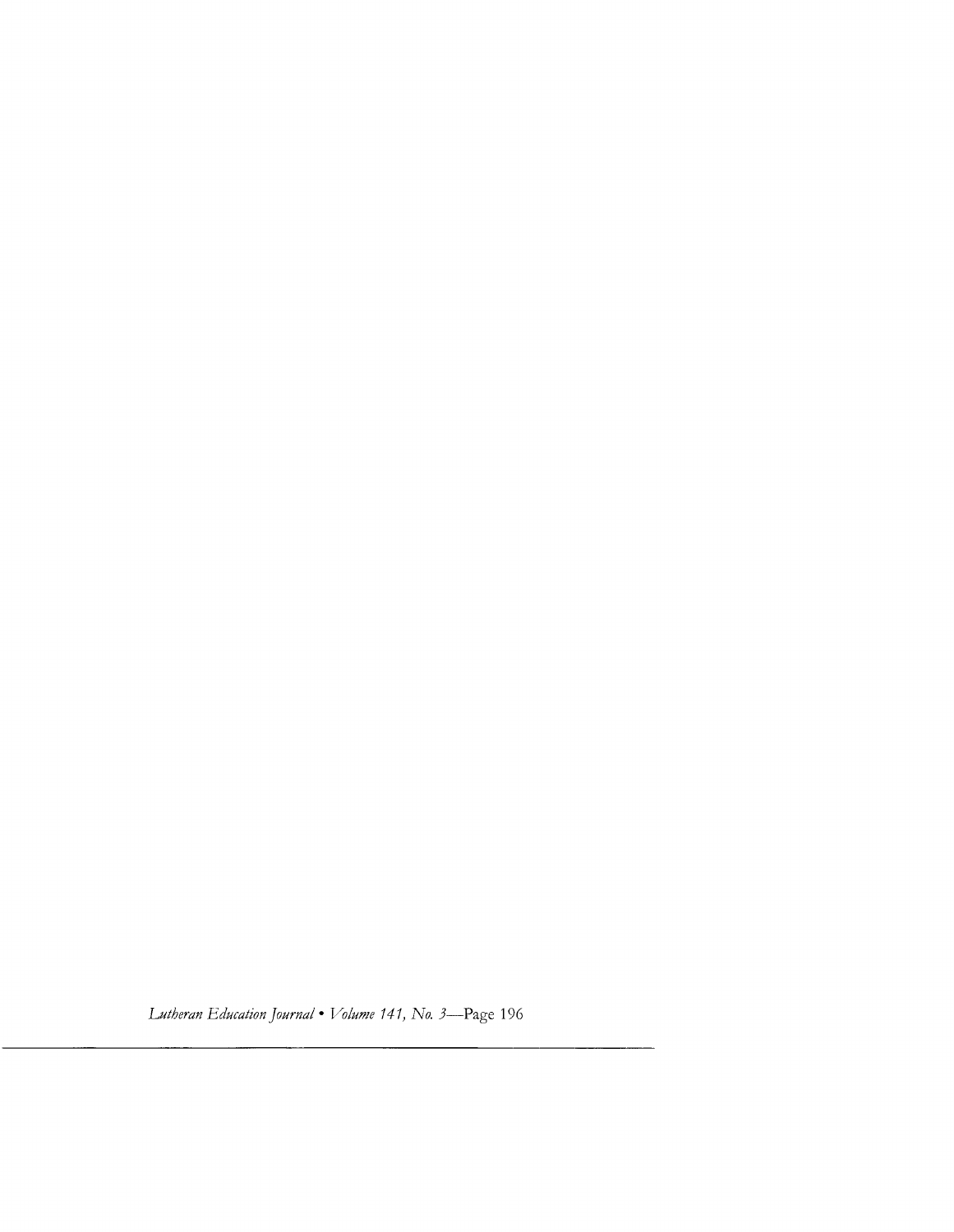The old saying, "After all is said and done, more is said than done," often applies to faculty meetings. Though vital to a school, they can easily digress into mindless wastes of time.

Peter Vajda (2007) has written about what makes meetings in the business world effective. His findings have applications in the world of education as well. Among the things he cites that make meetings unproductive are the following:

- They usually contain an abysmally low amount of information conveyed per minute.
- They often contain at least one person who inevitably gets his turn to waste everyone's time.
- They easily drift away from the subject.
- They require thorough preparation that people have not taken the time to do beforehand.

He also notes that the more time one spends in meetings, the greater the negative effects.

So, what can a principal do to help faculty meetings be productive? Some thoughts:

#### Meetings **need** to start **and end on** time.

Meetings must be run efficiendy. A teacher's time is important. In the back of the minds of most teachers during a faculty meeting is the thought "I could be grading papers right now."

Teachers should have ample evidence that decisions will be made by the group as a result of open, honest discussion. Mere lip service to this concept isn't sufficient.

Teachers need to know from experience that their opinions count.

Participants must follow through on what was decided upon at meetings. Principals are responsible to make sure this happens.

Schools should schedule no more faculty meetings than are necessary.

Meetings should have a written agenda, but time

by Glen Kuck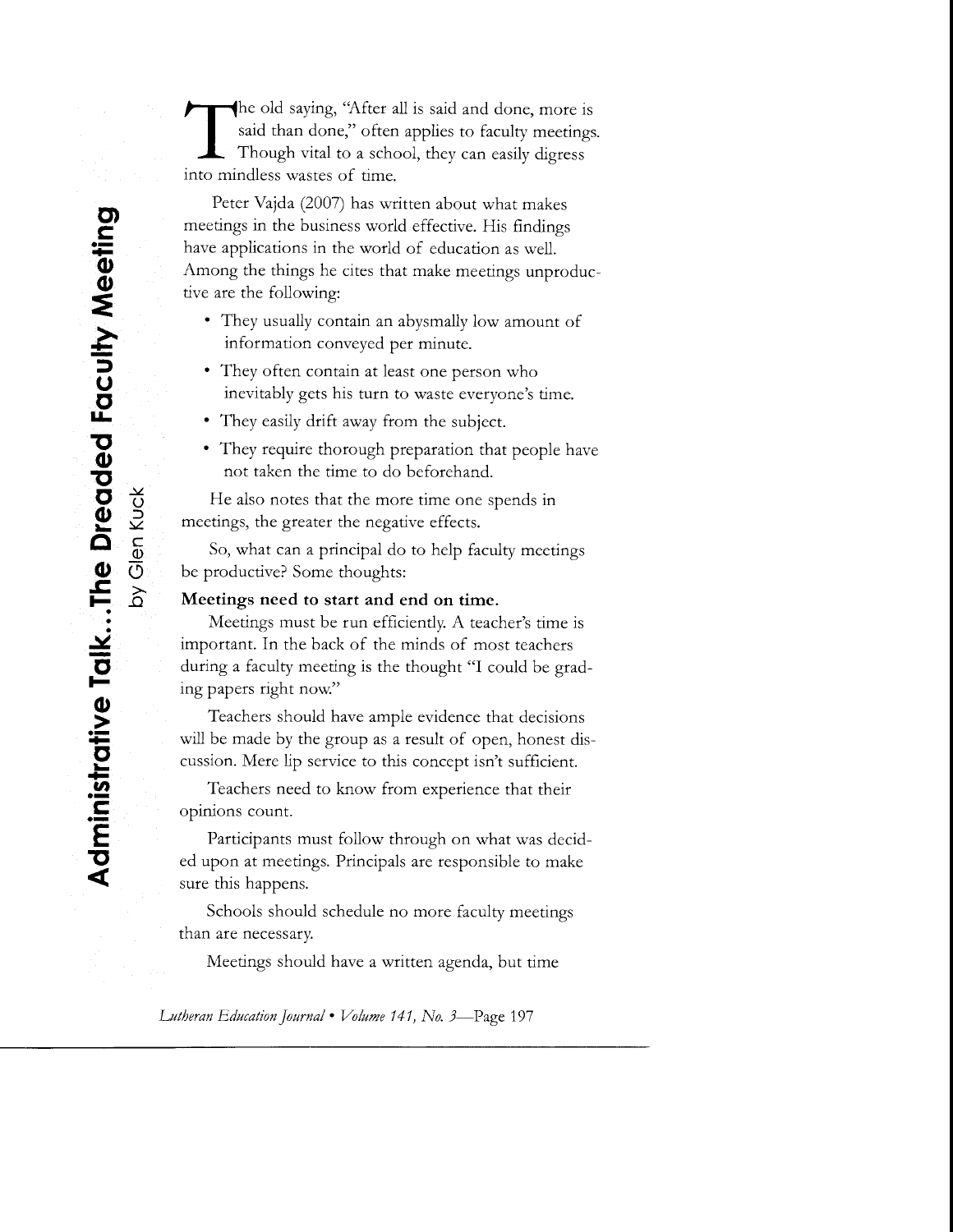must be provided for participants to bring up other issues of importance to them.

When helpful, other staff members should be invited; doing so helps the flow of information and engenders a "we" mentality among the people who keep the school working.

Meetings shouldn't begin with a complaint or problem. Doing so sets a negative tone for the rest of the meeting.

The principal should not be seated at the head of the meeting table or behind a desk, separated from the other participants. Doing so symbolizes an adversarial relationship. If possible, the participants should be seated in a circle. It facilitates discussion and creates a more democratic atmosphere.

If an issue involves only a few people and doesn't have any direct bearing on the group as a whole, it's best if the issue is handled by the people involved at a time other than during a faculty meeting.

Vajda also brings up an interesting point about silence  $-$  the purpose of meetings is not to talk, it's to create ideas, arrive at solutions, and make plans. Silence is helpful in making these things happen. A wellplaced minute or two of silence gives the participants a chance to assimilate information, reflect, and create. It helps them to determine the deeper aspects of an issue and to create solutions that weren't immediately obvious.

Faculty meetings provide an important time for teachers to laugh, commiserate, and grow together. It's important that meetings fulfill their potential so each teacher feels strengthened by being a part of a team working for common goals.

An analogy can be made between faculties and bands. When problems arise, a faculty can react like a marching band or a like jazz band. If members of the marching band begin walking into and over each other, they each might just keep walking as they had been, convinced that they are right and the others are wrong. The results can be disastrous. A jazz band, on the other hand, learns to develop a sense of how best to perform together. They learn to improvise along the way for the good of the final product.

Good faculties are more like jazz bands. The principal establishes the atmosphere and the objectives, and then helps the members of the group work together to attain their goals.

Well planned, well executed meetings are an important part in that process. *LEJ*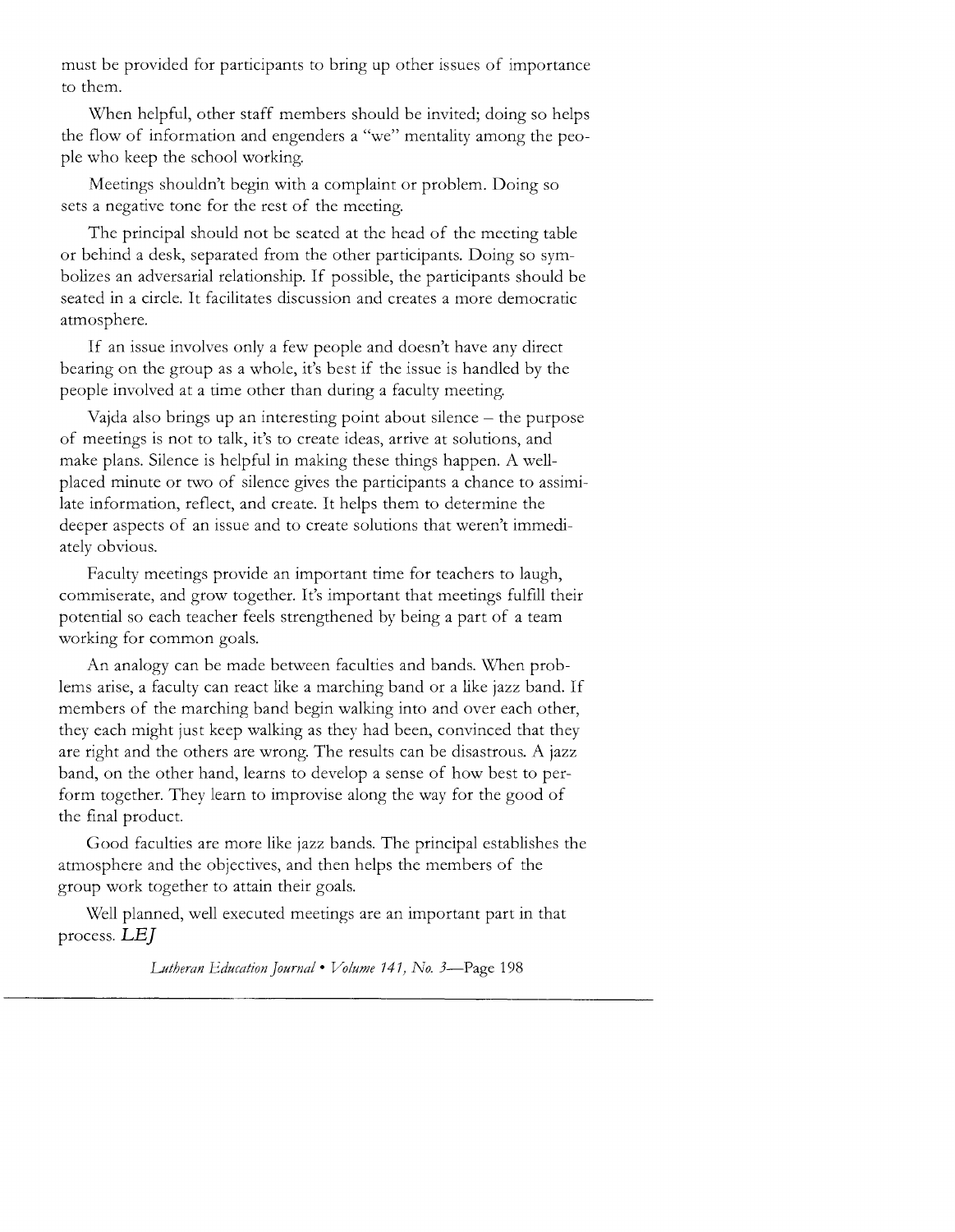#### **References:**

Vajda, Peter. (2007) "Five Different Tips for Great Meetings," www.SpiritHeart.net

Glen Kuck serves as principal of St. Paul Lutheran School on North Menard Avenue in Chicago. He may be contacted at clkuck@aol.com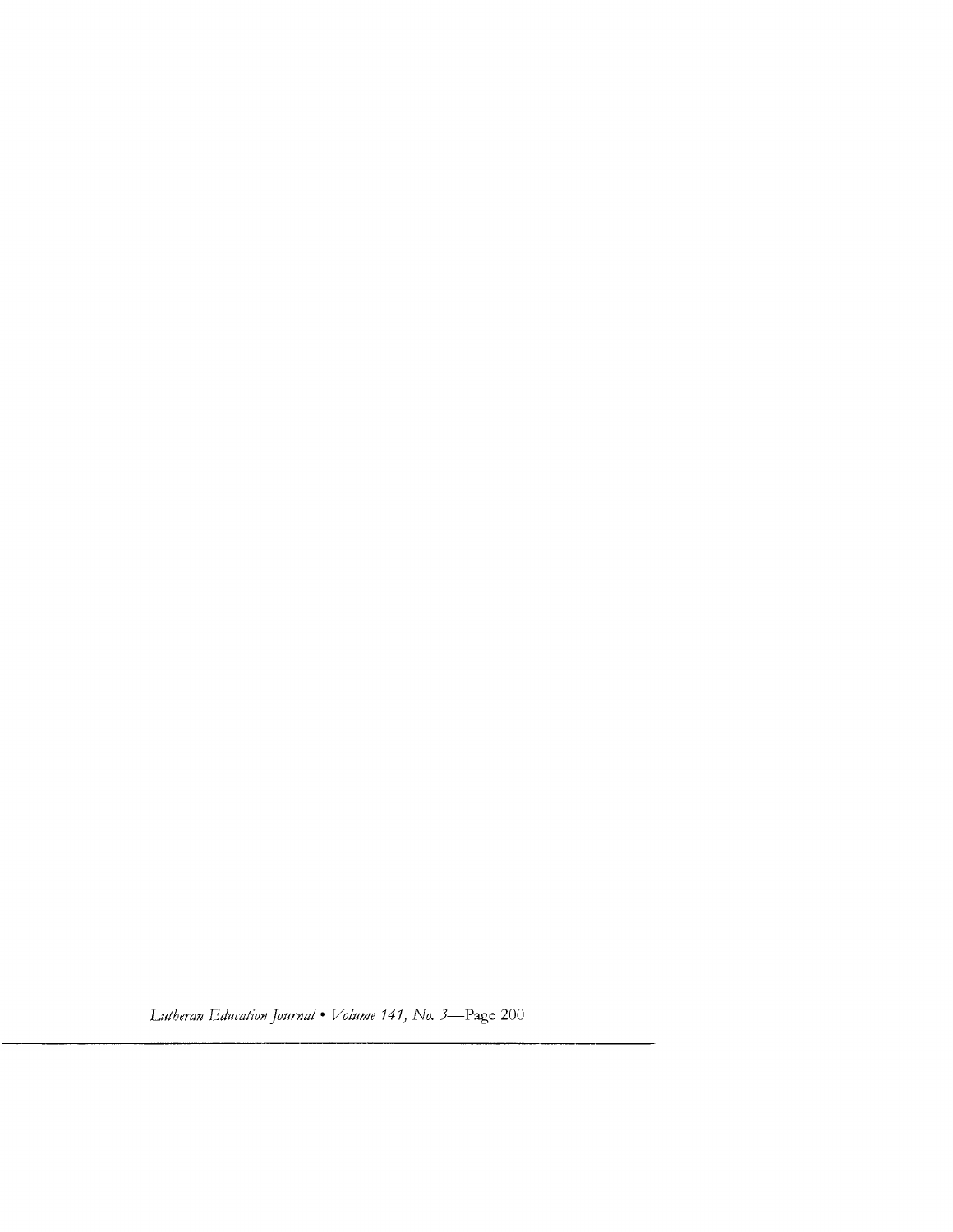It is amazing to observe as the baseball season rolls into its last couple months each year how much emphasis players traditionally place on their training. For some, it becomes an opportunity to shine. Rookies can show their stuff after years of preparation and demonstration of performance. Experienced players build upon their strengths and strive to carry their team toward post-season. Those who are injured sit out for a while and use physical therapy to get back to a professional level of competence. For others, it's back to the minor league and more training.

Though money may be a tempting reason for optimal performance in any professional sport, most players are driven by the desire to excel in what they have been trained to do. They take pride in their chosen vocation and seek to meet the standards that are expected by those who pay their salaries and, more importantly, by those who get enjoyment from their performance. Regardless of talent and natural abilities, however, no professional baseball player will make it very far without the proper amount of initial training, ongoing development, and desire to grow.

Educators in Lutheran ministries need to be comparably equipped for ministry. This is our chosen vocation. This is our calling from God. Financial incentives are not the driving force for what we do. We are, however, motivated by the fact that God has placed us into positions of ministry to His people in schools, congregations, communities, and organizations that are spread throughout the world. In response to His special choice for our lives, we strive to do well. Nothing less than excellent is acceptable when we are serving our Master teacher. Being equipped to serve is our responsibility as professional educators and as Christians.

What does it mean to be *A Teacher if the Church?* Each Lutheran educator is encouraged to explore this path by reading Russ Moulds' new book of that title, where he explores the formation of individuals for unique ministry roles that go far beyond skill and technique. All who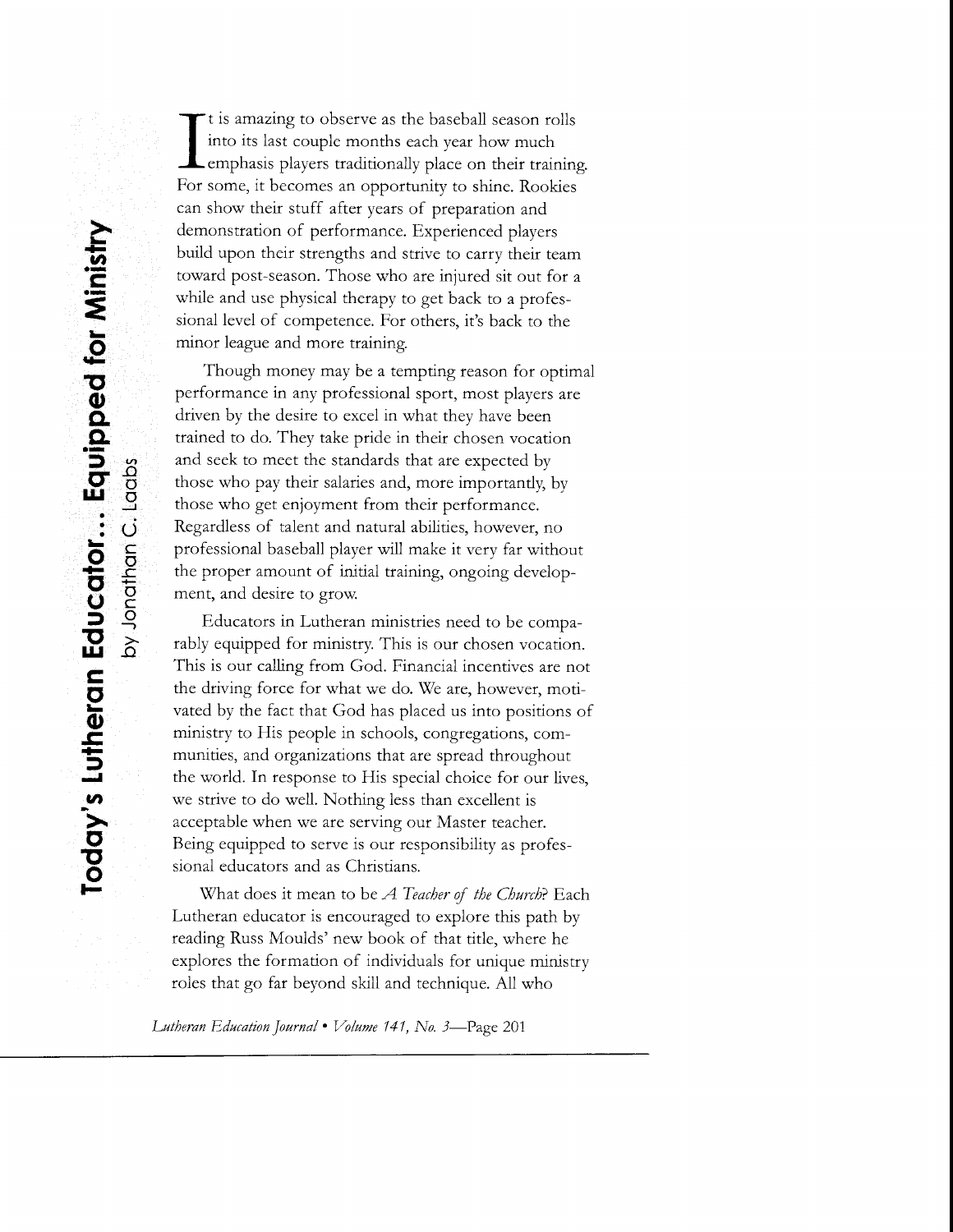teach in Lutheran congregations and schools are in positions of ministry that require a basic understanding and certain assumptions about what that means. Being equipped for that ministry reaches further than "basic training." For educators in Lutheran ministries, being equipped is a lifelong process that requires planning, commitment, and effort. Like other professions, we seek to meet professional standards and performance goals associated with our roles. Unique to our calling, however, are elements that enhance the Christ-centered focus of our broader responsibilities.

How can I as a Lutheran educator be best equipped for my ministry?

*Being grounded in the Word* of *God:* Personal and faculty devotions, reading of the Bible and active participation in a Lutheran congregation are means by which we can "fill our cup" and arm ourselves with God's plan for service and ministry

*Ongoing education and discussion about the Lutheran context* of *education:*  Coming from a variety of backgrounds in education, family origin and religious practice, educators who find themselves together in Lutheran ministry settings must establish a common understanding and set of beliefs about their collective purpose. This is most often based upon the mission of the institution. **In** some cases, basic education about Lutheran doctrine, history of the Church, and practical application to our ministry is necessary. **In** all cases, ongoing dialog and "refreshment" is beneficial.

*Collaboration:* No one person is best equipped to do everything. Successful schools and congregational education programs are marked by a variety of individuals offering what they can do best toward a common goal. Knowing each other's strengths and capitalizing on many resources in a coordinated manner will ensure quality and provide for individual growth. Formal collaboration with fellow Christian educators will help to develop the unique characteristics of a Lutheran educator.

*Professional development.* Graduate courses and professional reading are important, but not sufficient. Daily attention to topics and issues in the world, in the field of education and in the Church are critical to be informed and relevant in our ministry roles. Conferences, workshops, and online continuing education are all means by which we further develop our skills, refine our perspectives, and open ourselves to new ideas. Emphasis needs to be placed upon fellowship and growth opportunities with individuals with whom we have our ministry in common. Local, regional, district and national Lutheran events are planned for the spiritual, social and educational nourishment of Lutheran educators. Plan especially to attend the largest of these (over 4000 participants): the LEA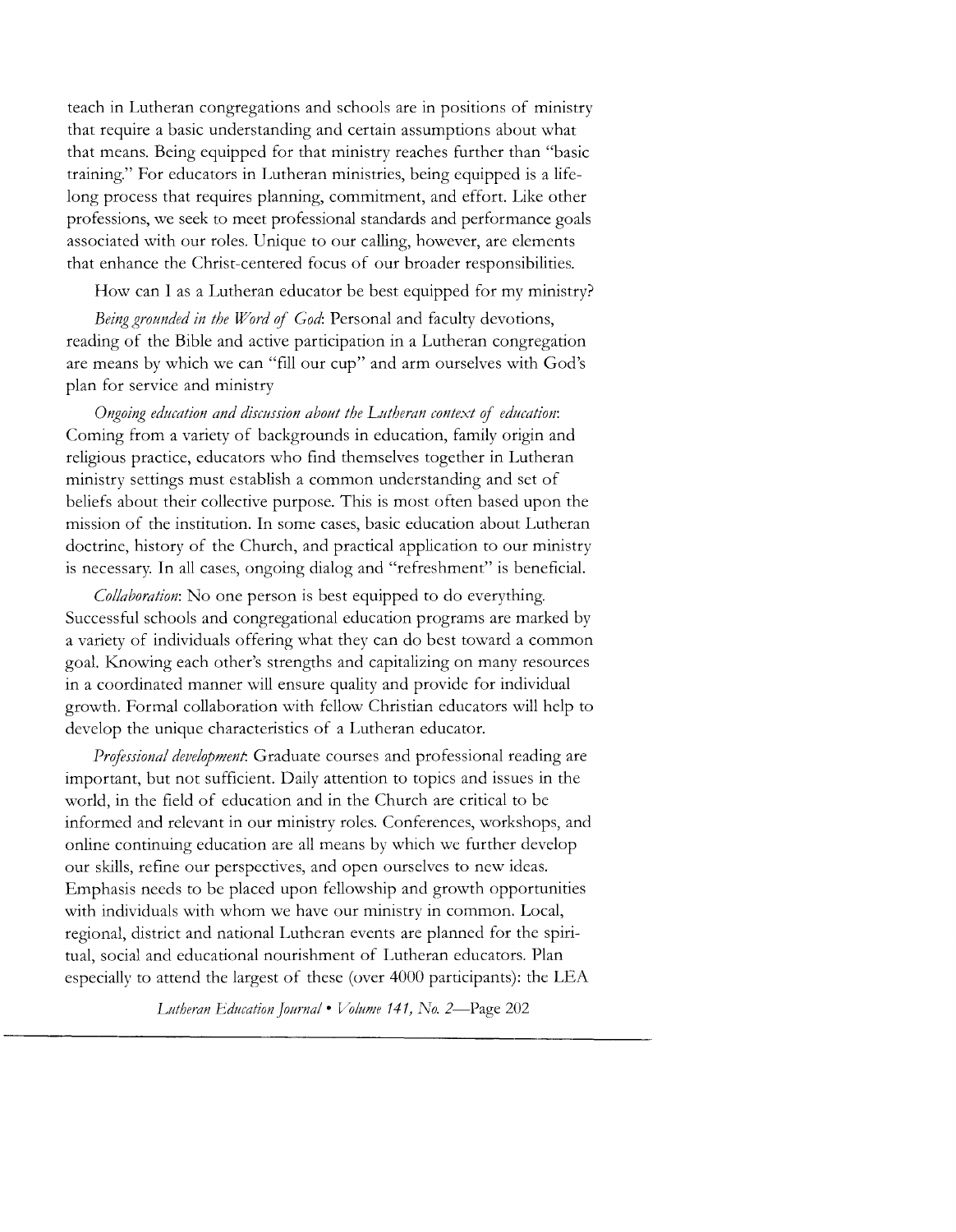Convocation, April 24-26, 2008 in Minneapolis, Minn.

These are just a few ideas. Becoming fully equipped as an educator in Lutheran ministries is a lifelong process. Unlike the professional baseball player, we're not limited to a particular game, season, or contract. Lutheran education ministry requires our daily personal and professional attention. Being fully prepared to serve is the best way to respond to God's great calling. May He help each of us be well-equipped with joy. *LEJ* 

Jonathan Laabs, Ed.D. is the Executive Director of the Lutheran Education Association. He may be contacted at: laabsjc@lea.org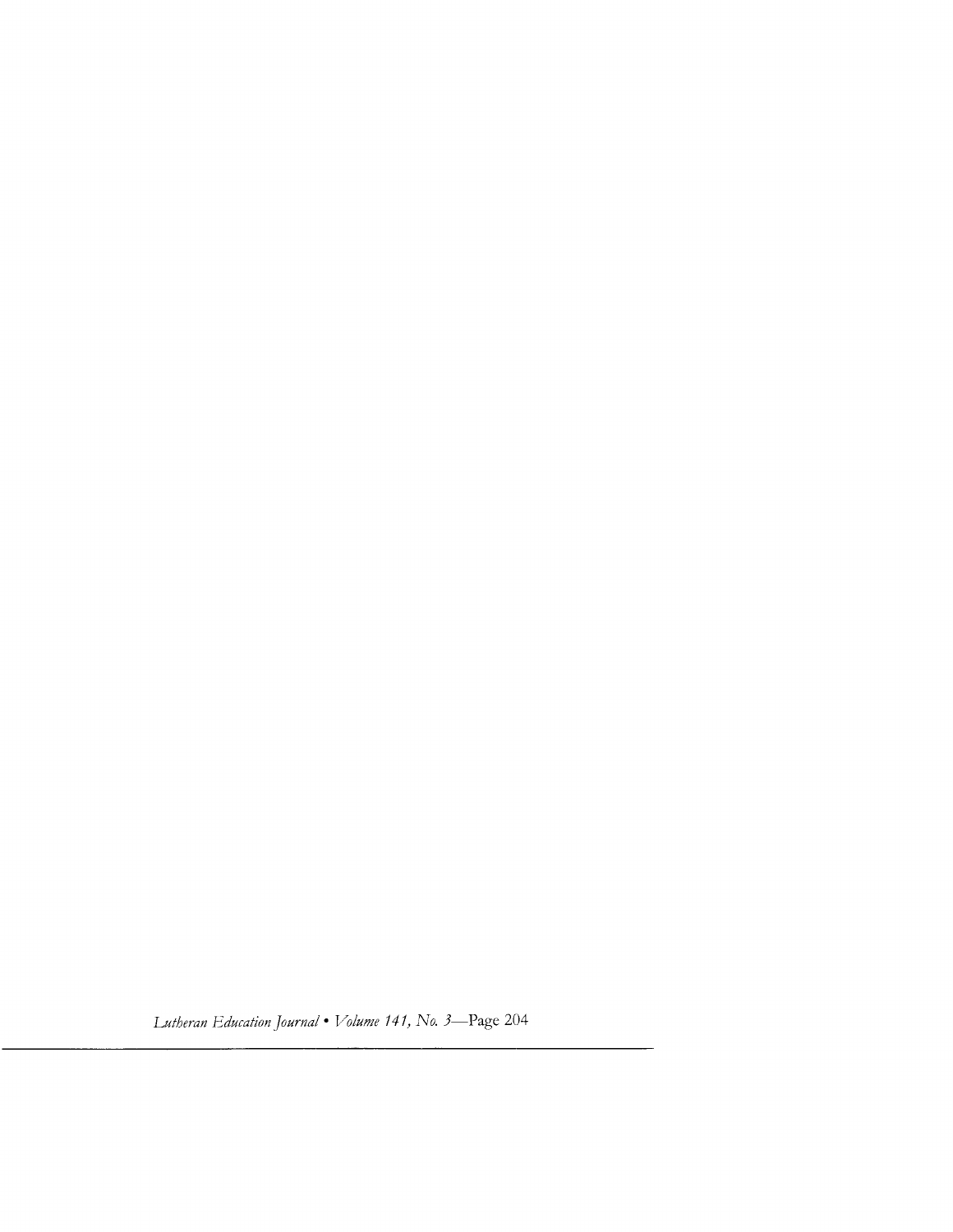Rich Bimler

 $\overline{\widetilde{\Omega}}$ 

The love this phrase. Keepers of the Meaning sums up what generations are all about. It's all about telling the story of Jesus and His love. It's about keeping folks of all ages aware of and focused in on what the Lord is doing in and through each of us. It's about being intentional in sharing our faith through word and deed. It's about making the main thing in our life the Main Thing: Jesus Christ. It's about turning our life stories into faith stories.

Think for a moment all of the special people who God has put into your life ... parents, educators, neighbors, pastors, counselors, grandparents ... and on and on. These gifts from God are Keepers of the Meaning as Dr. George Valliant describes them in his classic book, *Aging Well* (Little Brown and Company, New York; 2002).

Keepers of the Meaning are those folks around us who, in the spiritual sense, remind us again and again of who we are and Whose we are. They have continued to tell the story of Christ's life, death, and Resurrection for us. They not only know, but they also share, the meaning of what life is in Christ Jesus.

Take a look at St. Luke 2:25-38, the story of Simeon and Anna. This is where we hear Simeon strongly proclaim his faith with the words, "My eyes have seen your salvation, which you have prepared in the presence of all peoples, a light for revelation to the Gentiles and for the glory to your people Israel." What a great statement of faith. What a way of, not only being a *keeper* of the faith, but also a teller of the *meaning* of faith.

And then there's Anna. Eighty-four years young and she never left the temple because she was so busy worshipping there with "fasting and prayer night and day." Wow, talk about a Keeper of the Meaning. She continued to "praise God and speak about the Child to all who were looking for the redemption of Jerusalem."

Thank God for Simeon and Anna, and praise God for the Simeons and Annas who appear in our daily lives.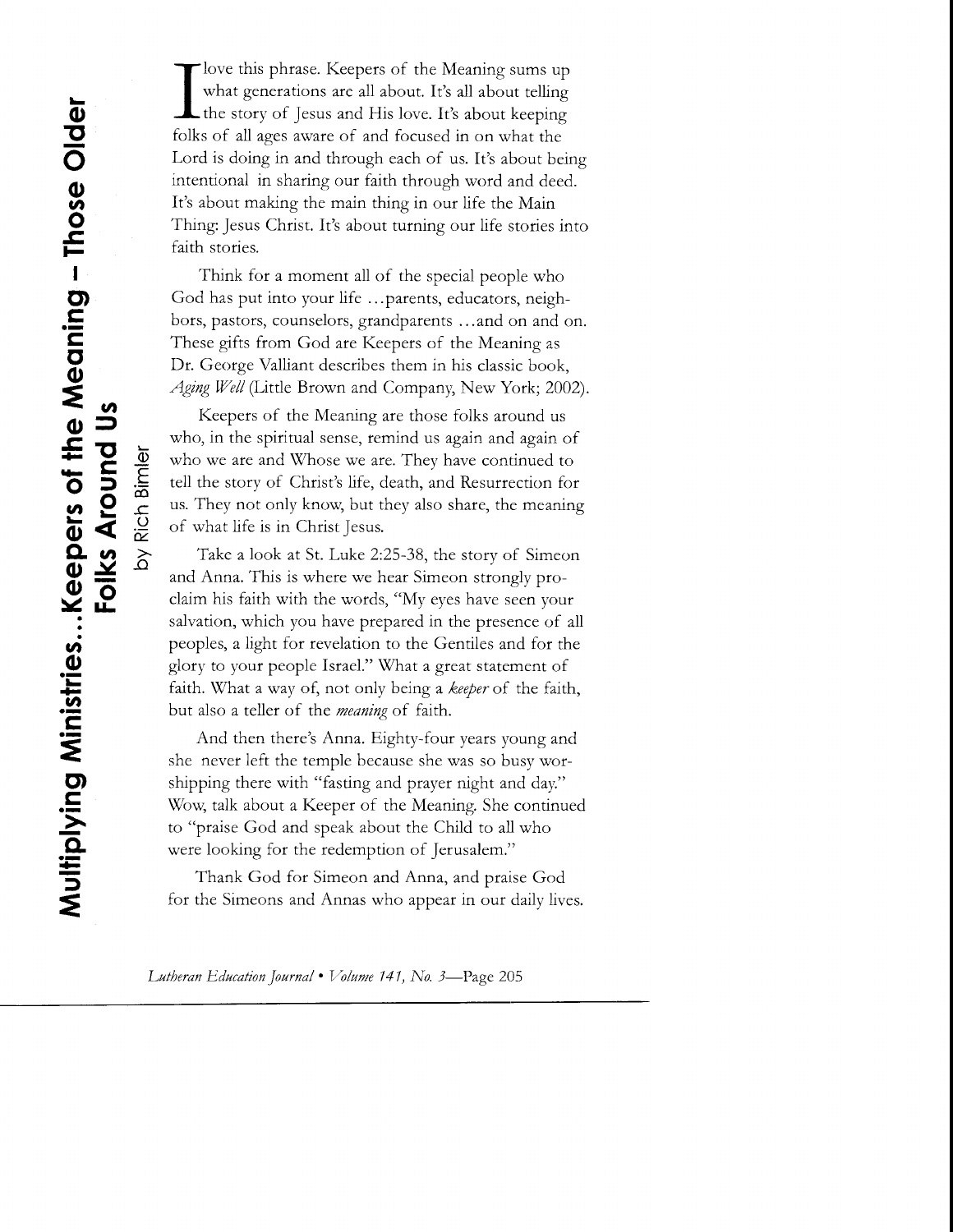They are the saints among us, living or dead, who have and continue to point us to the Cross and the Empty Tomb. Take a moment to recall some of your Keepers of the Meaning in your life. Thank God for them, tell others about them, and tell them in person, if they are still on this earth.

Dr. Valliant uses the Keepers of the Meaning term to describe the powerful and positive attributes of older adults. He stresses that a major gift that older adults bring to society is "increased experience with justice." The young need the old more and more to be the judges, the sages, the experienced voices of wisdom and knowledge. This does not mean that older folks know all the answers, but it does mean that their experiences have taught them the role and benefit of patience and the understanding of life.

We multiply our ministries (nice title for a column, eh?) when we intentionally put older adults in contact with children and youth in our classrooms, Bible classes, sharing groups, and other settings. Older adults are waiting to be asked to share, to feel worthwhile, and to become connected with other caring people. And the good news is that the number of older adults in our churches and communities is increasing by leaps and bounds (or, if not by leaps, at least by steps). Invite the grandparents to your class and next retreat, have youth interview the 80 year olds in your church, offer adult / child day care opportunities together, go visit the shut-ins with some children, volunteer at the assisted living place down the street, and certainly call your own Mom and grandparents regularly.

Oh, and by the way, in a spiritual sense, you and I are Keepers of the Meaning also, regardless of our age. We are gifted by God's Spirit to tell others what He has done in the same ways that other Keepers of the Meaning have told and shown us what He has done The Holy Huddle of God's people around us provides us with the opportunity to share our faith as keepers while at the same time being built up in our faith through the Word and Sacrament and through the proclamation of Jesus to and through others. So many people out there need you, and me, as their Keeper of the Meaning. Celebrating this fact is not our job it's our joy.

Celebrate today the Keepers of the Meaning in your life through the years, and right now. And celebrate the fact that you and I are Keepers of the Meaning to others as well. And help put older adults, the veteran Keepers of the Meaning, in ministry range of those with whom you live and serve.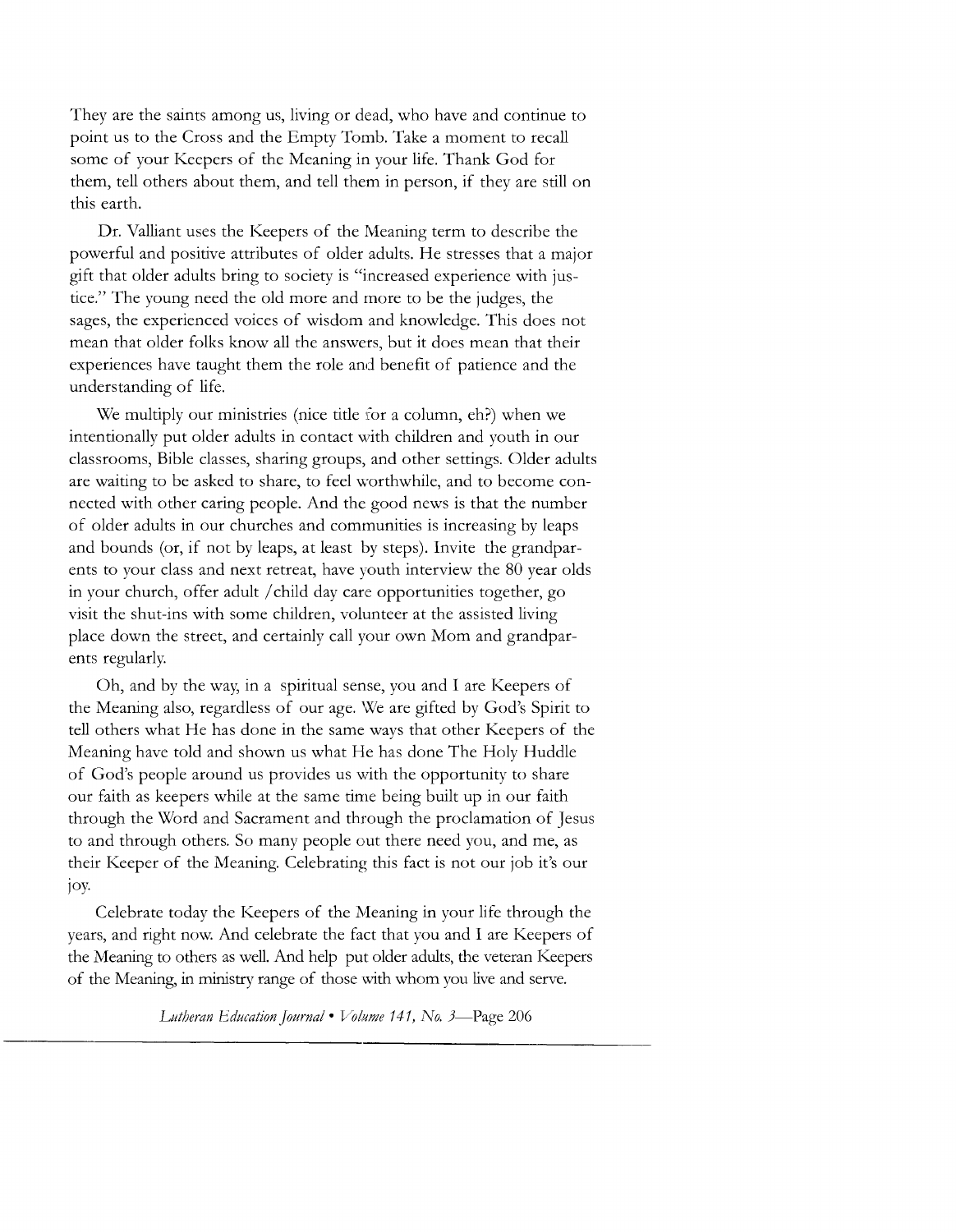What a Gift. What a Life. What a God, in Christ Jesus.

Thanks for being a Keeper of the Meaning, regardless of your age.

*LEJ* 

Dr. Richard Birnler is Past President/Senior Staff Associate at Wheat Ridge Ministries. He may be contacted at rich@wheatridge.org.